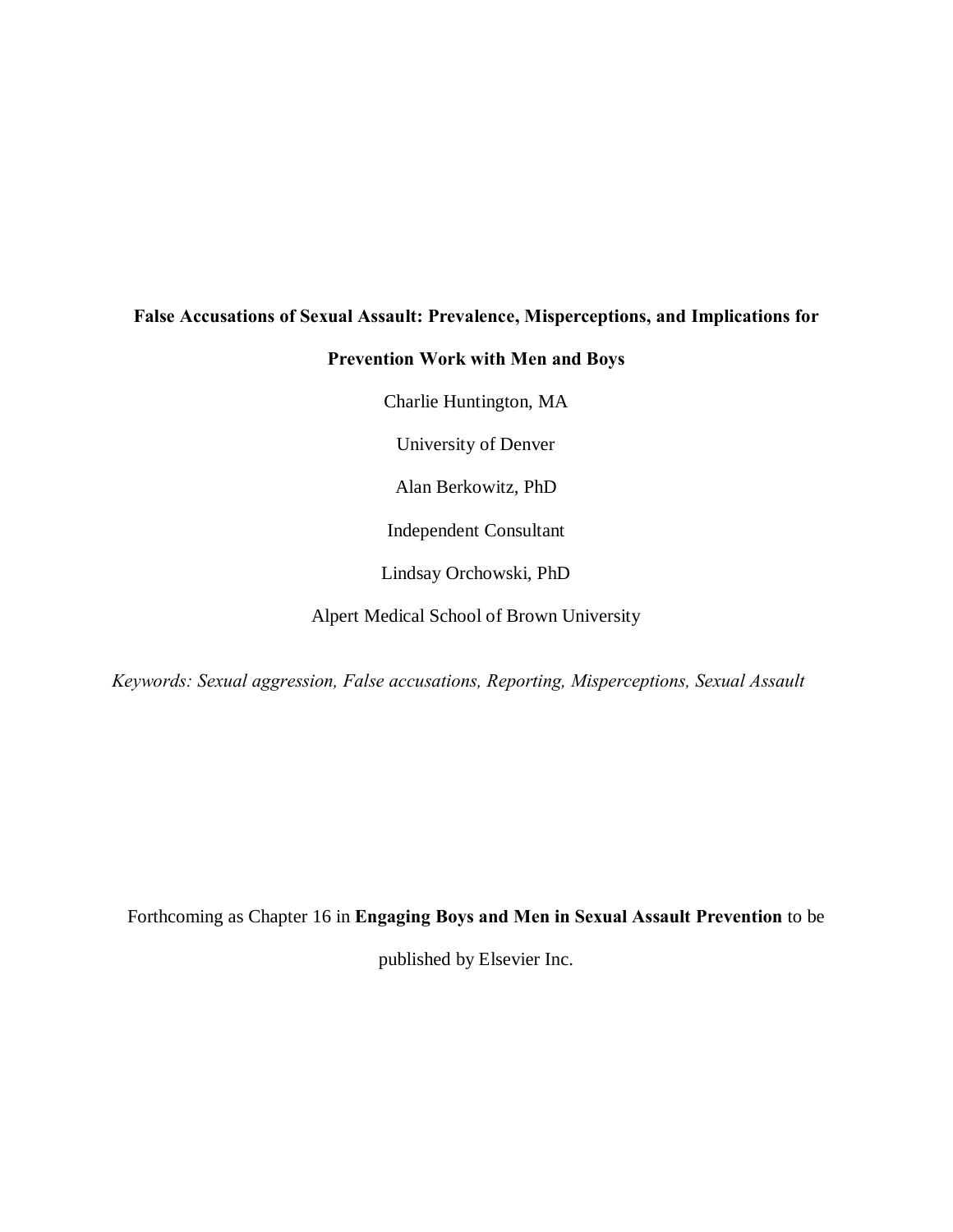#### **Abstract**

Over-estimation of the prevalence of false accusations of sexual assault is prevalent among boys and men, with substantial consequences for their ability to be allies to sexual assault victims. This chapter provides an overview of how and why this over-estimation has developed and is perpetuated. Accurate rates of false reports, experiences of prevention educators with discussing this topic, and recommendations for facilitators are provided.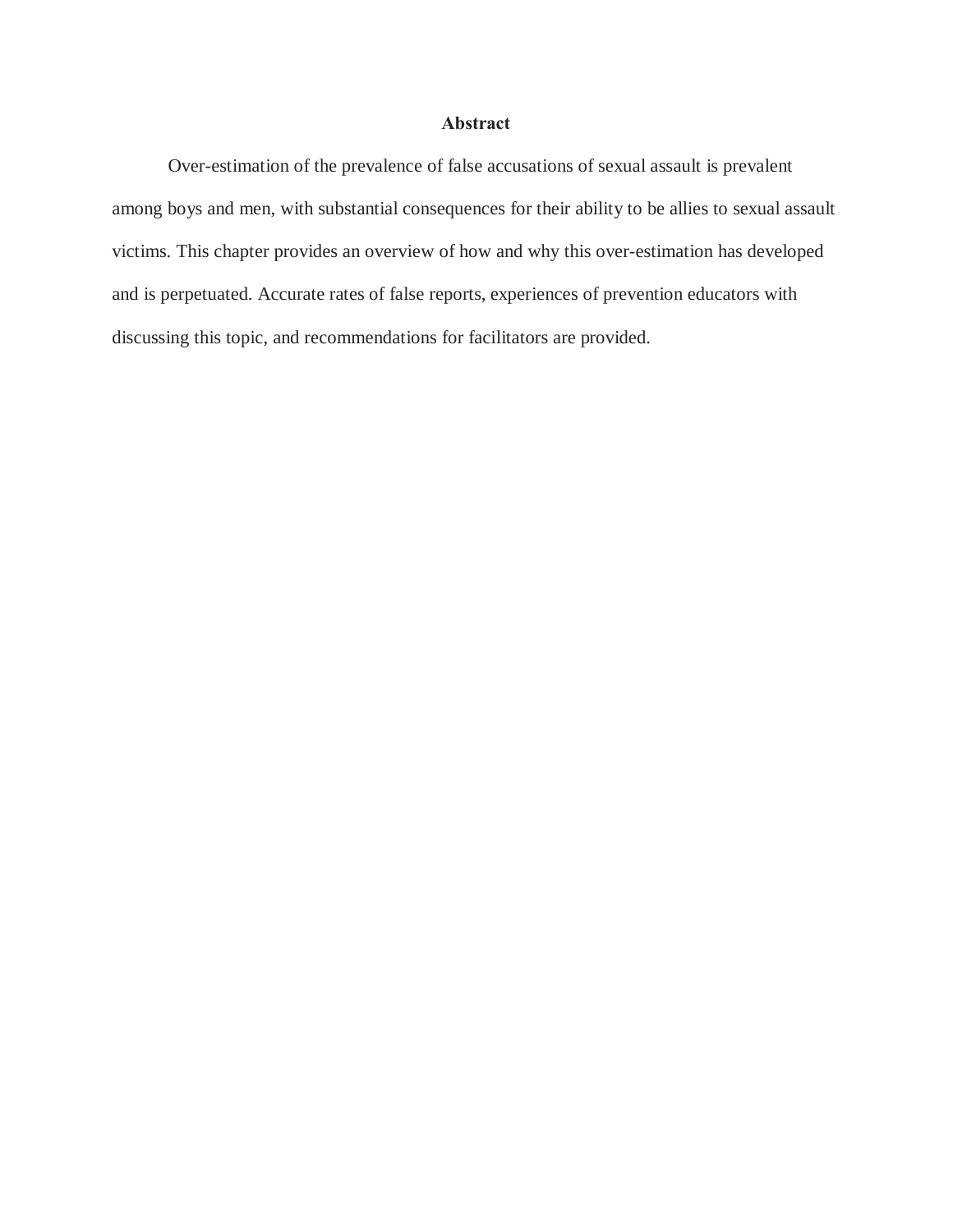# **False Accusations of Sexual Assault: Prevalence, Misperceptions, and Implications for Prevention Work with Men and Boys**

With the rise of social media and the #MeToo movement, individuals are now coming forward to disclose personal experiences of sexual assault perhaps more than ever before (Mordek & Chaklov, 2019). As a result, accusations of sexual assault are especially present in the public conscience. Boys and men express increasing concern over their ability to interact with girls and women without crossing a boundary and perpetrating harassment or assault. Importantly, however, boys and men experience this concern in the context of widespread misinformation and overestimations about the prevalence and nature of false accusations of sexual violence; which likely contributes to their worry about being accused of sexual assault. As a result, it is likely that providing correct information about sexual violence and correcting misperceptions of the prevalence of false accusations can increase boysol and menos sympathy and support for victims of sexual violence, increase their interest in prevention efforts, and reduce their likelihood of retaliation against individuals who report. Accordingly, this chapter reviews the empirical literature on false accusations, describes the impact of overestimation of the prevalence of false accusations, and offers recommendations for successful incorporation of false accusations into prevention curricula and discussion of the topic with boys and men.

#### **Reporting Sexual Victimization**

Decades of research indicate that among violent crimes, sexual victimization is one of the most underreported (Allen, 2007; Koss, 1992; Mengeling, Booth, Torner, & Sadler, 2014; Sable, Danis, Mauzy, & Gallagher, 2006). Most sexual assaults and rapes go unreported, with only 38% of the women who experienced an assault nationwide reporting it to the police over a one-year period (Catalano, 2006). Research conducted over 20 years ago among college women 6 who are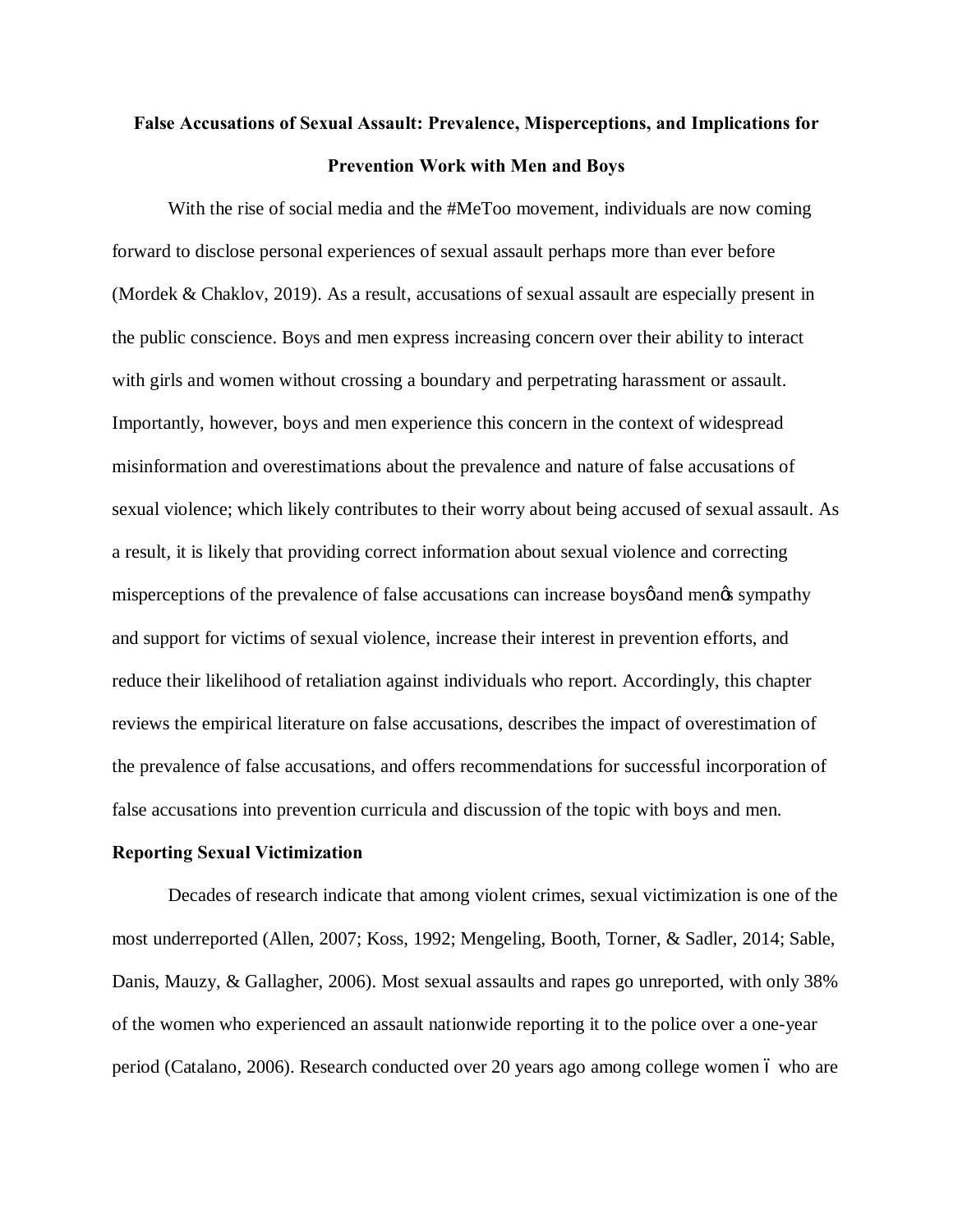at increased risk for victimization relative to other demographics (Fisher, Cullen, & Turner, 2003; Humphrey & White, 2000) 6 found that only 17% of individuals experiencing sexual assaults and 22% experiencing rape reported the experience to an on-campus authority (e.g., campus security; Sloan, Fisher, & Cullen, 1997), and only 5% to 13% of college women who experience rape or attempted rape report it to the police (Fisher, Daigle, Cullen, & Turner, 2003; Koss, 1998).

More recent data suggest that reporting rates remain low. Most survivors of sexual assault disclose what happened to a close friend or loved one (Dworkin, Pittenger, & Allen, 2016; Orchowski & Gidycz, 2015; Orchowski, Untied, & Gidycz, 2013; Ullman & Peter-Hagene, 2014), although rates may be slightly lower among undergraduate women (Orchowski & Gidycz, 2012). However, rates of reporting to authorities are much lower (Edwards, Dardin, & Gidycz, 2012; Wolitzky-Taylor et al., 2011). In a nationally representative sample, only 14% of women report rape experiences to law enforcement (Paul, Zinzow, McCauley, Kilpatrick, & Resnick, 2014), and recent studies suggest that fewer than 10% of victims seek any kind of formal help (Busch-Armendariz et al., 2017; Holland & Cortina, 2017; Krebs et al., 2016). College women, the demographic most at risk of sexual assault, are less likely than same-aged non-students to report their assault to police (Sinozich & Langton, 2014).

Despite the well-established finding that sexual assaults are underreported, many members of the public and many law enforcement personnel endorse beliefs that individuals who report sexual violence do so for personal gain or to inflict harm on the alleged perpetrator (Jordan, 2004; Venema, 2014). For example, interviews with 40 police offers involved in a rape case in the previous year revealed that they believed anywhere from 5% to 90% of assaults were a false allegation; with an average rate of perceived false reports of 53% across the sample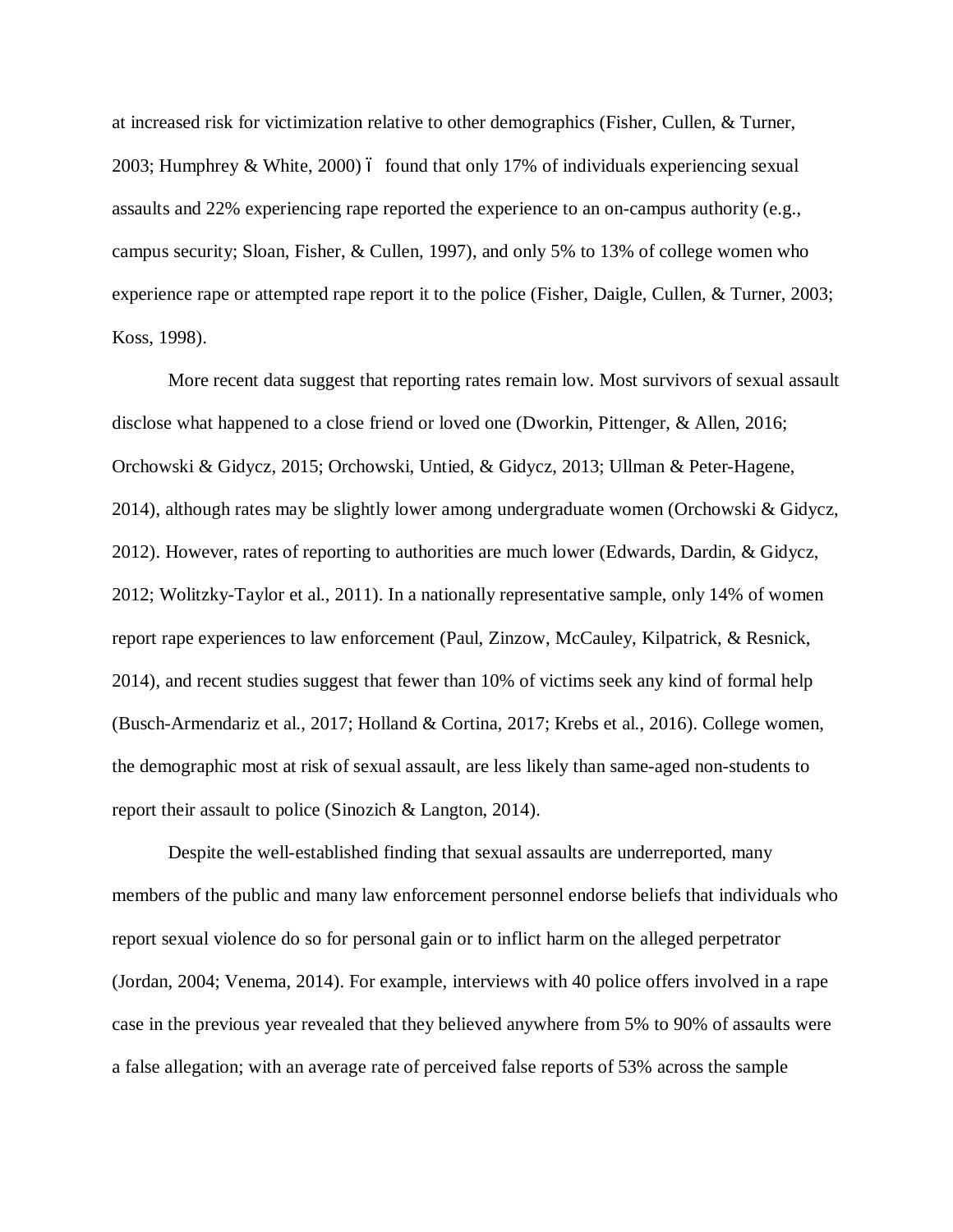(McMillan, 2018). A second study with police officers found that they believed 16% and 25% of rape reports were false (Ask, 2010), and a third, with Los Angeles Police Department sex crimes detectives, found that 73% of them expressed the belief that teenagers lie about sexual assault (O'Neal & Hayes, 2020). Similarly, 43% of prosecutors sample from a Midwestern state demonstrated moderate to high levels of rape myth acceptance (Gylys & McNamara, 1996). Additional research with detectives specializing in sexual assault cases also suggests that even when detectives acknowledge rape myths as false, their behaviors towards victims in investigators does not align with this knowledge (Schwartz, 2010).

These views are pervasive outside the criminal justice professions as well. A recent survey of active U.S. military personnel found that 49% of respondents thought that women lie about rape to get back at their dates (Berry-Caban et al., 2020), a belief echoed by 22% of college men (Edwards, Gidycz, & Desai, 2010), 19% of college women (Kahlor & Morrison, 2007) and 50% of community men and women (Burt, 1980). More recently, 33% of Australian men endorsed the belief that  $\tilde{\mathbf{a}}$  many allegations of sexual assault made by women are falsed (Webster et al., 2018), while 31% of US adults agreed that false claims of sexual harassment and assault made by women are a  $\tilde{\text{omajor}}$  problem $\tilde{\text{o}}$  (Pew Research Center, 2018). These perceptions are broadly incongruent with the prevalence of false reports demonstrated in research that rigorously examines police records for evidence of baseless reports and intentional falsification (e.g., De Zutter, Horselenberg, & van Koppen, 2017), suggesting that members of the public, as well as individuals involved in the legal procedures surrounding sexual assault, consistently overestimate actual false reporting rates, with significant deleterious consequences.

#### **Defining a False Report, Unfounded Report, Unsubstantiated Report and Baseless Report**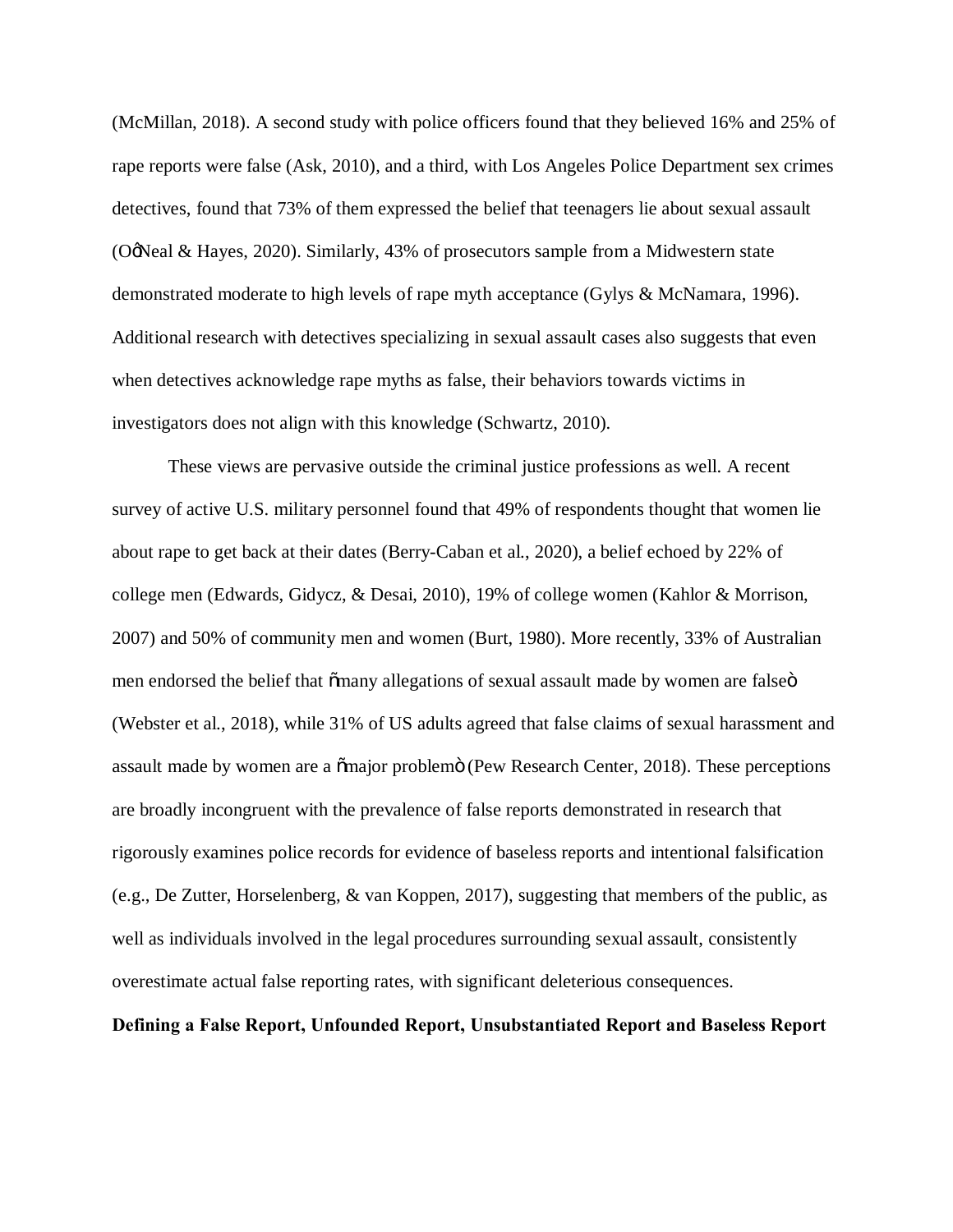The discrepancy between public perceptions of the prevalence of false reports and actual rates of false reporting is attributable in part to variation in the operationalization of false reporting across the literature. Whereas reports of sexual assault are variously labeled as "unfounded", "baseless", or "unsubstantiated" within the legal system when there is insufficient evidence to conclusively prove an attempted or completed assault took place, a report that is verifiable as false is held to the stringent definition of instances when, following reporting of a crime to law enforcement, subsequent investigation factually proves that the experience was fabricated and that it never occurred. A report failing to cross the legal threshold for a sexual assault crime, but without disproving evidence, is still presumed truthful. In other words, a false report constitutes an intentionally fabricated experience, while  $\ddot{\text{u}}$  and  $\ddot{\text{u}}$  and  $\ddot{\text{u}}$  and  $\ddot{\text{u}}$  or  $\ddot{\text{o}}$  unsubstantiated  $\ddot{\text{o}}$  reports must be assumed to be neither proven nor disproven, and therefore potentially accurate. This distinction is often lost when claims are described as  $\delta$ baseless $\ddot{\text{o}}$  or  $\ddot{\text{u}}$  cunfounded  $\ddot{\text{o}}$ , with the public assuming that claims of rape are fabricated, potentially leading in turn to an overestimation of the frequency of false reports. Not even scholars are above participating in this conflation (for a review, see Lisak, Gardinier, Nicksa, & Cote, 2010).

Additionally, despite advances in forensic science, several factors impede evidence collection in sexual violence cases (Johnson, Peterson, Sommers, & Baskin, 2012). For example, among 2887 cases of rape reported to the police between 2008 and 2010, 7.3% were declared "unfounded", indicating insufficient evidence to label what happened a crime (Morabito, Williams, & Pattavina, 2019). This difficulty may increase when the victim was not physically injured in the assault, was using alcohol at the time, or was assaulted by a stranger (Sommers et al., 2006; Spohn & Tellis, 2012; Sugar, Fine, & Eckert, 2004). The relative severity of the experience reported to police also appears implicated in the likelihood that they will deem a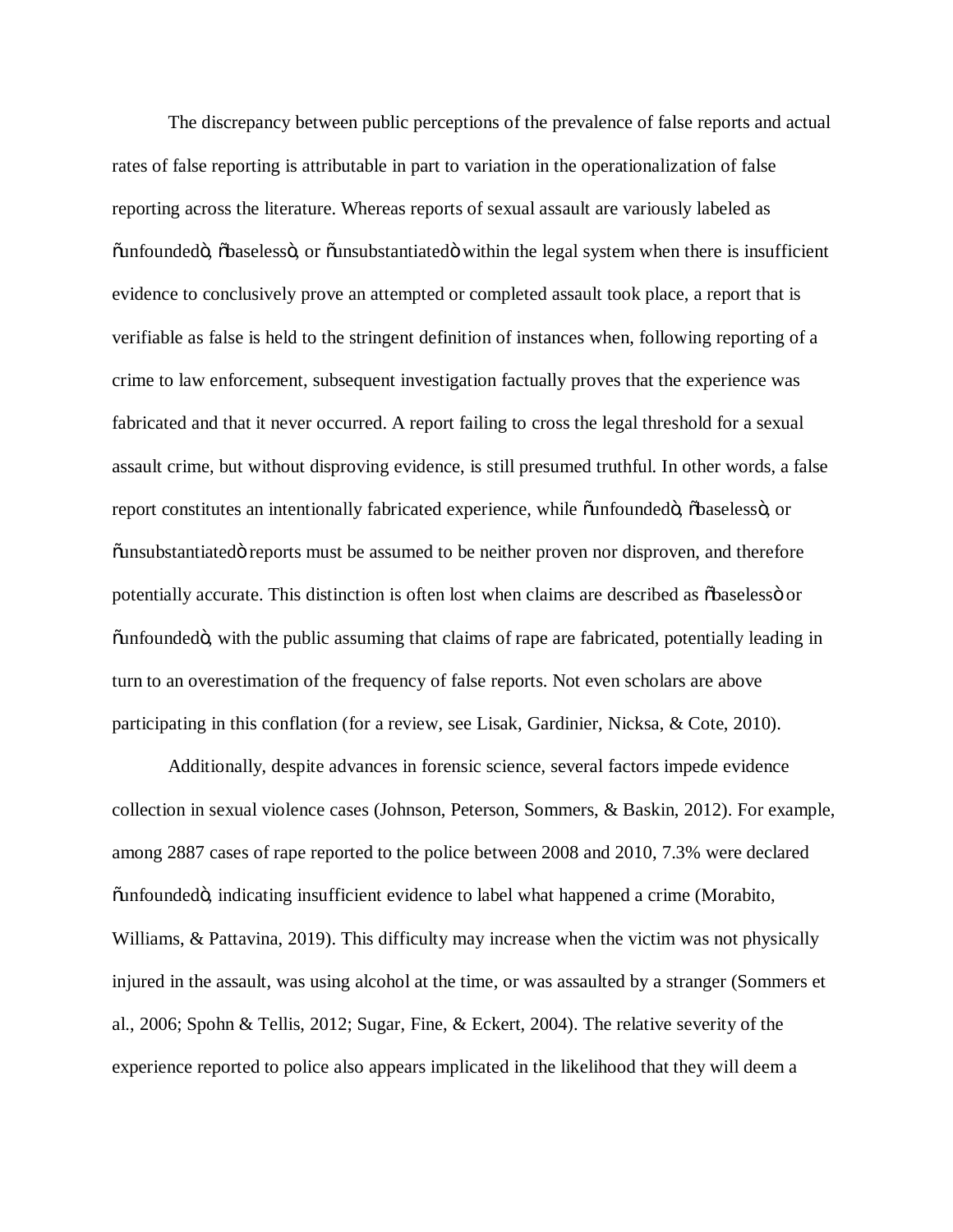report of rape  $\ddot{\text{a}}$  unfounded $\ddot{\text{o}}$  (Spohn, White,  $\&$  Tellis, 2014). Issues relating to classification and the investigative process itself may therefore lead to inflations in the numbers of reports that are either perceived to be false accusations. Whereas it is also possible that  $\ddot{o}$ unfounded $\ddot{o}$  or  $\ddot{\text{o}}$ unsubstantiated claims of sexual violence could be false accusations, rather than truthful claims with insufficient evidence, this would be less likely, given the courage it takes for a victim to report and the numerous barriers involved in doing so. Ignorance of the impediments to collecting evidence to substantiate that a sexual assault occurred may be one reason why individuals believe that false reports are more common than they actually are.

#### **Study Methodology**

Further complicating the picture, research reports and syntheses of the literature that attempt to determine the rate of confirmed false reports of sexual assault demonstrate differences in methodology (see Lisak, 2007), which can in turn produce different outcomes. Reliance only on medical examinations (McCahill et al., 1979) versus multiple data sources (i.e., police reports, medical examinations, and witness reports; Kelly, Lovett, & Regan, 2005; Spohn et al., 2014) may skew interpretations. Additionally, recantation of a complaint is sometimes counted as constituting a false report (e.g., Kanin, 1994), despite research indicating many reasons that a victim may decide to recant for multiple reasons related to difficulties of the process, aside from that of actual fabrication (Bonomi, Gangamma, Locke, Katafiasz, & Martin, 2011).

Early studies chose to operationalize false reporting by reference to police classifications of cases. As more than half of cases brought to the police are ultimately deemed to have insufficient evidence for prosecution (Gregory & Lees, 1996), researchers have noted the potential for substantial bias in categorizing some of these cases as false (Koppelaar, Lange, & Van De Velde, 1997). Indeed, studies from the United Kingdom found that between 8.2% and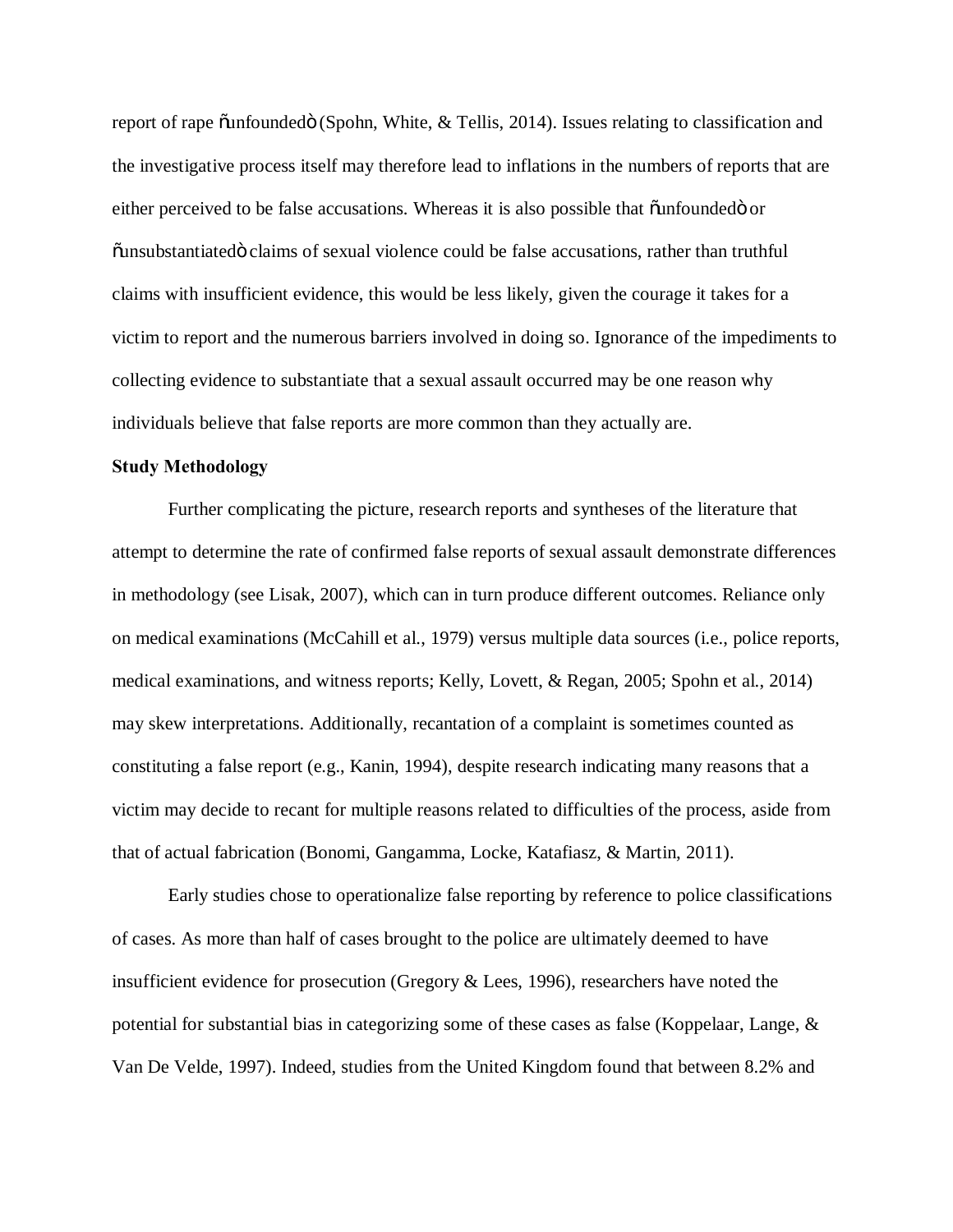10.9% of cases were classified as false reports (Grace, Lloyd, & Smith, 1992; Harris & Grace, 1999; Kelly et al., 2005); however, when researchers distinguish between  $\tilde{o}$ unfounded $\tilde{o}$  reports and those featuring an actual recantation of the allegations, these numbers drop significantly (Kelly, 2010; Kelly et al., 2005). Studies that do not suffer from these methodological flaws often report significantly lower rates (e.g., Heenan & Murray, 2006). Across North America in particular, use of more rigorous standards (e.g. intentional fabrication) has led researchers to find false accusations rates between 3 and 6.8% (Clark & Lewis, 1977; de Zutter et al., 2017; Lisak et al., 2010; Lonsway & Archambault, 2008; McCahill, Meyer, & Fischman, 1979; Spohn et al., 2014). Similarly, when syntheses of the literature include a diversity of study methodologies, a wide range of prevalence rates results (Rumney, 2006), but in studies where researchers reviewed records themselves to evaluate their status prevalence rates ranged from 2.1% to 10.3% (Ferguson & Malouff, 2016).

#### **Overestimation of False Reports by Law Enforcement and the Public**

As the scientific literature consistently indicates that false accusations constitute a very small proportion of all sexual assault allegations, why does the perception that reports are often fabricated persist? As previously discussed, early studies of prevalence rates which found very high rates of false reports suffer from a variety of methodological issues. The work of Kanin (1994), Maclean (1979), and Stewart (1981) yielded false reporting rates of 41%, 49% and 90% respectively, and these results were widely disseminated. Other researchers have provided thorough critiques of these studies (Ferguson & Malouff, 2016; Lisak et al., 2010; Rumney, 2006). Kanin (1994) did not give a definition of a false report, relied on police subjectivity, and provided little detail regarding methodology for assessing police department classifications. Maclean (1979) allowed for classification of an allegation as false if the victim did not appear,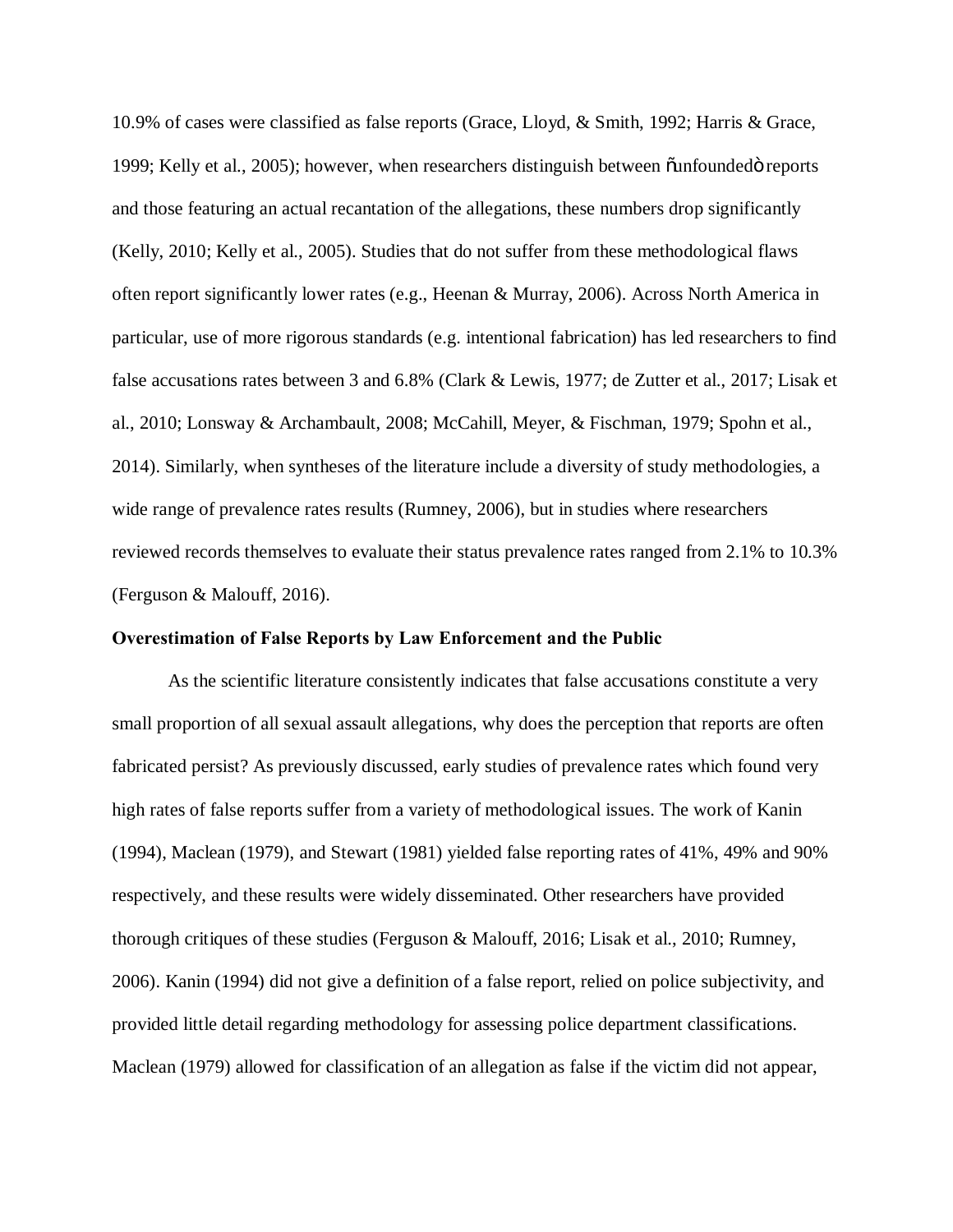injured, upset, or  $\tilde{\text{odis}}$ heveled $\ddot{\text{o}}$ . Stewart $\alpha$  (1981) methodology was unclear and sample size was extremely limited ( $n = 10$ ). Despite these shortcomings, it has been suggested that these studies resulted in deeply rooted doubts among members of law enforcement relating to the truthfulness of sexual violence reports (Rumney, 2006).

Public perception of false accusations of rate may also be influenced by the disproportionate attention given in the media to accusations eventually found to be false. Highprofile cases, such as the accusations made and later withdrawn against lacrosse players at an elite private university in 2006, may add apparent legitimacy to the myth that false reports are common (Taylor & Johnson, 2007), even though withdrawal of an accusation, as noted above, does not indicate that it is false. Such cases may even influence decision-making among public defenders, reducing the visibility of rape cases that are in fact founded (McCannon & Wilson, 2019). Furthermore, proven cases of sexual assault have not typically received the same amount of media attention (Belknap, 2010), making false accusations all the more memorable.

Cases against celebrities may also be wrongly assumed to be a false accusation when the charges are dropped, with little attention paid to the possibility that intensive media coverage and related pressure made continuing to press charges untenable for the victim. For example, the dropped charges against basketball superstar Kobe Bryant after he allegedly assaulted a 19-yearold woman in 2003 may have led some individuals to believe that the allegations were unfounded, rather than an allegation that was dropped as a result of public scrutiny and backlash. Studies of the press coverage surrounding this case showed that 10% of headlines featured a rape myth, as did the text of 42% of the articles (Franiuk, Seefelt, & Cepress, 2008; Franiuk, Seefelt, & Vandello, 2008). Furthermore, when exposed to headlines and articles featuring rape myths, college students were more likely to endorse the beliefs that Bryant was innocent and that his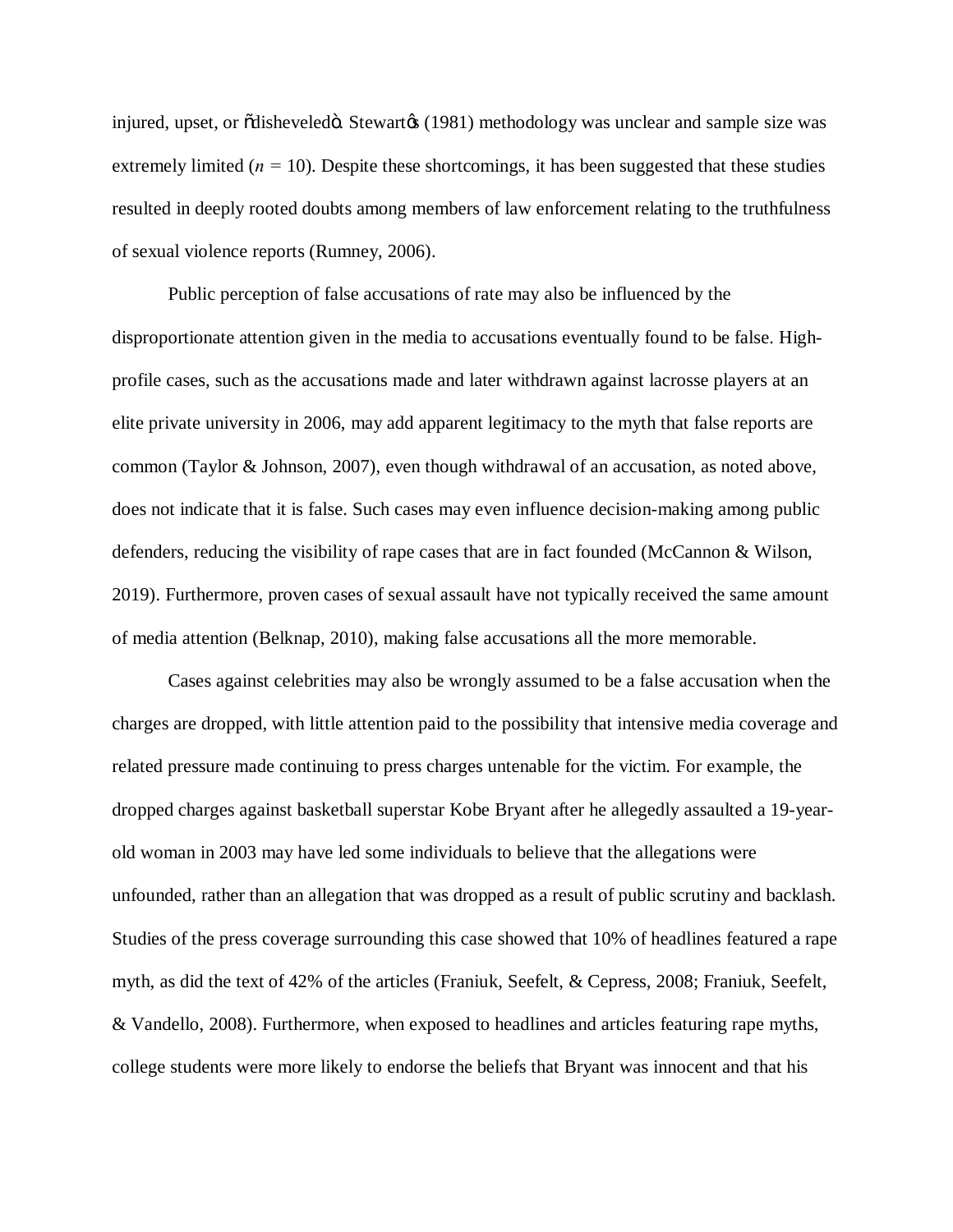alleged victim was lying (Franiuk et al., 2008a, 2008b). These rape myths, in combination with the public humiliation and death threats the alleged victim experienced after her identity was revealed, likely motivated the alleged victim to stop pursuing the case. As a result, the public was left with the possible interpretation 6 rooted in rape myths 6 that she had been lying all along.

Cognitive biases may also limit our capacity to perceive the truth of sexual assault allegations. Cognitive dissonance may arise when individuals are informed that someone they feel positively toward has committed a sexual assault. To preserve this favorable perception and avoid the possibility that they have erred in their judgment, people may discount the allegation. In this regard, confirmation bias may influence their reactions, with individuals seeking out information that supports their prior interpretation of a given individual and ignoring or downplaying information that contradicts it (Mischel, Ebbesen, & Zeiss, 1976; Nickerson, 1998). Feeling positively toward the alleged perpetrator, in combination with believing in rape myths, may also predispose individuals to dismiss rape allegations.

Finally, the belief that bad things happen to bad people, while good things happen to good people, may lead individuals to victim-blame (Stromwall, Landstrom, & Alfredsson, 2014; Whatley  $\&$  Riggio, 1993). When individuals are exposed to information that contradicts this  $\exists$ ust World Hypothesisø(Lerner & Simmons, 1966; Lerner, 1980), they may resolve the cognitive dissonance of having to acknowledge that bad things can happen to good people 6 meaning they themselves are potentially at risk 6 by discounting the credibility of the victim. In addition, perpetrators often target vulnerable individuals, giving them better chances of controlling the narrative around the assault, which can amplify their apparent credibility and cast further doubt on the victimes account.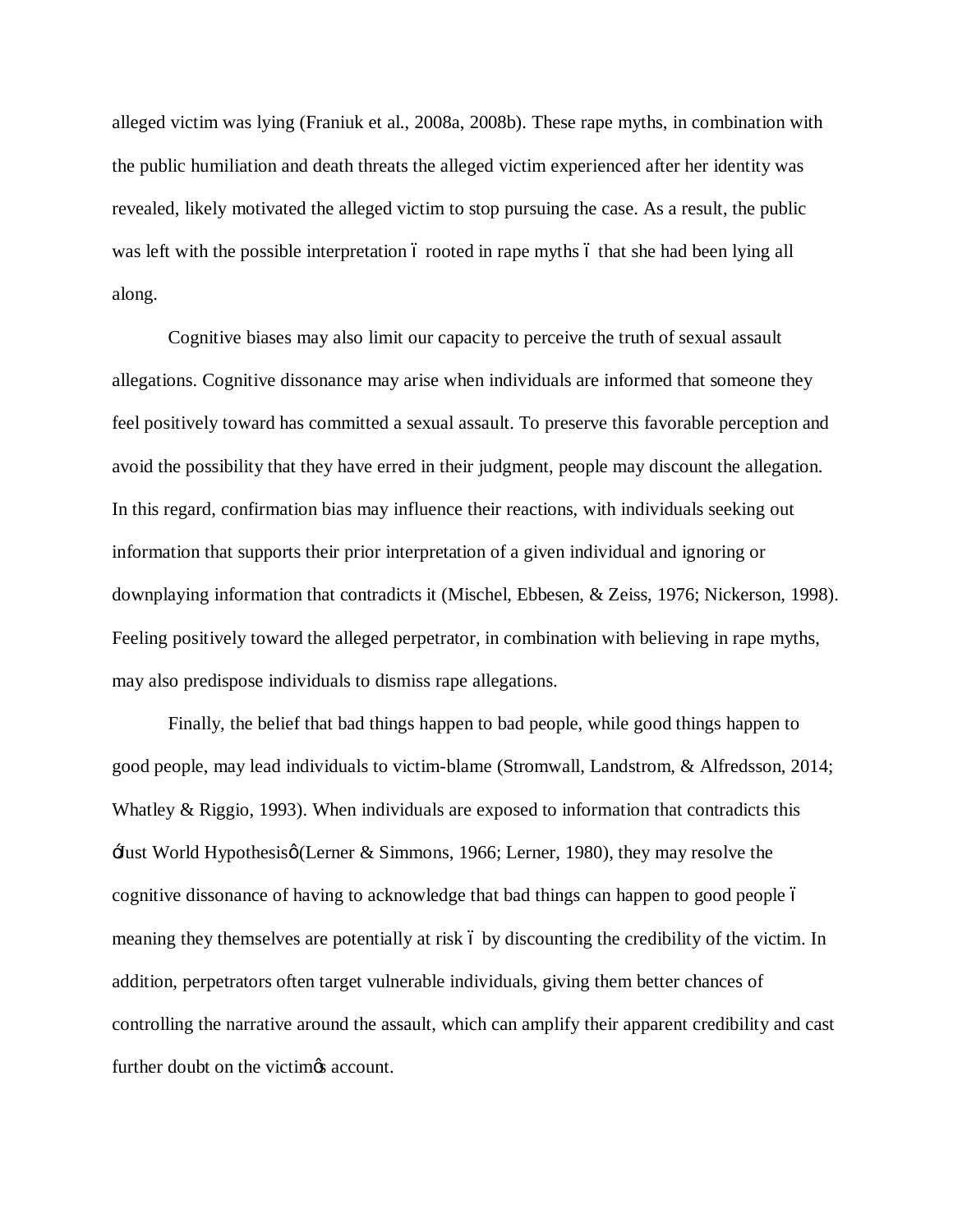The perceived credibility of a case may also hinge on its ability to meet the standards of  $\tilde{\sigma}$  real rape  $\tilde{\sigma}$  (Estrich, 1987). This stereotype, defined by Susan Estrich (1987), suggests that rape involves the following characteristics: a stranger perpetrating penile-vaginal penetration, in an isolated location, using force or the threat of injury from a weapon, with the victim resisting, sustaining injury, appearing visibly upset by the attack, and immediately reporting it to the police. Research suggests that a profile of  $\tilde{\sigma}$  real victims exists as well, with more credibility assigned to victims who are younger, Caucasian, single, employed, free of mental health concerns, have not previously been victimized, were not drinking prior to the assault, and express emotion when discussing the assault (Du Mont, Miller, & Myhr, 2003).

Most assaults and victims do not conform to these stereotypes. Perpetrators are typically known to the victims (i.e., as acquaintances or dates; Koss, Gidycz, & Wisniewski, 1987) and assaults in the context of established intimate relationships, characterized by prior sexual activity, are common (Muehlenhard & Linton, 1987; Ullman, Karabatsos & Koss, 1999). Many assaults do not feature the use of a force or a weapon, but rather coercion or exploitation of a partner<sub>%</sub> incapacitation due to alcohol (Abbey, Ross, McDuffie & McAuslan, 1996). Assaults may not result in visible injuries (Tark & Kleck, 2014), as individuals often demonstrate a  $\delta$  freeze  $\ddot{\sigma}$  response to sexual trauma and do not respond with substantial physical resistance (Marx, Forsyth, Gallup, Fuse, & Lexington, 2008). Finally, victims may dissociate and present as numb when interacting with police officers, but distressed victims are perceived as more credible by criminal justice professionals and the public alike (Nitschke, McKimmie, & Vanman, 2019).

As the characteristics of  $\tilde{\sigma}$  real rape are frequently absent from sexual assaults, this may result in victims not being believed (Venema, 2014). Rape victims report experiencing more perceptions that their experience was not rape if they engaged in what are perceived as risky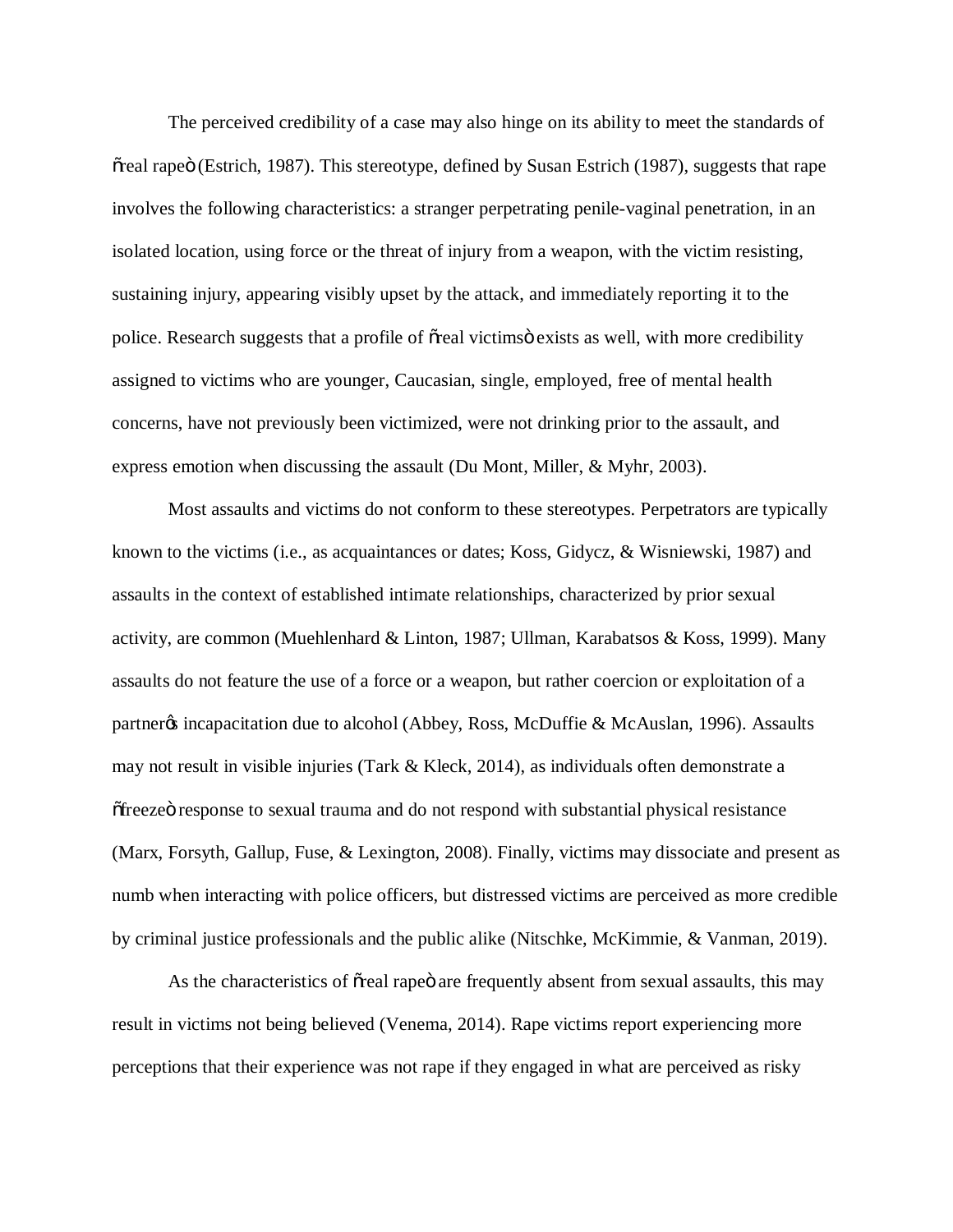behaviors (e.g., kissing the perpetrator at a bar, getting in the perpetrator as car; Stewart, Dobbin, & Gatowski, 1996). Absence of outward physical harm is associated with more doubt about an allegation (Koss, Dinero, Seibel, & Cox, 1988; Krahe, Temkin, Bieneck & Berger, 2008; Layman, Gidycz, & Lynn, 1996), which may explain why acquaintance rapes are discredited (Burkhart & Fromuth, 1996; Frazier & Seales, 1997). Police officers also endorse rape myths (Parray & Pina, 2017; Venema, 2014), and when individuals are asked to engage in mock juror exercises, their endorsement of rape myths is negatively associated with their likelihood of believing rape scenarios (McKimmie, Masseer & Bongiorno, 2014).

The same rape myths that impede recognition by others can also reduce a victims  $\phi$  ability to recognize their own experiences as rape, increasing the time between the assault and their reporting of it to authorities and thereby driving skepticism of their account (Capers, 2012). If the assailant was known to the victim (Koss, 1985; Layman et al., 1996), did not use force (Artime, McCallum, & Peterson, 2014), or had a prior sexual history with the victim (Koss 1985; Shotland & Goodstein, 1992); or if the victim did not physically resist (Peterson & Muelenhard, 2007), strongly endorses rape myths (Peterson & Muehlenhard, 2004), or self-blames for the experience (Frazier & Seales, 1997; Peterson & Muehlenhard, 2011), they will be less likely to identify the experience as rape (Bondurant, 2001; Orchowski, Untied & Gidycz, 2013). Accordingly, victims often delay reporting for at least a year (Ullman & Filipas, 2001), sometimes out of fear that they will be blamed for their experience (Kilpatrick, Edmunds,  $\&$ Seymour, 1992; Sudderth, 1998), and sometimes because they engaged in psychological protective behaviors such as dissociation during the event and repression of the memory afterward (Courtois, 1988).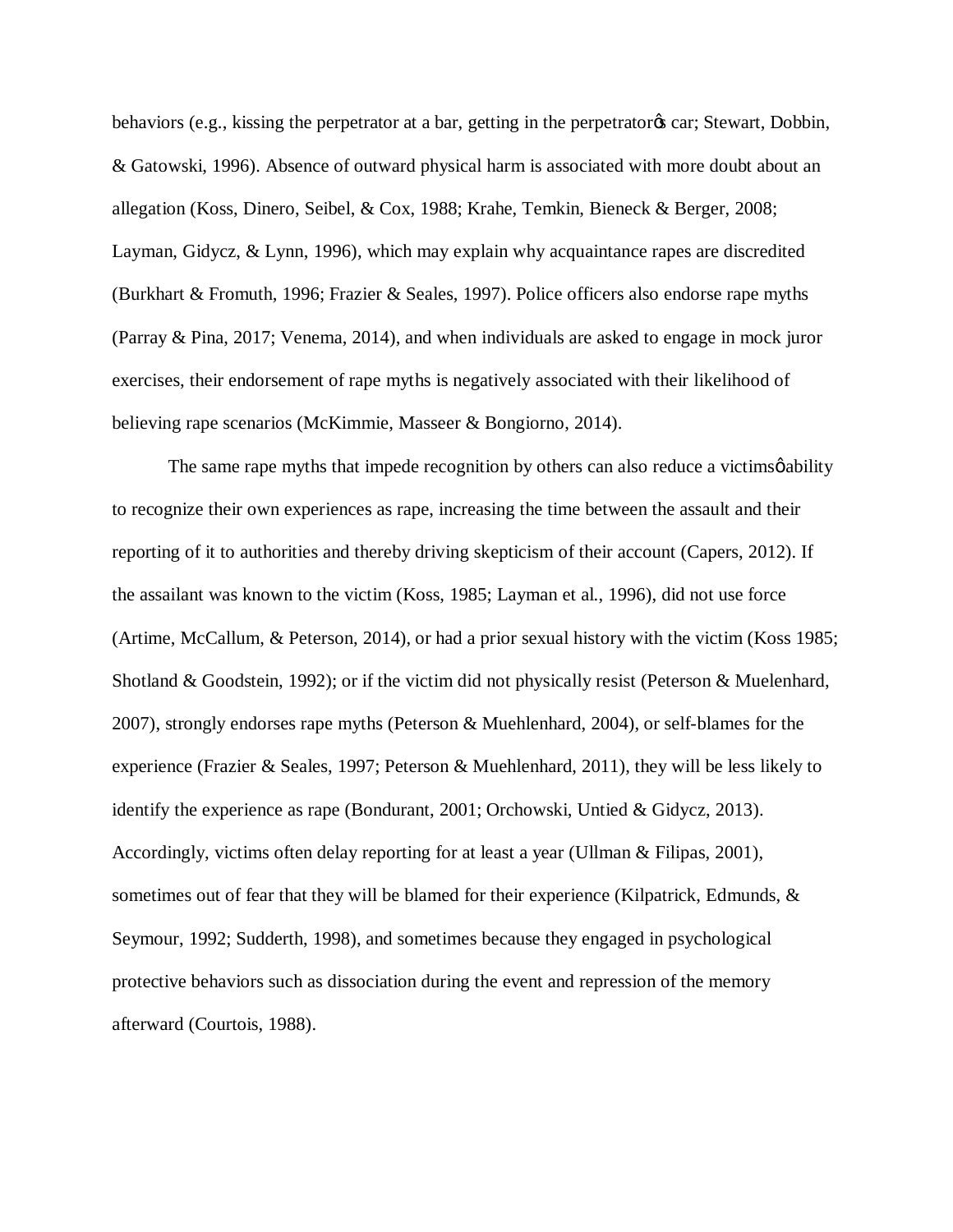Finally, Lonsway (2010) describes a pathway along which sexual assault investigations may unfold that illustrates how cognitive biases may derail the investigative process, potentially causing cases to close and contributing to the perception that a victim has recanted. In the  $\alpha$  cycle of suspicion", police officers (or university administrators) may utilize investigative tactics that stem from a predisposition not to believe victims; then, as this distrust is consciously or unconsciously communicated, the victim may disengage from the process or become defensive or resistant, apparently validating the suspicions of the investigator (Latts & Geiselman, 1991; Lonsway, 2010). As this process becomes more aversive to the victim, they may recant their accusations, reinforcing the perception that many victims fabricate reports.

Overestimation of the prevalence of false accusations is thus shaped by cognitive biases within the media, police officers, and victims themselves. Multiple factors intersect to create an environment that treats only certain experiences as sexual assaults and that undermines a victim throughout the aftermath of an assault. Next, we describe the consequences of this widespread overestimation of the rates of false accusations.

#### **Consequences of Overestimating False Allegations**

Overestimation of the rate of false accusations may breed a culture of suspicion towards victims of sexual assault, especially among law enforcement (Kelly et al., 2005). Victims who believe that law enforcement personnel will doubt their accounts may refraining from filing reports (Felson & Pare, 2005). If victims experience hostility or suspicion from the justice system, they may disengage or recant their allegations to spare themselves a pointless and even re-traumatizing judicial process. Either way, the likelihood that perpetrators are brought to justice decreases, potentially allowing perpetrators to continue aggressing.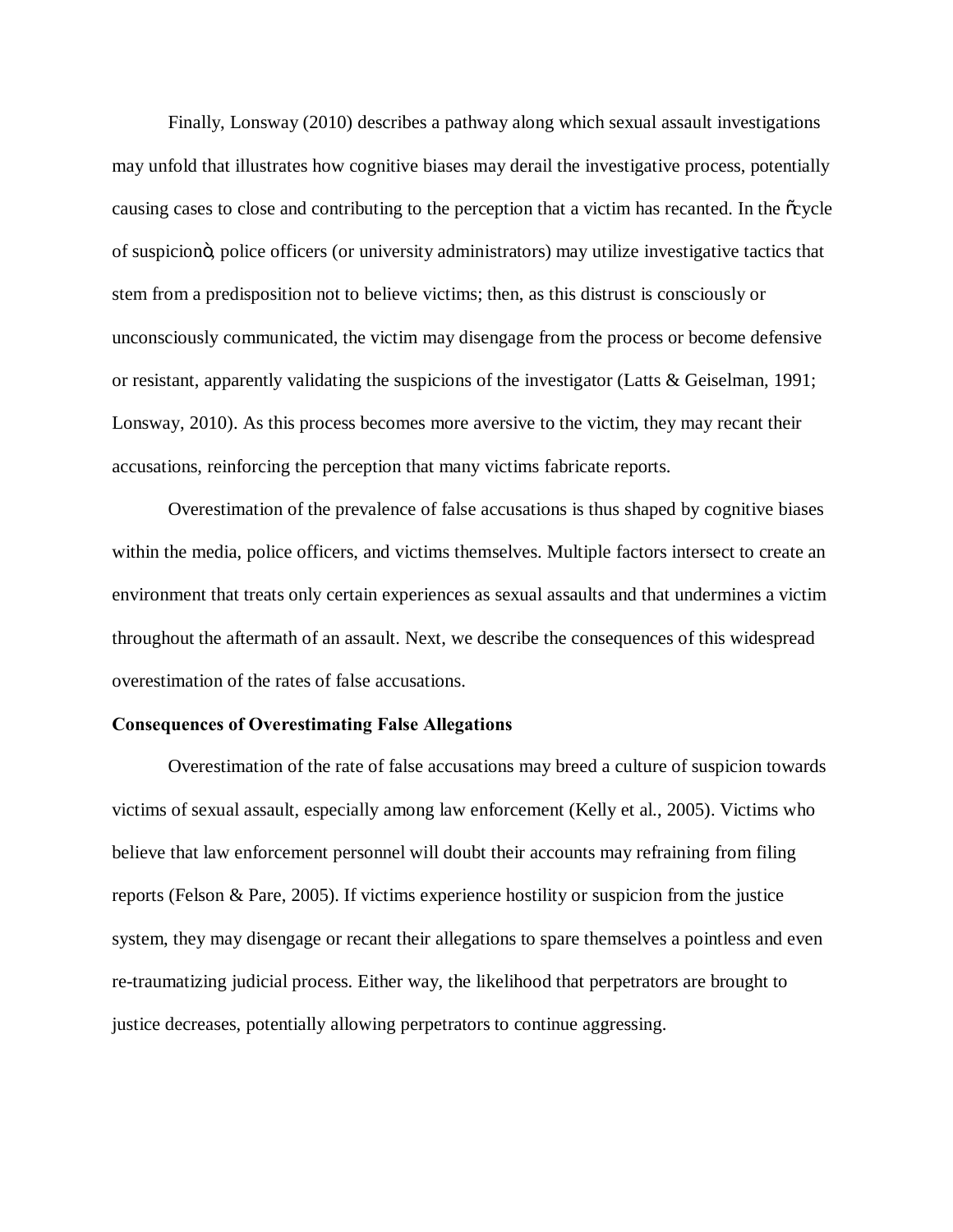Misconception on the part of police may bias their investigative work and eventual prosecution of the cases (Lonsway, Archambault, & Lisak, 2009), in turn influencing how the public perceives the veracity of accusations. Family and friends may react with disbelief, suspicion, or blaming language when victims disclose their experiences (Ullman, 2010). Negative responses to disclosure may engender secondary victimization in victims, an unfortunately common and harmful experience (Orchowski & Gidycz, 2012; 2015). Retaliation against victims is even possible by friends of the accused and is often fueled by the incorrect belief that an accusation is false.

#### **When Reports Are False**

False reports occur rarely enough that research into their natures is limited; however, several characteristics appear to be helpful in differentiating false from genuine reports (Hunt & Bull, 2012). The majority of false reports in a study of 357 cases in the Netherlands and the United Kingdom were filed by alleged victims who suffered from delusions (Sheridan & Blaauw, 2004). Similarly, false reports may occur in the context of a diagnosis of factitious disorder or Munchausen et syndrome, in which individuals repeatedly report that highly dramatic and fantastical events well beyond ordinary experience have happened to them (Brown & Scheflin, 1999; Hazelwood & Burgess, 2017). In this case, such individuals have likely reported other severe crimes against them that have turned out to be false. Personal problems and the need for sympathy, attention, or other emotional gain are also known to motivate false reporting (de Zutter, Horselenberg, & van Koppen, 2018; McNamara, McDonald, & Lawrence, 2012). More broadly, seeking an alibi is a relatively common reason for false reports of crimes (McNamara et al., 2012), including sexual assault victimization (de Zutter et al., 2018; OgNeal et al., 2014). Taken together, however, the majority of false reports appear to be filed by people experiencing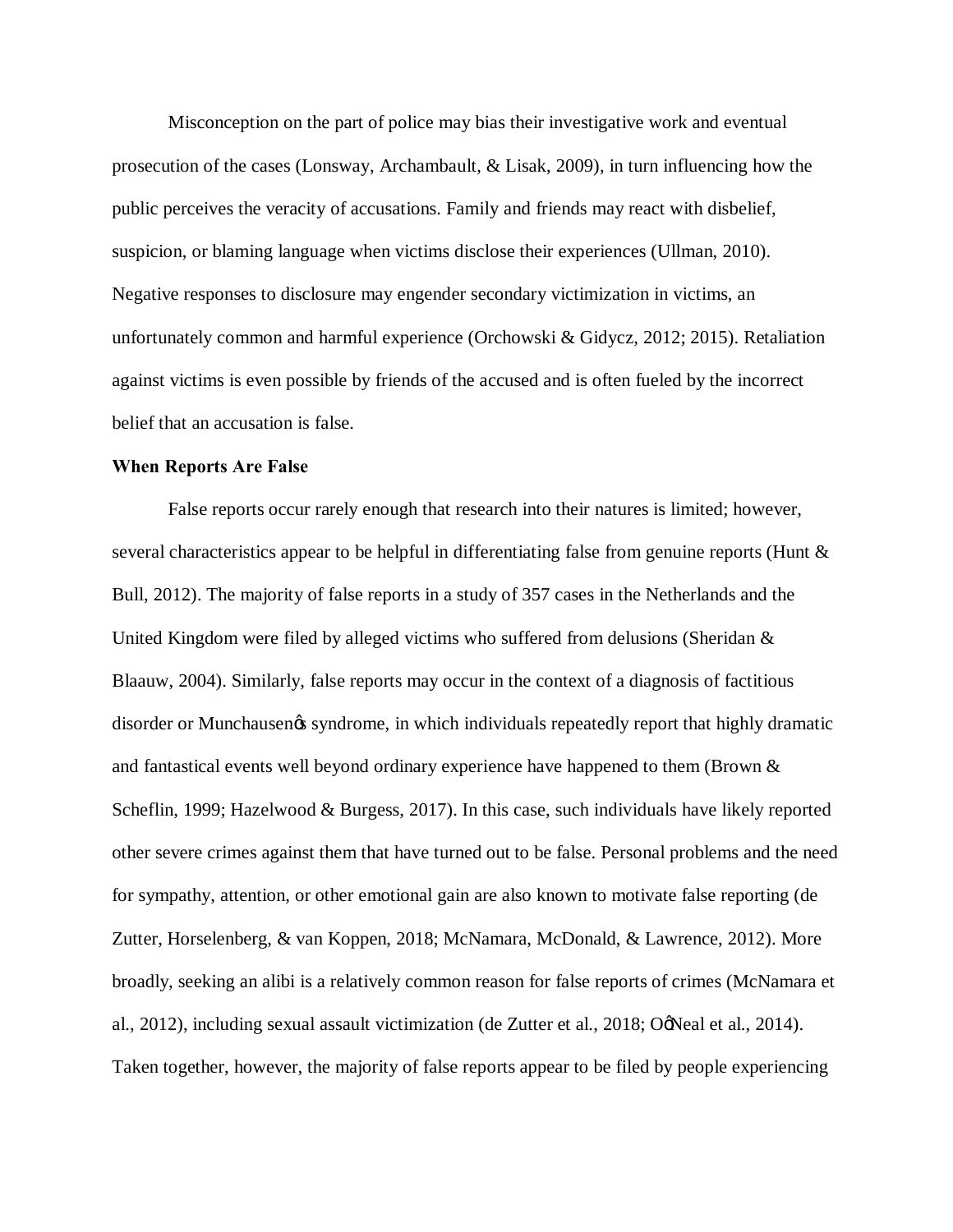substantial psychological and emotional challenges for whom accusing another person satisfies a personal motive (Lonsway et al., 2018). It is thus possible that some men may find themselves embroiled in such a situation because they did not carefully assess the psychological stability of their potential sexual partner. An additional complicating factor is that whereas this psychological profile applies specifically to some people making false reports, it may be generalized to all reporters of sexual assault by law enforcement personnel and the general public. False reports may also come from third parties; for example, 46% of the 121 cases from a sample in Great Britain in 2013 that were determined to be false had been reported by someone other than the purported victim (Avalos, 2018).

# **Negative Consequences of Overestimations of False Reports for Prevention Work with Men and Boys**

In their recent review of interventions targeting prevention of sexual, dating, and intimate partner violence, Graham and colleagues (2019) identified seven distinct programs for men and boys with peer-reviewed evaluations. Among these, only two feature substantial in-person group discussions of sexual consent and attitudes regarding rape (i.e., Gidycz et al., 2011; Lobo, 2004) and only one has explicitly stated that it covers the topic of false accusations (Gidycz et al., 2011). As the possible differential influences of specific topics and activities within curricula on attitudinal and behavioral outcomes have not been explored, it is difficult to say how often false accusations are discussed by prevention educators, nor what effects such discussion may have on boys g and mengs attitudes and behaviors. However, a review of existing programs suggests that they are rarely discussed (Wright, Zounlome, & Whiston, 2018).

Failing to address this topic is a significant oversight, as overestimating the prevalence of false accusations may lead to a  $\delta$  false fear of being falsely accused among men (Berkowitz,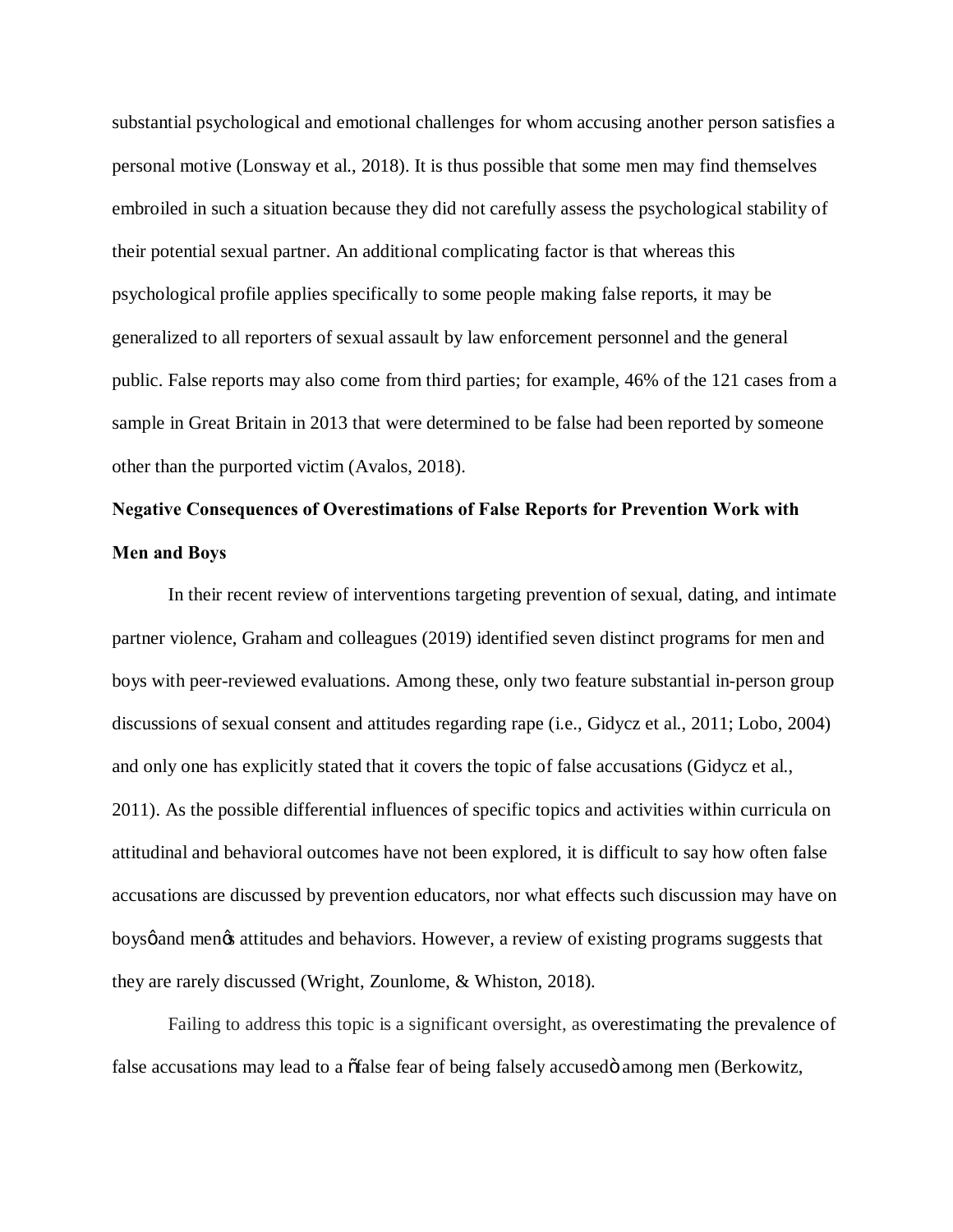2001; Berkowitz, 2002). Particularly in the wake of the #MeToo revelations, men express concern that they will be falsely accused of sexual assault, anticipating severe consequences for their own lives (Hirsch, Khan, Wamboldt, & Mellins, 2019; Ipsos, 2018). Focus groups and interviews with college men suggest such fears stem in part from gender norms that expect them to initiate sexual encounters and obtain consent, even though alcohol consumption frequently precedes sex and verbal communication of consent is rare (Hirsch et al., 2019). Similarly, over half of men express the belief that it is now harder for men to know how to interact with women in the workplace (Pew Research Center, 2018), and female academics have responded to their male colleagues of ear of mentoring women with an editorial in the *New England Journal of Medicine* (Soklaridis et al., 2018).

Quantitative and qualitative findings thus demonstrate that men are invested in avoiding non-consensual encounters (or less charitably, in avoiding blame for such encounters). How then can educators and healthcare providers leverage this concern to engage men in prevention efforts? The following sections describe ways to address men and boys gover estimation of false accusations for their participation in prevention work.

#### **Recommendations for Facilitators**

The integrated model of sexual (Berkowitz, 2003) proposes that the conditions in which a man will perpetrate or justify a sexual assault depend on his attitudes, beliefs, socialization, and peer group relationships. These four categories represent possible treatment targets and entry points into discussion of sexual assault risk with men. Mengs inaccurate ideas about the rates of false accusations are one such belief related to their propensity to justify sexual assault. Without addressing this misperception, men may take victims and sexual aggression in general less seriously, reducing their capacity to avoid perpetrating sexual aggression or to intervene as an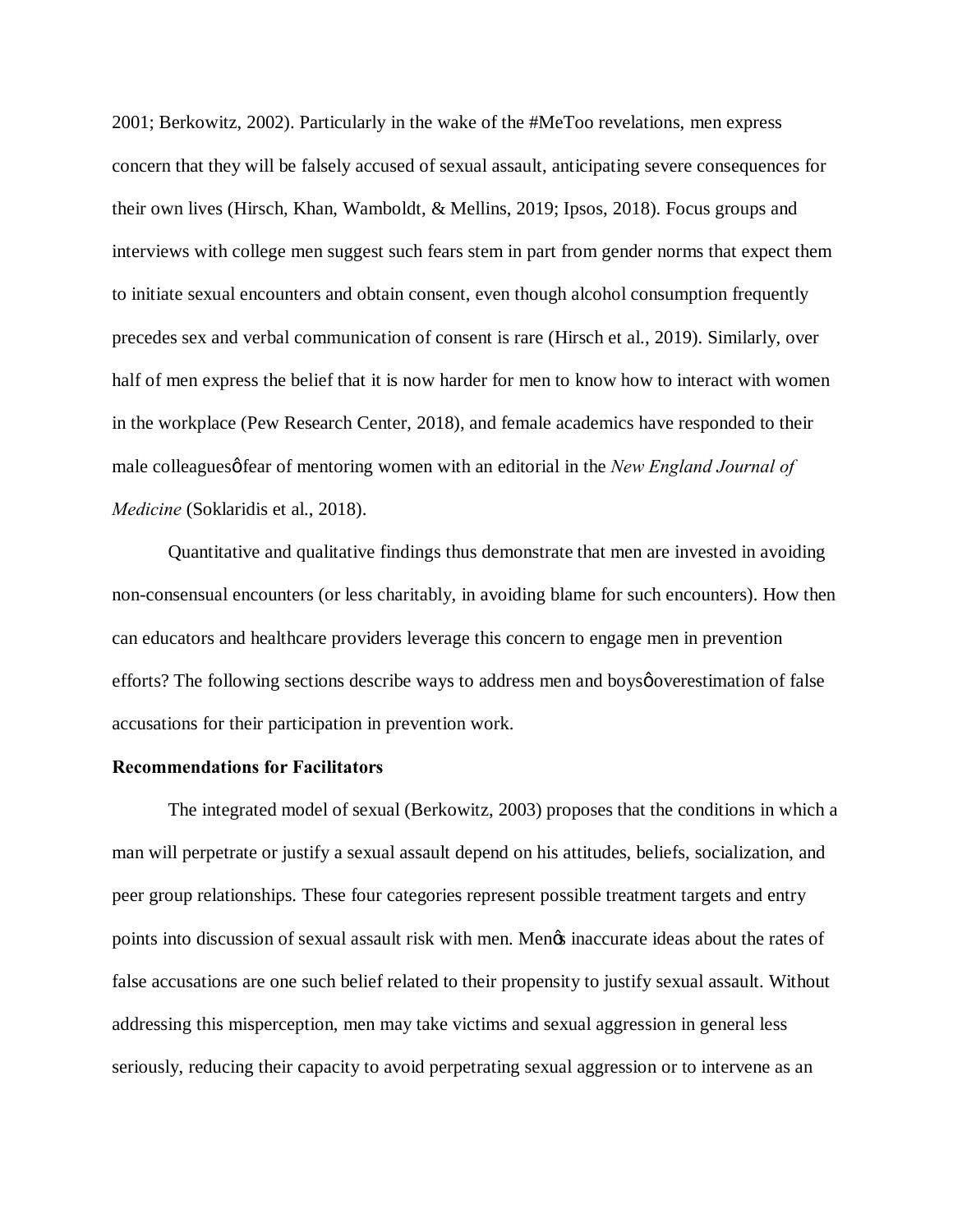active bystander. However, with open-ended, Socratic questioning, exercises in perspectivetaking, presentation of relevant research (including norms for participants in a workshop), and questioning of social norms, boys and men should be able to understand where their misunderstanding of false accusations came from and the importance of taking accusations of rape seriously. When facilitators in workshops for men ask the audience if they know a victim, and if they believe the accusation, invariably the outcome is that many know a victim and that most believe the report. Revealing this information about peers can have a powerful impact (Orchowski et al., 2011).

#### **Addressing the Real Rapist Stereotype**

Just as stereotypes exist for os real rape and os real victims of the image of a oscilar rapisto persists (Cameron & Frazer, 1987). The stereotype of a  $\tilde{\text{o}}$  real rapisto likely sows doubt toward rape allegations in which the perpetrator does not fit the profile. For example, stereotypes about the typical rapist include that he carries a knife, wears a mask, and attacks strangers in dark places; characteristics that do not correspond to the perpetrator of a sexual assault. Stereotypes of rapists as deviant,  $\tilde{c}$ crazyo, and often ethnic or sexual minorities, are perpetuated in popular media and legal discourse (Holmes & Deckard, 2019; Orenstein, 1998; Wells & Motley, 2001). Furthermore, particularly among college men 6 often the audience for prevention programming 6 the characteristics of a  $\tilde{\sigma}$  typical rapisto are in contradistinction to those of the modal college male (Lisak, 2004). Since most college men are white and middle-class, and since most college men do not aggress against others in this way, they can easily categorize themselves and their demographically similar peers as  $\delta$ good guys $\ddot{\text{o}}$  who do not fit the expected stereotype of the  $\delta$ real rapisto. The stereotype of the osteal rapisto may therefore make it difficult for men to perceive that most rapists are psychologically  $\tilde{\text{onormal}}$  (Baker, 1997), that all men exhibit behaviors on a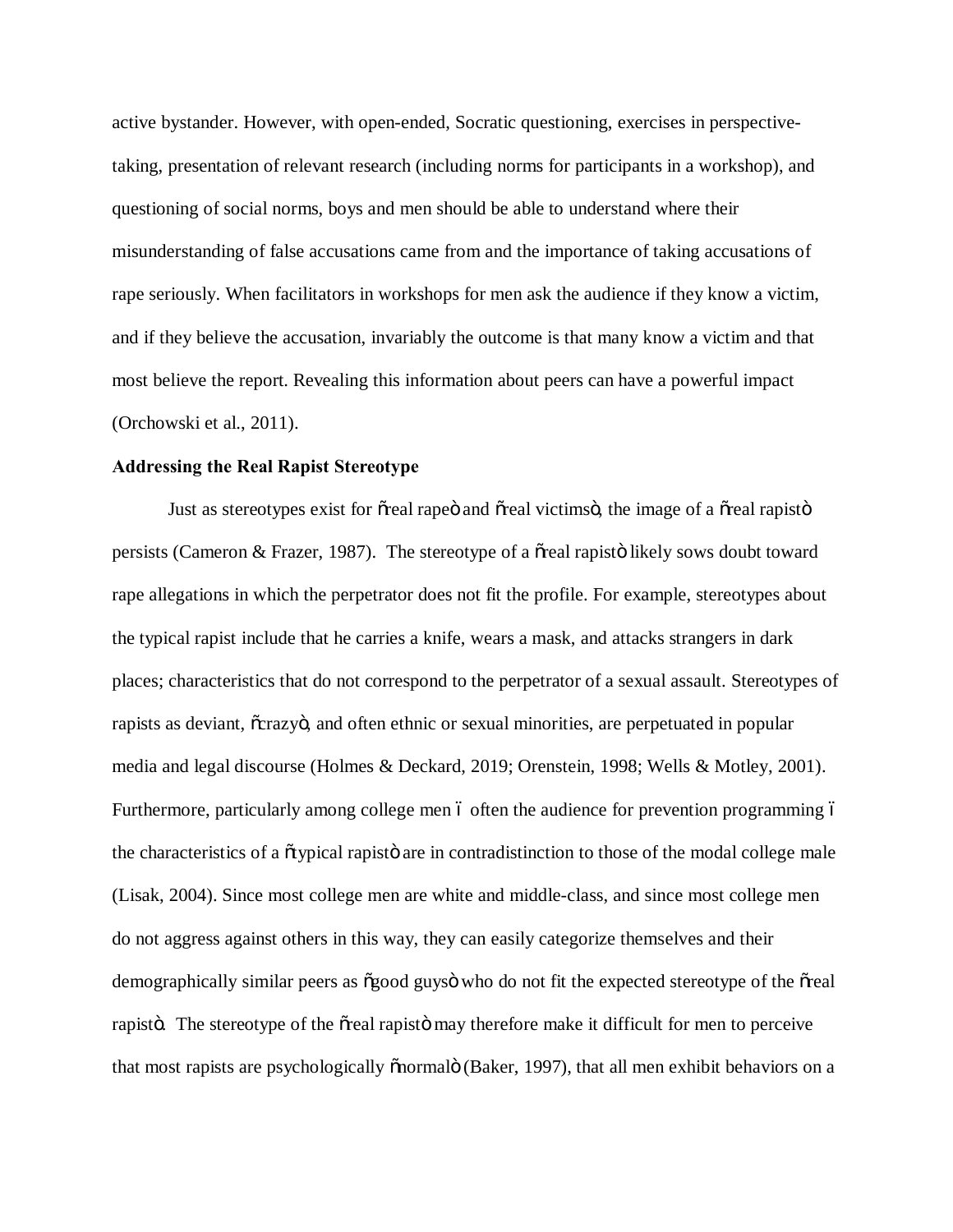continuum from aberrant to normal (Kelly, 1988), and that perpetrators can and do share their sociodemographic characteristics. Thus, when presented with the information that an individual who does not meet the stereotype of the  $\tilde{\alpha}$  real rapist has been charged with sexual assault, men may assume that the allegation is false.

Viewed through this lens, rape cases become less of a question of what happened and more a question of what potential damage might befall an alleged perpetrator if he has been falsely accused (Boyle, 2019). Philosophy professor Kate Manne (2018) introduced the idea of  $\delta$ himpathy $\ddot{\sigma}$  in response to the supportive public and media response that powerful men accused of sexual assault receive, defining it as "the inappropriate and disproportionate sympathy powerful men often enjoy in cases of sexual assault, homicide and other misogynistic behaviouro (Manne, 2018, np). The Himpathy centers the accused man, focusing the discourse on the possible consequences of the allegations for him, and not his alleged victim (Sela-Shayovitz, 2015). In addition, many, if not most, rape allegations that receive media coverage focus on successful men, casting the alleged victim as an antagonist and likely activating this  $\delta$ himpathic $\delta$  response, while also downplaying or omitting the experiences of the victim that may serve to validate the report. Perceiving this pattern, though confronting for many men, can help them understand why victims are often disbelieved or negatively received.

However, many men resist the insinuation that they or others like them could perpetrate sexual assault. Indeed, studies have shown negative reactions among college men to being characterized as possible perpetrators, describing themselves and their peers as  $\delta$ good $\delta$  people and showing a bias toward disbelieving accusations made against their friends and teammates (Arbeit, 2017; McMahon & Farmer, 2009). The bias that  $\delta$ good guys dong rape appears to be highest in men whose identities afford them social capital, such as fraternity men (Martinez,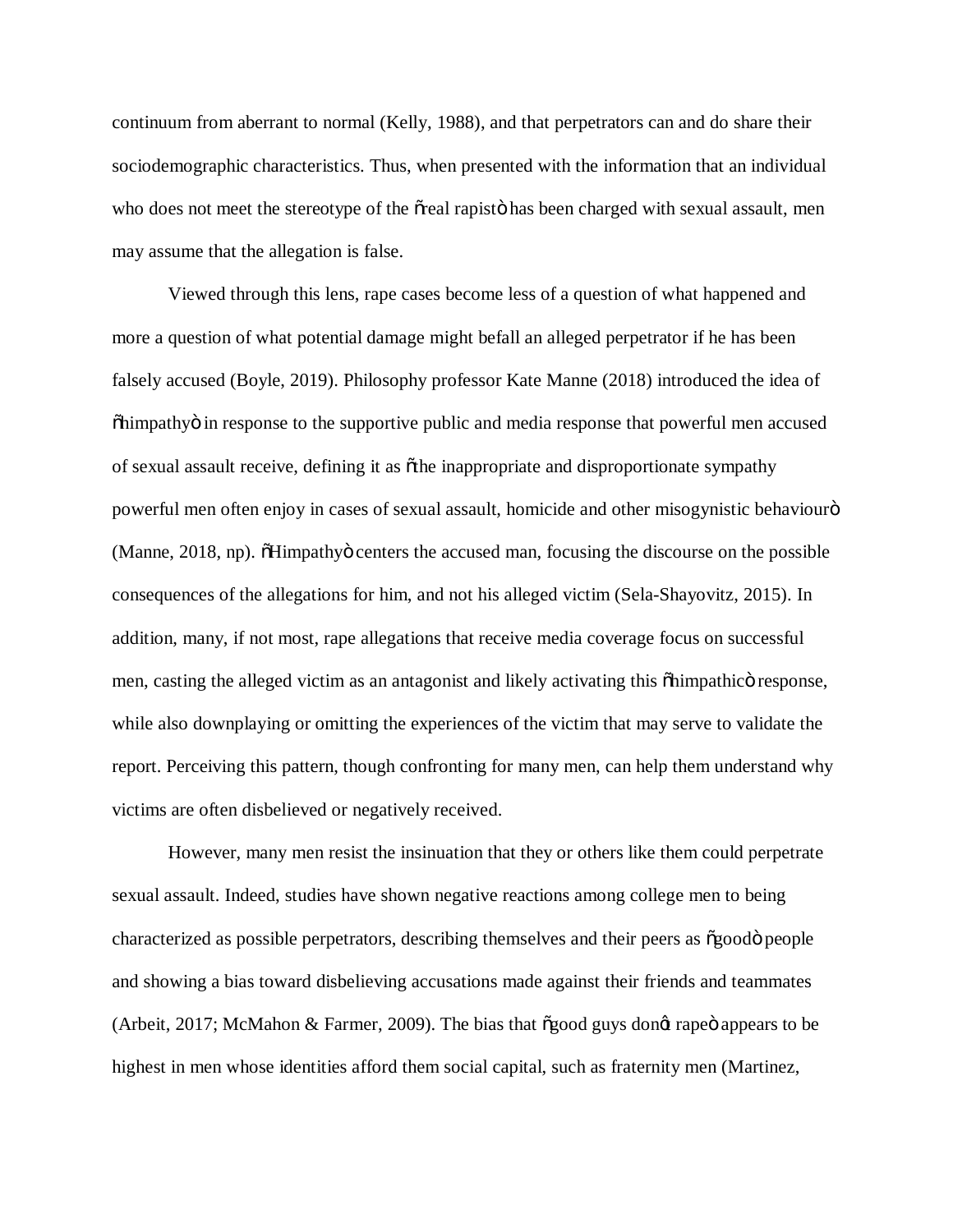Wiersma-Mosley, Jozkowski, & Becnel, 2018). In other words, the men who endorse more traditional gender roles and higher rape myth acceptance (Bannon, Brosi, & Foubert, 2013), and who are at greater risk for perpetration (Murnen & Kohlman, 2007), are perhaps those least likely to be willing to consider the possibility that they or their peers would assault someone. Indeed, there is evidence of a boomerang effect for some men, wherein exposure to sexual assault prevention programming results in more negative reactions for a small minority toward victims and the idea of intervening. Both college men high in sexism, but also those at low risk for perpetration, can react adversely to the suggestion that they could be involved in sexual violence (Bosson, Parrott, Swan, Kuchynka, & Schramm, 2015; Spikes & Sternadori, 2018). Despite this possibility, sexual assault prevention programs for men routinely engage their audiences in critical reflection (Foubert & Newberry, 2006; Gidycz, Orchowski, & Berkowitz, 2011). To reduce the likelihood of such a reaction, facilitators might highlight the complex nature of sexual consent and the risks of sexual behavior under the influence of drugs or alcohol, and the possibility that a man can think he has consent when he does not, which will lead him to feel falsely accused later on.

Faced with this potentially hostile reaction to their teachings, facilitators of sexual assault prevention curricula may feel intimidated. It is difficult to make men understand that peers and public figures they admire can be guilty of sexual assault. Assuring men that their experiences and concerns are valid, while also increasing empathy for victims and understanding of their experience of reporting, can help diminish reactance and increase the likelihood men will respond positively to the facts about false accusations.

#### **Creating a Hospitable Environment for Discussing the Fear of False Accusation**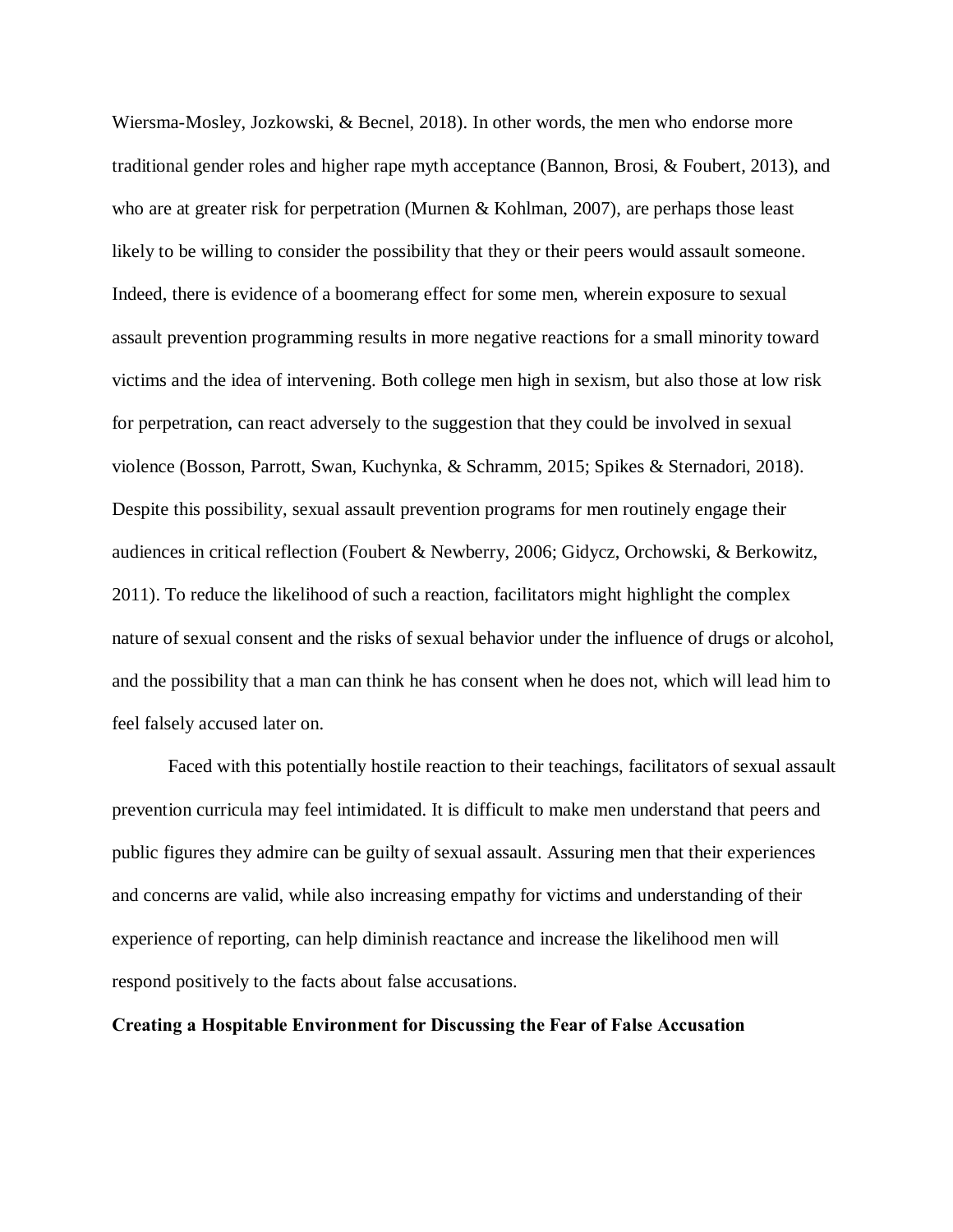Facilitators can validate menos fears of crossing boundaries and their frustration with the cultural expectation that they are responsible for initiating sexual contact and getting consent. Creating an opportunity for men to express these negative reactions and have them be received nonjudgmentally may build trust in the facilitator, increasing their subsequent receptivity to discussing false accusations (Gidycz et al., 2011; Orchowski et al., 2018). Curricula that are interactive, discussion-based, and non-blaming program seem more conducive to attitude change (Earle, 1996; Lonsway, 1996). All-male groups work better (Brecklin & Forde, 2001; Newlands & Donohoe, 2016), creating opportunity for more open dialogue, less defensiveness, greater diversity of opinion, and more willingness to challenge each other (Berkowitz, 1994).

One example of the efficacy of this approach comes from a qualitative study of men who were actively engaged in anti-rape advocacy on their college campuses. These men had generally been approached by other men in a nonconfrontational, alliance-building manner, sharing stories that felt relevant, with subsequent increases in empathy toward survivors and motivation to engage in prevention work (Piccigallo, Lilley, & Miller, 2015). A nonconfrontational facilitation style may also protect somewhat against psychological reactance (Brehm, 1966) on the part of the men most at risk of sexually aggressing, who are likely to respond with hostility to antiviolence messages that threaten their sexual expectations and sense of entitlement (Malamuth, Huppin, & Linz, 2018). Giving men experiences of open-ended, accepting spaces for discussion is likely to decrease their resistance to having their misperceptions about false accusations corrected (Oesterle, Orchowski, Borsari, Berkowitz, & Barnett, 2017).

#### **Focus on the Victim**

Building empathy is a common target for bystander training programs (Banyard, Moynihan, & Plante, 2007; Foubert & Newberry, 2006; Palm Reed et al., 2015). While men's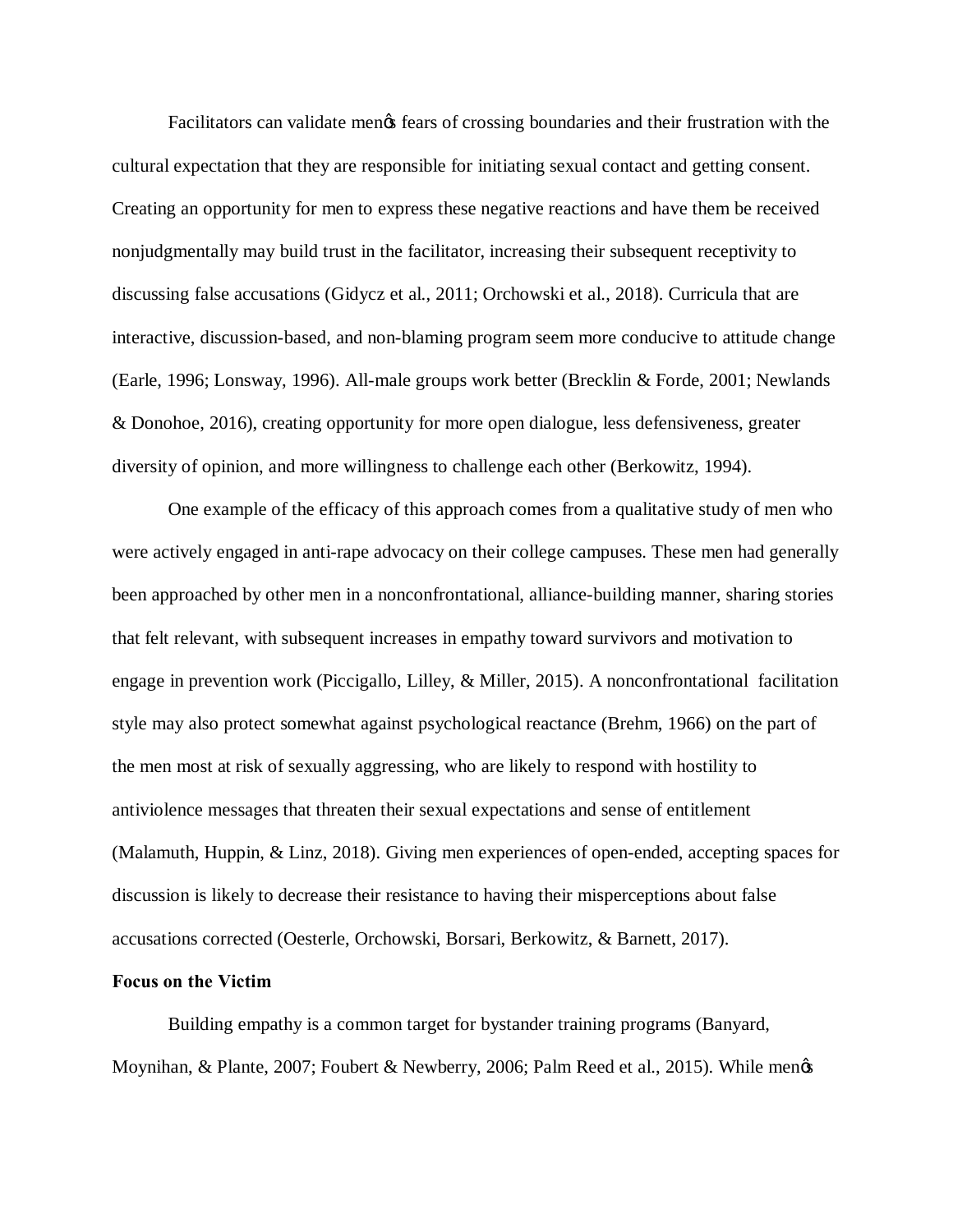empathy for sexual assault victims is related to their likelihood of intervening as a bystander (Kotze & Turner, 2019) and negatively associated with actual perpetration and its known risk factors (Hudson-Flege, Grover, Mece, Ramos, & Thompson, 2020; Wheeler, George, & Dahl, 2002), the evidence for promoting empathy with sexual assault victims as a technique to promote intervention and reduce rape likelihood among men is equivocal. One study found that only women were influenced by the empathy component of such a program (Hines, Bishop, & Palm Reed, 2019), while others suggest that mengs increases in empathy for victims can be related to other desirable treatment outcomes (e.g., Foubert & Newberry, 2006). This can be done by soliciting workshop participants observations and feelings about women they know who have been raped.

To help boys and men understand why rape convictions are rare and how this may relate to perceptions of false accusations, facilitators can lead them through the experiences of a rape victim following an assault or ask them to relate the experiences of victims they know personally. Sharing biases against accusers and the frequency of rape myths in the media and among law enforcement personnel can show men that accusers do not receive the warm and sympathetic reaction they may envision. Further Socratic questioning can help men realize that few aspects of the process are rewarding or simple. Presenting statistics about how few rape kits are processed and how few cases even go to trial may help men understand that the disparity between the amount of rape accusations they are aware of and the rape convictions reported in the media does not result from false reporting. As men come to understand the difference between -unfounded *g* and -false *g* reports, they may overcome the perception that an unfounded case (i.e., one with insufficient evidence) is  $\pm$ false $\varphi$  rather than  $\pm$ unproven $\varphi$ .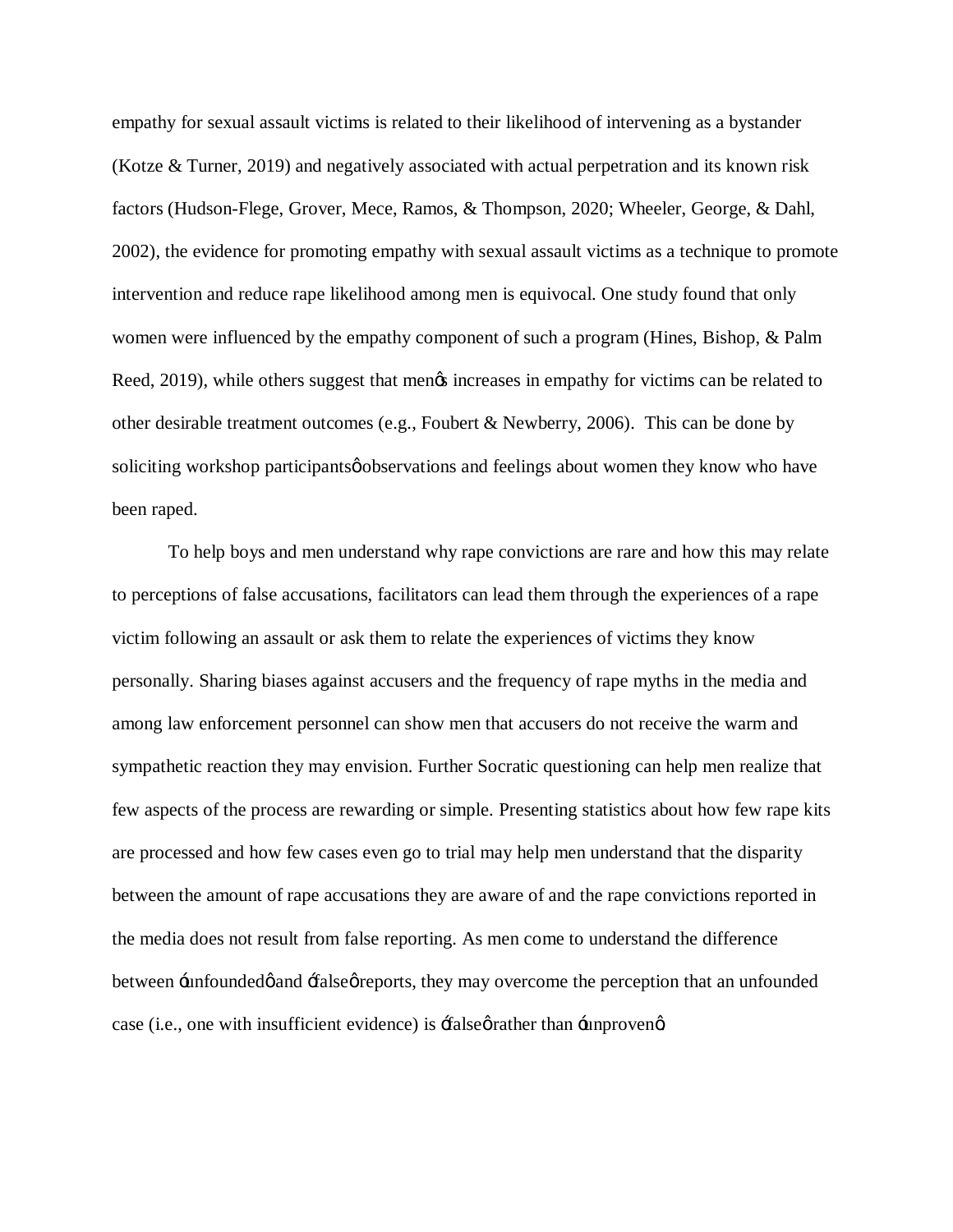Sharing the distinction that rape is about power, and not sexual pleasure, may also be instructive. If men are aware that most sexual aggressors  $\ddot{o}$  interview $\ddot{o}$  potential victims (de Becker, 1999), eschewing those who seem more capable of resistance (Hollander, 2014; Senn et al., 2015) and instead pursuing more vulnerable individuals, they may understand why in many cases rape victims come from less privileged positions than their assailants. Additionally, presenting evidence of how men and boys use different strategies from women and girls to communicate and assess for consent (Jozkowski, Peterson, Sanders, Dennis, & Reece, 2014; Righi, Bogen, Kuo, & Orchowski, 2019) may help men see how a power differential and looking for the wrong signals from one to partner can combine to create conditions conducive to assault.

#### **Highlight Misperceptions of Social Norms Regarding Sexual Assault**

Finally, helping men recognize that they have overestimated their peers psupport for sexual violence and belief in rape myths can promote their engagement in sessions. Men routinely overestimate their peers  $\phi$  comfort with coercive behaviors and underestimate how much their peers value consent (Berkowitz, 2002; Fabiano, Perkins, Berkowitz, Linkenbach, & Stark, 2003). Perceived pressure to be sexual even impacts the likelihood that men themselves will willingly engage in unwanted sex (Muehlenhard & Cook, 1988), a research finding that may help men realize the impact of such pressure on their own lives. This could increase the possibility that men would be willing to take action regarding a peer they definitively knew was guilty of sexual assault (McMahon & Farmer, 2009). Highlighting and correcting this misperception can open up a larger discussion of male gender role expectations, reducing pressure on men to be sexually active and giving them opportunities to express discomfort with coercive behaviors. This can be reinforced with sharing normative data that highlights how generally intolerant of coercive behaviors most men are (Gidycz et al., 2011).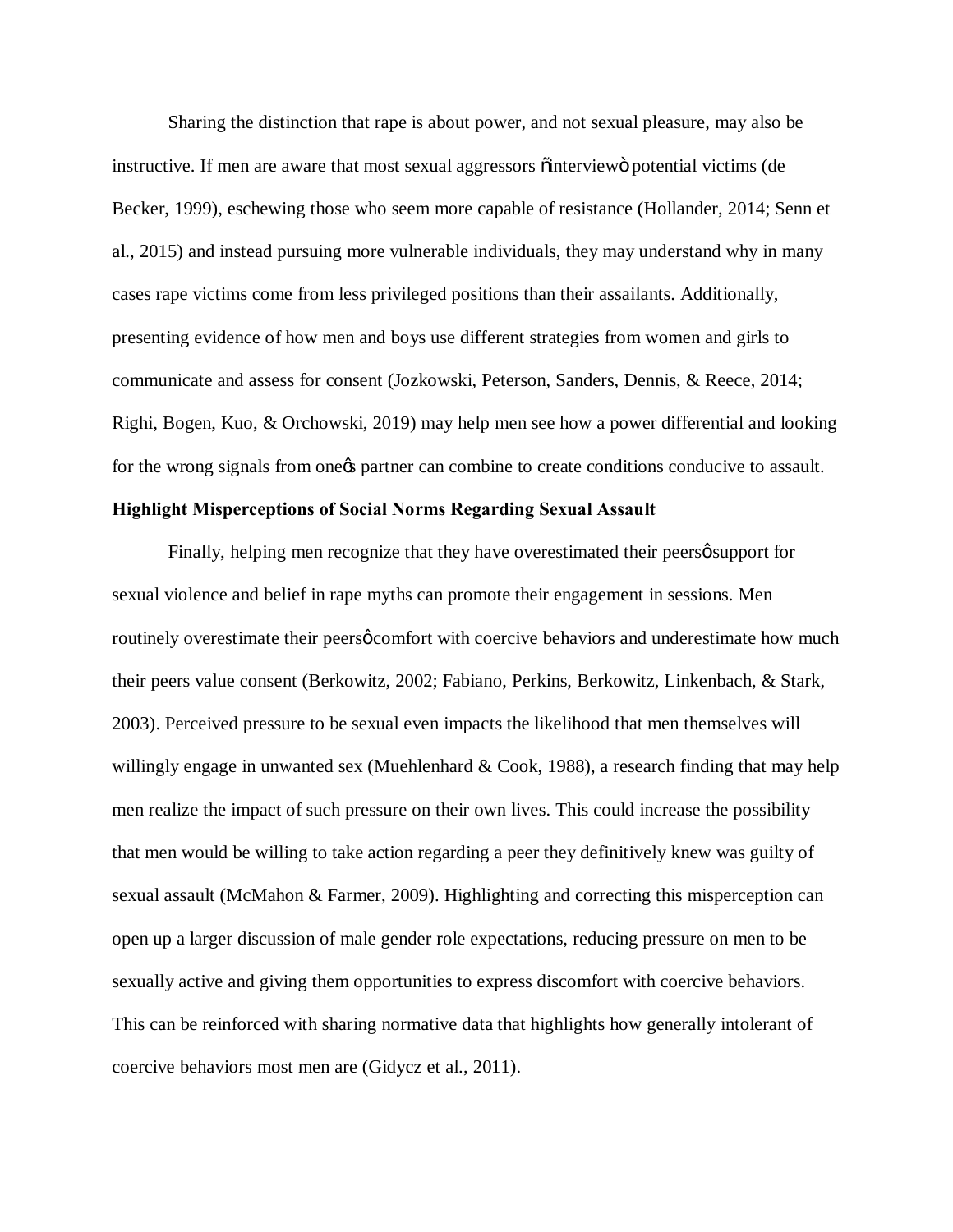#### **Facilitator Experiences with Discussing False Accusations**

Facilitators of sexual assault prevention programs have found discussions of the reality of false allegations to be necessary, critical, and complex. Men and boys typically react with surprise, often followed by resistance or disbelief, when presented with actual rates of false allegations. To counter skepticism, the facilitator must be able to concisely and accurately describe how these statistics are obtained, conveying in plain language the distinctions between  $\ddot{\text{u}}$  and  $\ddot{\text{u}}$  allegations.

Efforts to use specific instances of rape allegations to illustrate this point, such as accusations made against famous men, have met with mixed success. While boys and men may comprehend some of the difficulties victims face when their alleged assailants are more popular and powerful, boysø and menøs allegiance to these public figures can generate in them enough resistance to derail the conversation. It may be easier for men and boys to understand the origins of their misperceptions by engaging with audience members  $\phi$  stories of their own peers facing 'false' accusations. In these more quotidian situations, facilitators find opportunities to highlight the complexities of consent, such as navigating texts vs. in-person communication of sexual interests, whether consent is possible while intoxicated, and gender differences in expressing consent. The topic then becomes a departure point for subsequent conversations about why a man might think his partner had consented when in fact she had not, leading to discrepant accounts of the incident and the characterization by some parties of the accusations as false.

Discussions of false allegations have the potential to be decisive moments in engaging boys and men in sexual assault prevention. If facilitators ably address the audience to concerns about study methodology, they have an opportunity to turn this correction of misperceptions into a teachable moment. Emphasizing the relative rarity of false accusations also opens a window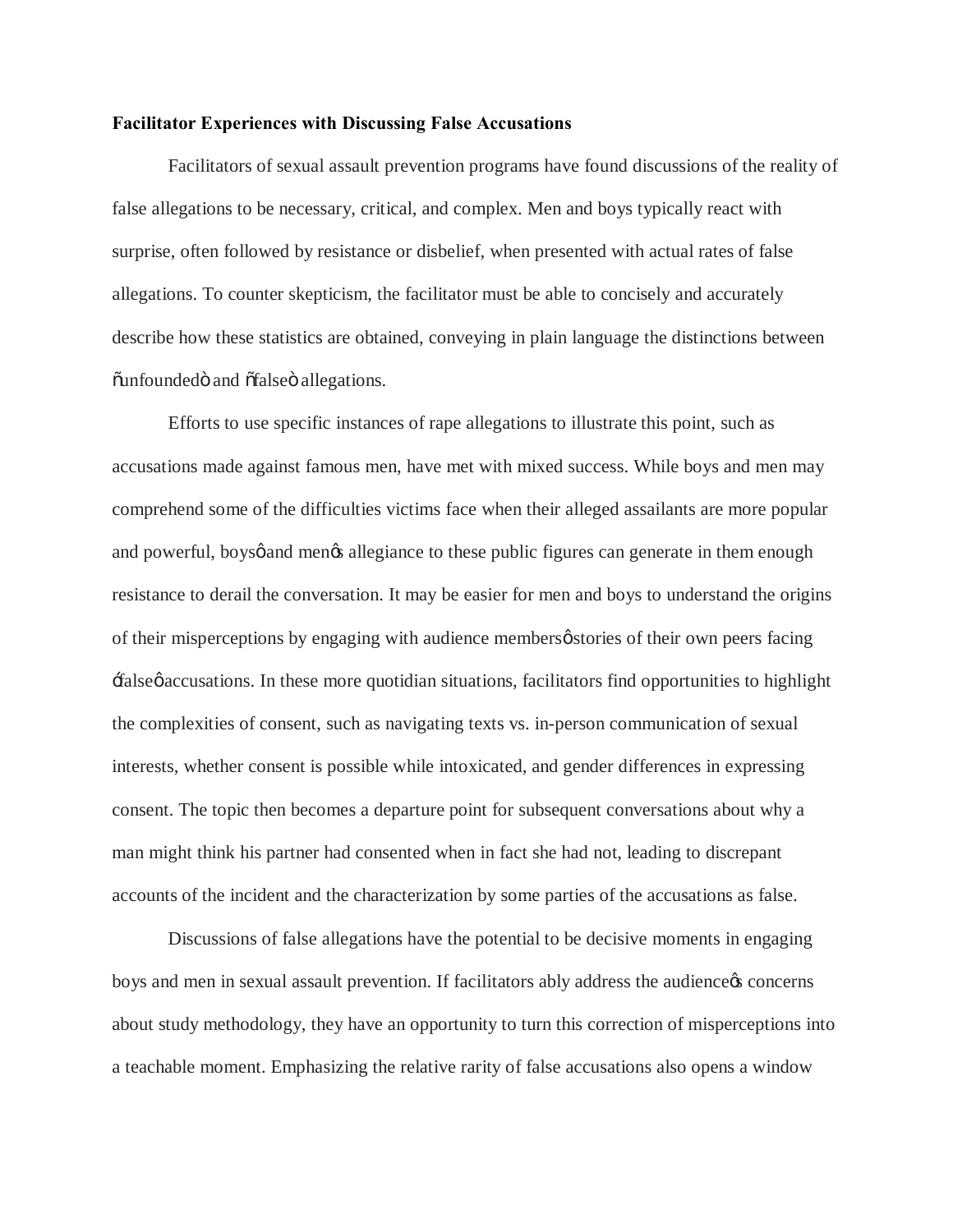into the subjectivity of the victim, helping men and boys understand that the decision to report an assault has significant consequences for all parties involved. Understanding reasons for misperception can make boys and men more open-minded and considerate potential allies in sexual assault prevention. Strategies for addressing the topic of false accusations in the context of prevention programming are presented in Table 1.

[Insert Table 1 about here]

#### **Conclusion**

The purpose of the present chapter was to present the definition, prevalence rates, and reasons for the overestimation of false accusations of sexual violence. This chapter also aimed to highlight the relevance of false accusations to prevention work and, despite minimal research on false accusations as a topic in prevention education, sought to offer tools for educators to address this critical topic when intervening with boys and men. As discussed, the rate of confirmed false accusations across studies is low (for a review, see Lisak et al., 2010), but biases in the justice system can contribute to the overestimation of false reports as being relatively common (Lonsway, Archambault, & Lisak, 2009). This bias is apparent among the general public as well (Webster et al., 2018), suggesting that disbelief of survivors (and therefore discrediting of their reports) is common. This misperception may increase the difficulties survivors face in reporting their experiences and remaining involved in the legal process (Felson & Pare, 2005); it also limits mengs abilities to respond effectively and sympathetically to survivors (Jordan, 2004).

Efforts to correct the misconception among boys and men that false accusations are common may also help improve their response to prevention programming and make them more effective allies in efforts to reduce sexual violence. Facilitators can welcome men's lived experiences and stories of personal contacts with victims into the conversation, validate mengs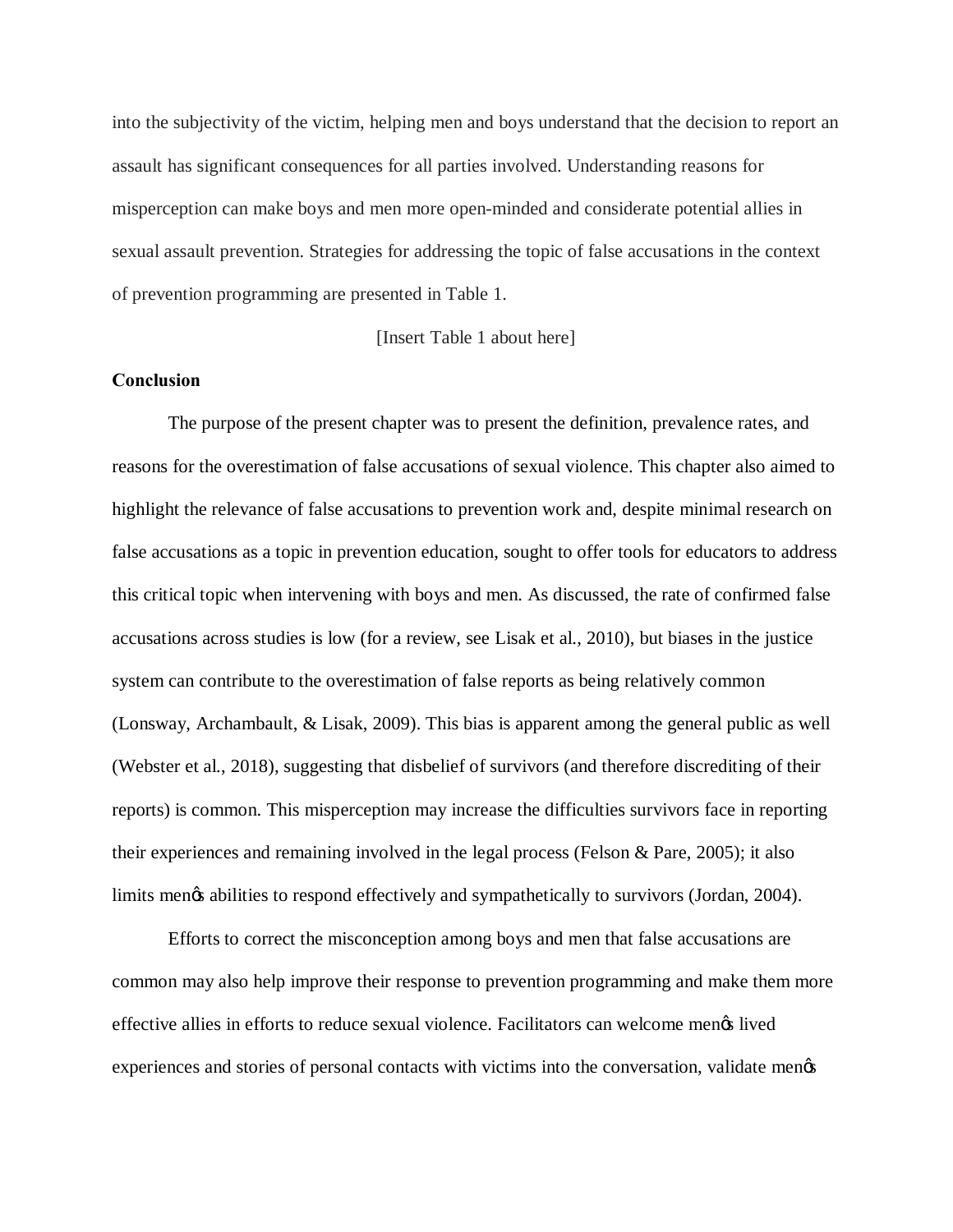fears of committing assault, and take a non-accusative stance towards participants that stresses the complex nature of sexual consent practices and the risks of sexual activity while using drugs and alcohol. By dispelling stereotypes about õreal rapistsö and õreal victimsö, summarizing the empirical research on rates of false accusations, and highlighting misperceptions of social norms regarding assault, facilitators can also provide valuable information that may help mobilize men into more effective allies.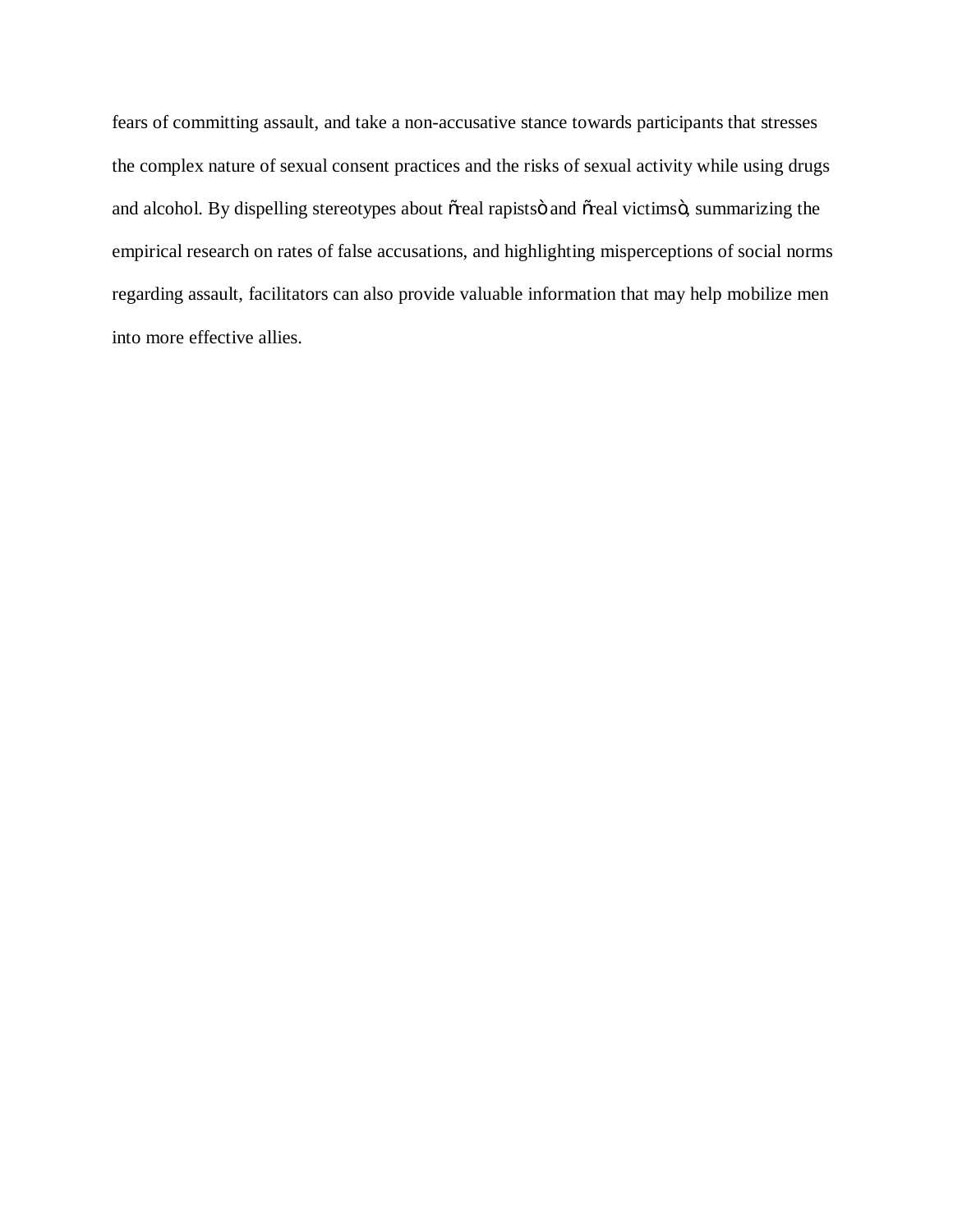#### **References**

- Abbey, A., Ross, L. T., McDuffie, D., & McAuslan, P. (1996). Alcohol and dating risk factors for sexual assault among college women. *Psychology of Women Quarterly, 20*(1), 147- 169.
- Allen, W. D. (2007). The reporting and underreporting of rape. *Southern Economic Journal, 73*, 623-641. doi:10.2307/20111915
- Arbeit, M. R. (2017). It could affect you as a person, character-wise: Promoting character development and preventing sexual violence at West Point. *Journal of College and Character, 18*(4), 279-295.
- Artime, T. M., McCallum, E., & Peterson, Z. D. (2014). Mengs acknowledgement of their sexual victimization experiences. *Psychology of Men and Masculinity, 15,* 313-323. doi: 10.1037/a0033376
- Ask, K. (2010). A survey of police officers pand prosecutors policies about crime victim behaviors. *Journal of Interpersonal Violence*, 25, 113261149.
- Avalos, L. (2018). The Chilling Effect: The politics of charging rape complainants with false reporting. *Brooklyn Law Review 83,* 808-873.
- Baker, K. K. (1997). Once a rapist? Motivational evidence and relevancy in rape law. *Harvard Law Review, 563,* 576-578.
- Banyard, V. L., Moynihan, M. M., & Plante, E. G. (2007). Sexual violence prevention through bystander education: an experimental evaluation. *Journal of Community Psychology, 35*(4), 463-481.
- Belknap, J. (2010). Rape: Too hard to report and too easy to discredit victims. *Violence Against Women, 16*, 1335-1344. doi:10.1177/1077801210387749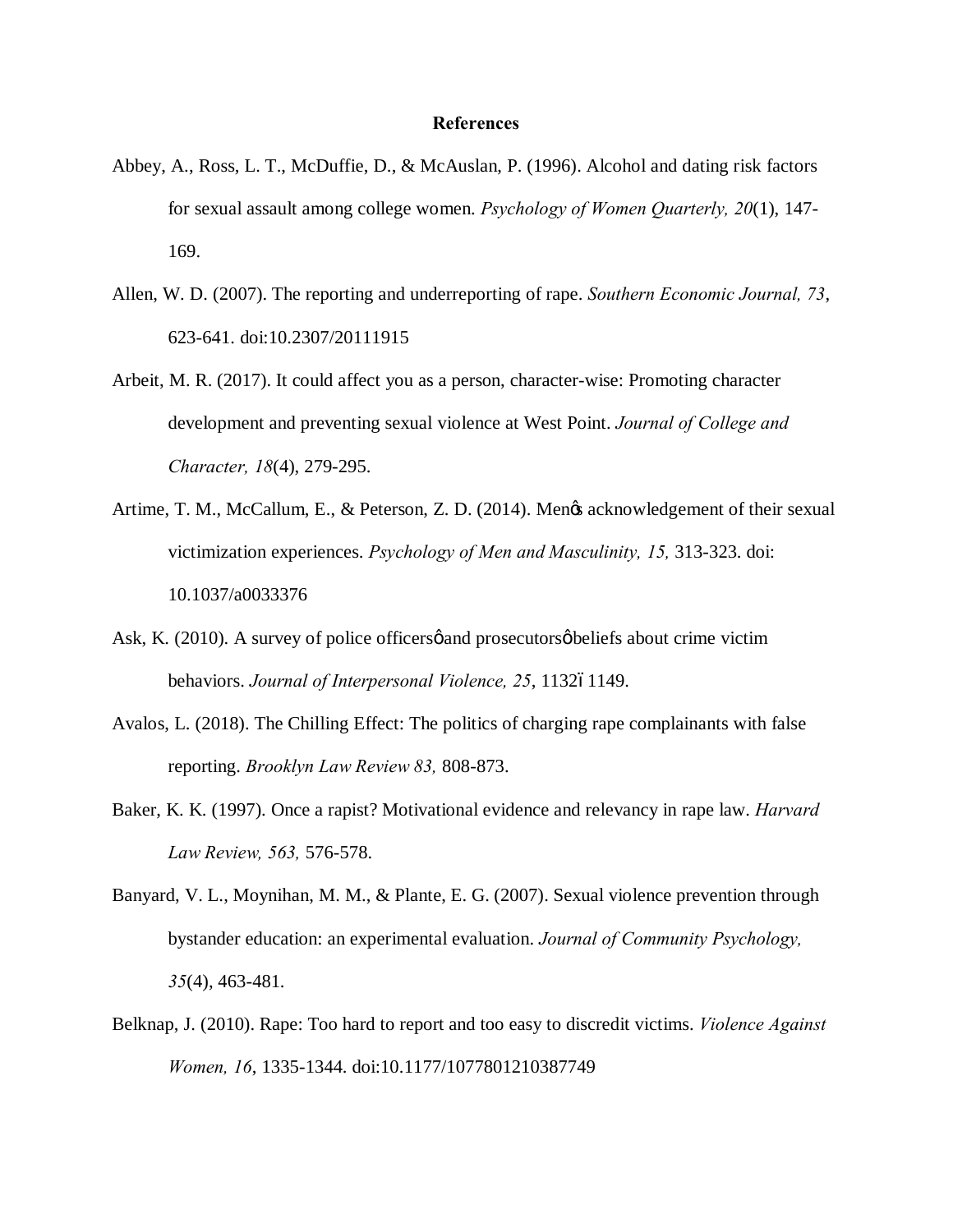- Berkowitz, A. D. (1994). A model acquaintance rape prevention program for men. In A. Berkowitz (Ed.), *Men and rape: Theory, research and prevention programs in higher education* (pp. 35-42). San Francisco, CA: Jossey-Bass.
- Berkowitz, A. (2002). Fostering Men $\alpha$  Responsibility for Preventing Sexual Assault. In P. A. Schewe. (Ed). *Preventing Intimate Partner Violence: Developmentally Appropriate Interventions Across the Lifespan* (p. 163-196). American Psychological Press, Washington D.C.
- Berkowitz, A. (2001). Critical Elements of Sexual-Assault Prevention and Risk-Reduction Programs for Men and Women. In C. Kilmartin (Ed). *Sexual Assault in Context, Teaching College Men About Gender* (p. 77-98). Learning Publications, Holmes Beach, F.L.
- Berry-Caban, C. S., Orchowski, L. M., Wimsatt, M., Winstead, T. L., Klaric, J., Prisock, K., Metzger, E., & Kazemi, D. (2020). Perceived and Collective Norms Associated with Sexual Violence among Male Soldiers. *Journal of Family Violence, 35*, 339-347.
- Bondurant, B. (2001). University women's acknowledgment of rape: Individual, situational, and social factors. *Violence Against Women*, 7,2946314.
- Bonomi, A., Gangamma, R., Locke, C. R., Katafiasz, H., & Martin, D. (2011). õmeet me at the hill where we used to parko: Interpersonal processes associated with victim recantation. *Social Science & Medicine, 73*, 1054-1061. doi:10.1016/j.socscimed.2011.07.005
- Bosson, J. K., Parrott, D. J., Swan, S. C., Kuchynka, S. L., & Schramm, A. T. (2015). A dangerous boomerang: Injunctive norms, hostile sexist attitudes, and male to female sexual aggression. *Aggressive Behavior, 41*(6), 580-593.

Boyle, K. (2019). *#MeToo, Weinstein and Feminism.* Palgrave Pivot: London.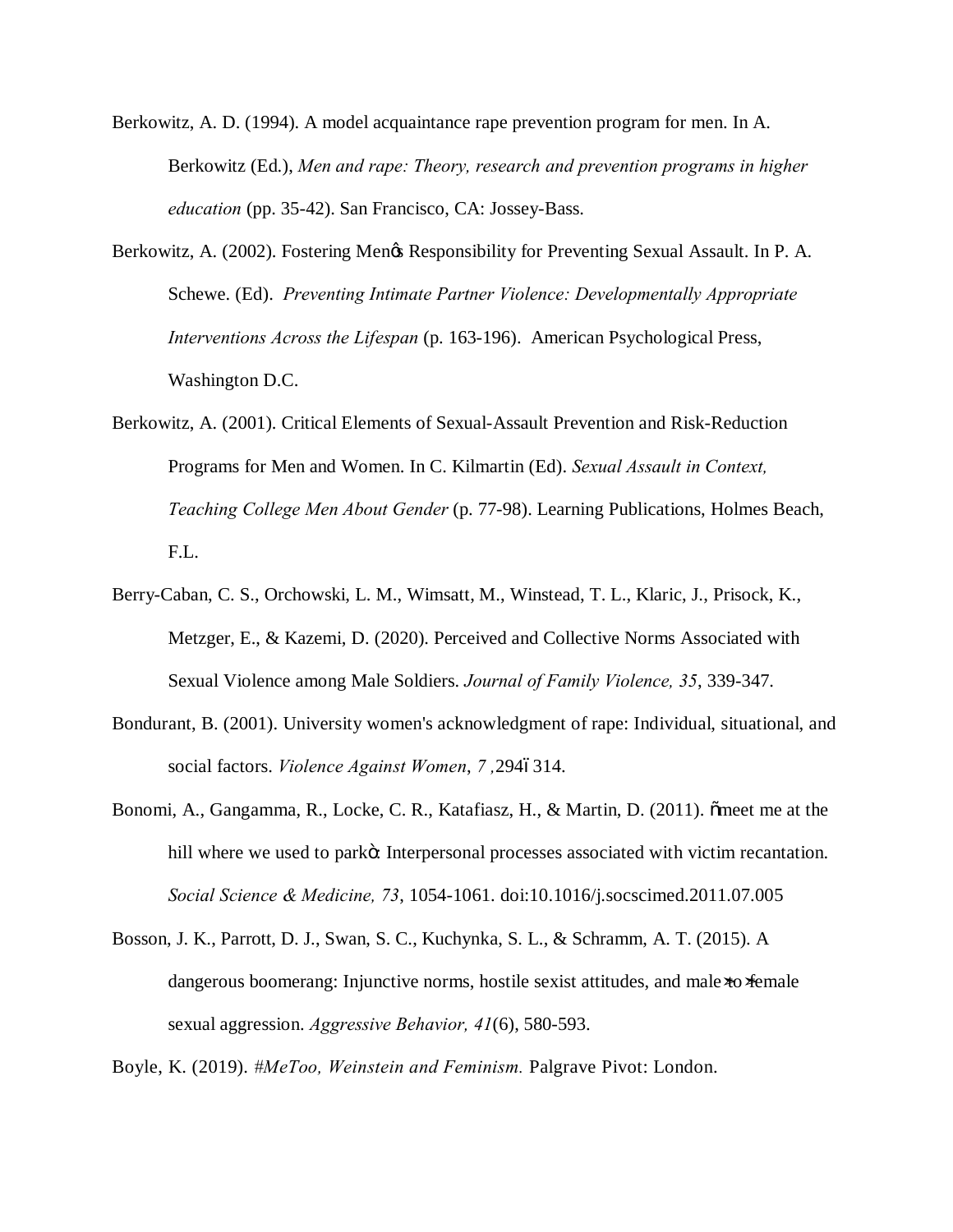Brecklin, L. R., & Forde, D. R. (2001). A meta-analysis of rape education programs. *Violence and Victims, 16,* 303-321.

Brehm, J. W. (1966). *A theory of psychological reactance.* New York: Academic Press.

- Brown, D., & Scheflin, A. W. (1999). Factitious disorders and trauma-related diagnoses. *The Journal of Psychiatry & Law, 27*(3-4), 373-422. doi:10.1177/009318539902700303
- Burkhart, B. R., & Fromuth, M. E. (1996). The victim: Issues in identification and treatment. In T. L. Jackson (Ed.), *Acquaintance rape: Assessment, Treatment, and Prevention* (pp. 1456176). Sarasota, FL: Professional Resources Press.
- Busch-Armendariz, N. B., Wood, L., Kammer-Kerwick, M., Kellison, J. B., Sulley, C., Westbrook, L., Olaya-Rodriguez, D., Hill, K., Wachter, K., Wang, A., McClain, T., & Hoefer, S. (2017). *Cultivating learning and safe environments: An empirical study of prevalence and perceptions of sexual harassment, stalking, dating/domestic abuse and violence, and unwanted sexual contact*.

https://repositories.lib.utexas.edu/handle/2152/47196

- Cameron, D. & Frazer, E. (1987). *The Lust to Kill: A Feminist Investigation of Sexual Murder.* Cambridge: Polity.
- Capers, B. (2012). Real women, real rape. *UCLA Law Review, 60*, 826-882.
- Catalano, S. M. (2006). *Criminal Victimization, 2005* (NCJ 214644). U.S. Department of Justice. Washington, DC: Bureau of Justice Statistics.
- Clark, L., & Lewis, D. (1977). *Rape: The Price of Coercive Sexuality*. Toronto, Ontario, Canada: Women<sub>®</sub> Press.
- Courtois, C. (1988). *Healing the Incest Wound: Adult Survivors in Therapy*. New York: Norton.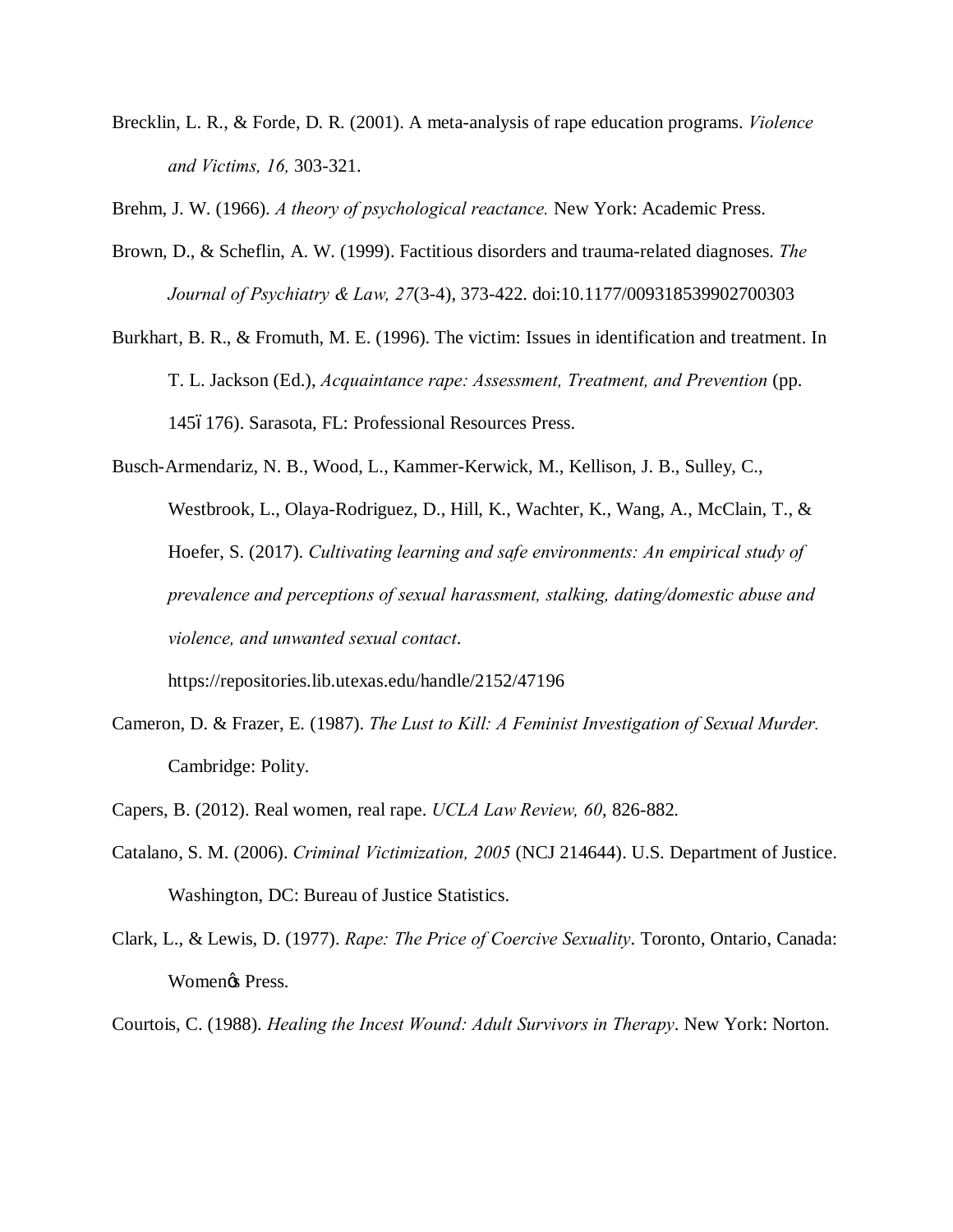- De Becker, G. (1999). *Protecting the Gift: Keeping Children and Teenagers Safe (and Parents Sane).* New York, NY:: Dial Press.
- De Zutter, A., Horselenberg, R., & van Koppen, P. J. (2017). The prevalence of false allegations of rape in the United States from 2006-2010. *Journal of Forensic Psychology, 2*, 119- 126. doi:10.4172/2475-391X.1000119
- De Zutter, A., & Horselenberg, R, & van Koppen, P. J. (2018). Motives for filing a false allegation of rape. *Archives of Sexual Behavior, 47*(2), 457-464. doi:10.1007/s10508-017- 0951-3
- Du Mont, J., Miller, K. L, & Myhr, T. L. (2003). The role of oreal rapeo and oreal victimo stereotypes in the police reporting practices of sexually assaulted women. *Violence Against Women, 9*, 466-486. doi: 10.1177/1077801202250960
- Dworkin, E. R., Pittenger, S. L., & Allen, N. E. (2016). Disclosing sexual assault within social networks: A mixed-method investigation. *American Journal of Community Psychology*, 57(162), 2166228.
- Earle, J. P. (1996). Acquaintance rape workshops: their effectiveness in changing the attitudes of first year men. *NASPA Journal, 34*(1), 2-16.
- Edwards, K. M., Dardis, C. M., & Gidycz, C. A. (2012). Women & disclosure of dating violence: A mixed methodological study. *Feminism & Psychology, 22*, 5076517.

Estrich, S. (1987). *Real Rape.* Cambridge, MA: Harvard University Press.

Felson, R. B., & Pare, P. P. (2005). The reporting of domestic violence and sexual assault by nonstrangers to the police. *Journal of Marriage and Family, 67*, 597-6`0.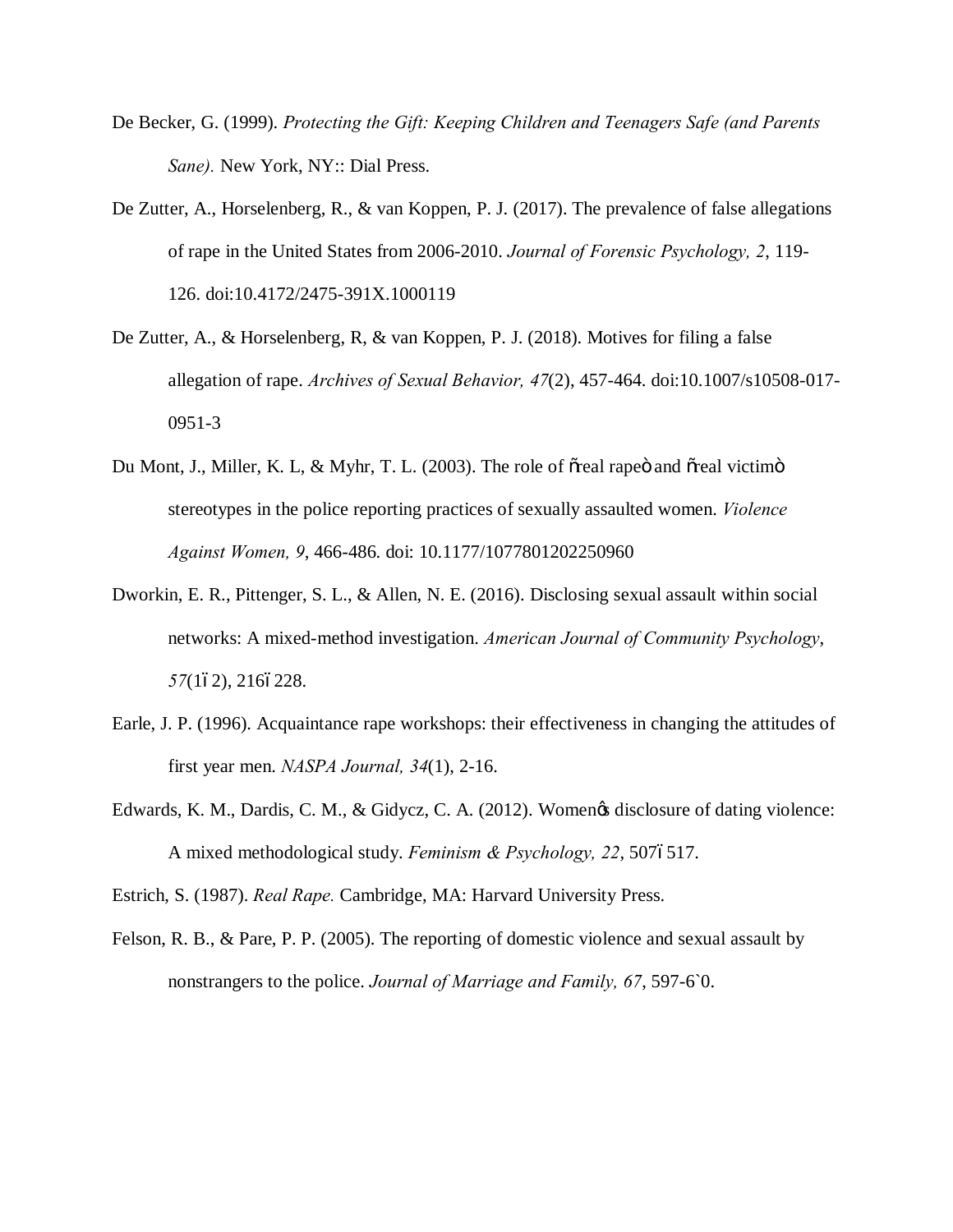- Ferguson, C. E., & Malouff, J. M. (2016). Assessing police classifications of sexual assault reports: A meta-analysis of false reporting rates. *Archives of Sexual Behavior, 45*(5), 1185-1193. doi:10.1007/s10508-015-0666-2
- Fisher, B. S., Cullen, F. T., & Turner, M. G. (2000). *The Sexual Victimization of College Women*. Washington DC: National Institute of Justice.
- Fisher, B.S., Daigle, L. E., Cullen, F. T., & Turner, M. G. (2003). Reporting sexual victimization to the police and others: Results from a national-level study of college women. *Criminal Justice and Behavior*, *30*, 6-38. doi:10.1177/0093854802239161
- Foubert, J., & Newberry, J. T. (2006). Effects of two versions of an empathy-based prevention program on fraternity men's survivor empathy, attitudes, and behavioral intent to commit rape or sexual assault. *Journal of College Student Development, 47*(2), 133-148.
- Franiuk, R., Seefelt, J. L., & Cepress, S. L. (2008). Prevalence and effects of rape myths in print journalism: the Kobe Bryant case. *Violence Against Women, 14*(3), 287-309.
- Franiuk, R., Seefelt, J. L., & Vandello, J. A. (2008). Prevalence of rape myths in headlines and their effects on attitudes toward rape. *Sex Roles, 58,* 790-801.
- Frazier, P. A., & Seales, L. M. (1997). Acquaintance rape is real rape. In M. D. Schwartz (Ed.), *Researching Sexual Violence against Women: Methodological and Personal Perspectives* (pp. 54-64). Thousand Oaks, CA, US: Sage Publications, Inc.

http://dx.doi.org/10.4135/9781483327907.n4

Gidycz, C. A., Orchowski, L. M., & Berkowitz, A. D. (2011). Preventing sexual aggression among college men: An evaluation of a social norms and bystander intervention program. *Violence Against Women, 17, 7206 742. http://dx.doi.org/10.1177/1077801211409727*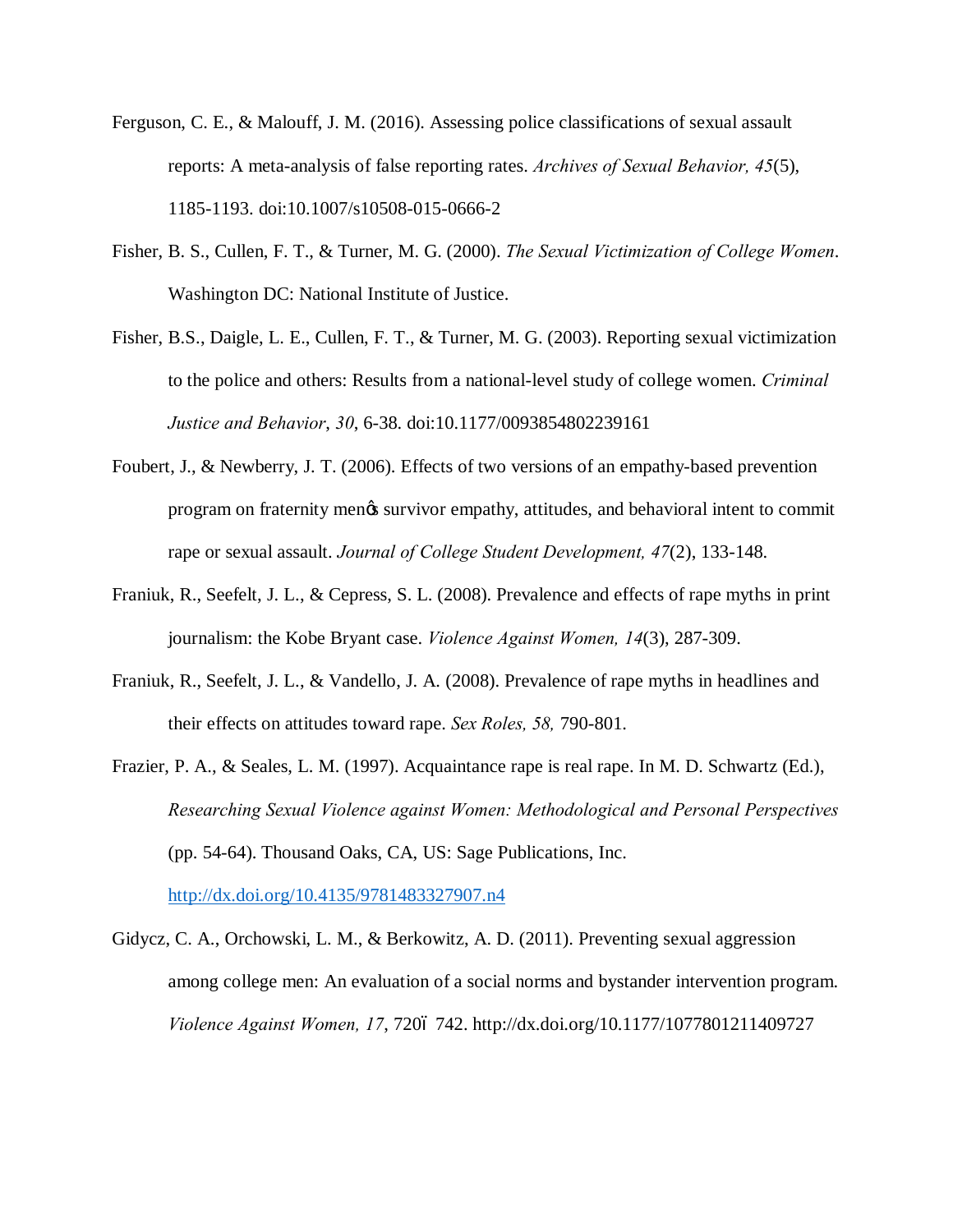- Grace, S., Lloyd, C., & Smith, L. J. F. (1992). Rape: From recording to conviction (Research and Planning Unit Paper 71). London: Home Office.
- Gregory, J., & Lees, S. (1996). Attrition in rape and sexual assault cases. *British Journal of Criminology, 36*, 1-17. doi:10.1093/oxfordjournals.bjc.a014060
- Gylys, J. A., & McNamara, R. (1996). Acceptance of rape myths among prosecuting attorneys. *Psychological Reports, 79, 156 18.*
- Harris, J., & Grace, S. (1999). A question of evidence? Investigating and prosecuting rape in the 1990s (*Home Office Research Study 196*). London: Home Office.
- Hazelwood, R. R., & Burgess, A. W. (2016). *Practical Aspects of Rape Investigation: A Multidisciplinary Approach.* Boca Raton: CRC Press.
- Heenan, M., & Murray, S. (2006). *Study of reported rapes in Victoria, 2000-2003*. Melbourne, Australia: Office of Women's Policy, Department for Victorian Communities.
- Hines, D. A., Bishop, L. R. S., & Palm Reed, K. M. (2019). Differential gender responses to an empathy component of a sexual assault prevention program. *Violence and Victims, 34*(3).
- Hirsch, J. S., Khan, S. R., Wamboldt, A., & Mellins, C. A. (2019). Social dimensions of sexual consent among cisgender heterosexual college students: insights from ethnographic research. *Journal of Adolescent Health, 64,* 26-35.
- Holland, K. J.,  $\&$  Cortina, L. M. (2017).  $\ddot{\text{o}}$  at happens to girls all the time $\ddot{\text{o}}$ : Examining sexual assault survivorsøreasons for not using campus supports. *American Journal of Community Psychology*, 59(162), 50664.
- Hollander, J. A. (2014). Does self defense training prevent sexual violence against women? *Violence Against Women, 20(3), 2526269.*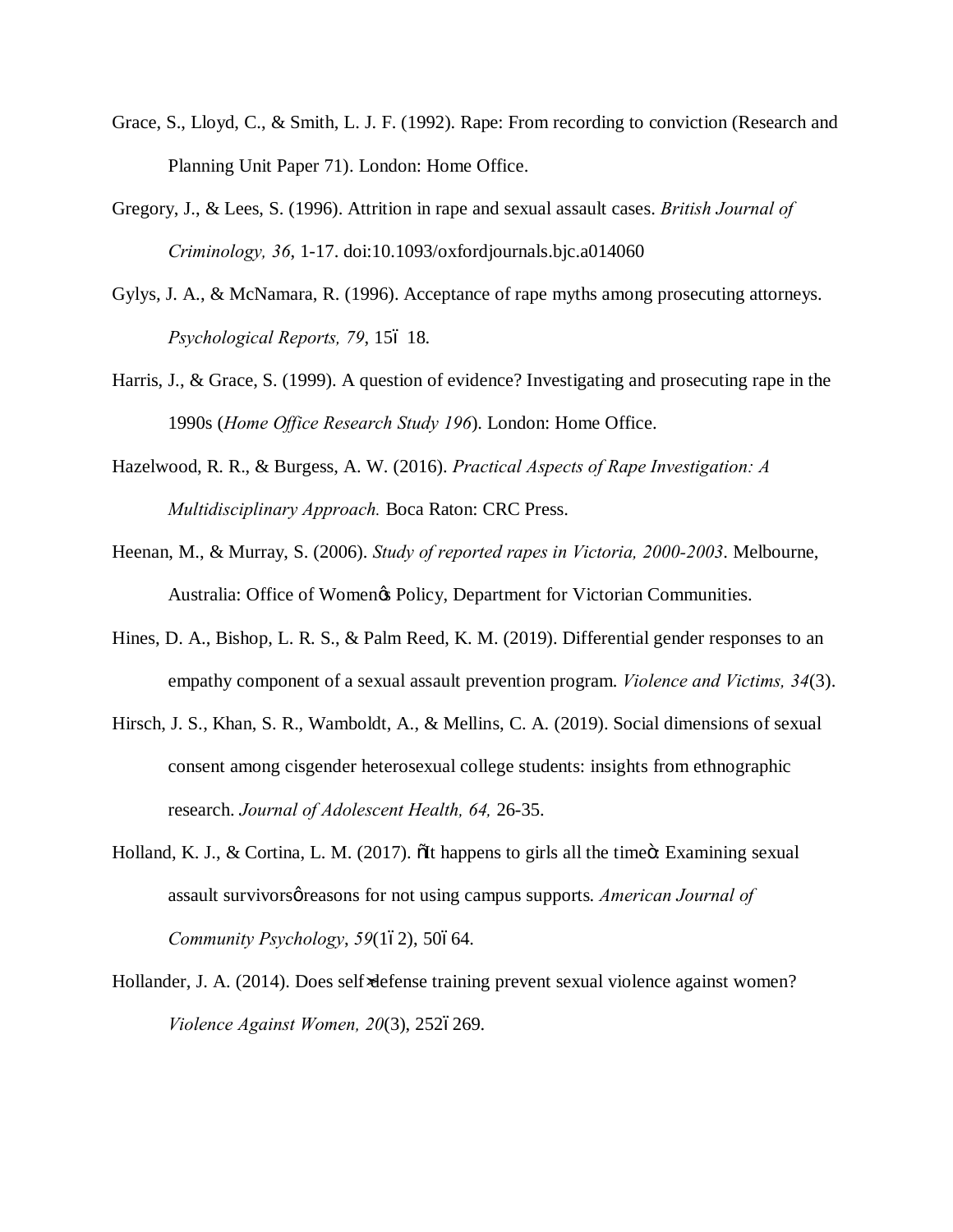- Holmes, S., & Deckard, N. D. (2019). Constructing the rapist: patterns of reporting sexual violence to the police. *Journal for the Study of Race, Nation and Culture, 25*(5).
- Hudson-Flege, M. D., Grover, H. M., Mece, M. H., Ramos, A. K., & Thompson, M. P. (2020). Empathy as a moderator of sexual violence perpetration risk factors among college men. *Journal of American College Health, 68*(2), 139-147.
- Humphrey, J. A., & White, J. W. (2000). Womengs vulnerability to sexual assault from adolescence to young adulthood. *Journal of Adolescent Health, 27*, 419-424. doi:10.1016/S1054-139X(00)00168-3
- Hunt, L., & Bull, R. (2012). Differentiating genuine and false rape allegations: A model to aid rape investigations. *Psychiatry, Psychology and Law, 19*(5), 6826691. doi:10.1080/13218719.2011.615815
- Ipsos. (2018). *Ipsos NPR examine views on sexual harassment and assault*. Washington, DC: Ipsos Public Affairs.
- Jordan, J. (2004). Beyond belief? Police, rape and women's credibility. *Criminal Justice, 4*, 29- 59. doi: 10.1177/1466802504042222
- Johnson, D., Peterson, J., Sommers, I., & Baskin, D. (2012). Use of forensic science in investigating crimes of sexual violence: Contrasting its theoretical potential with empirical realities. *Violence Against Women, 18*, 1936222. doi:10.1177/1077801212440157
- Jozkowski, K. N., Peterson, Z. D., Sanders, S. A., Dennis, B., Reece, M. (2014). Gender differences in heterosexual college students of conceptualizations and indicators of sexual consent: Implications for contemporary sexual assault prevention education. *Journal of Sex Research, 51*, 904-916.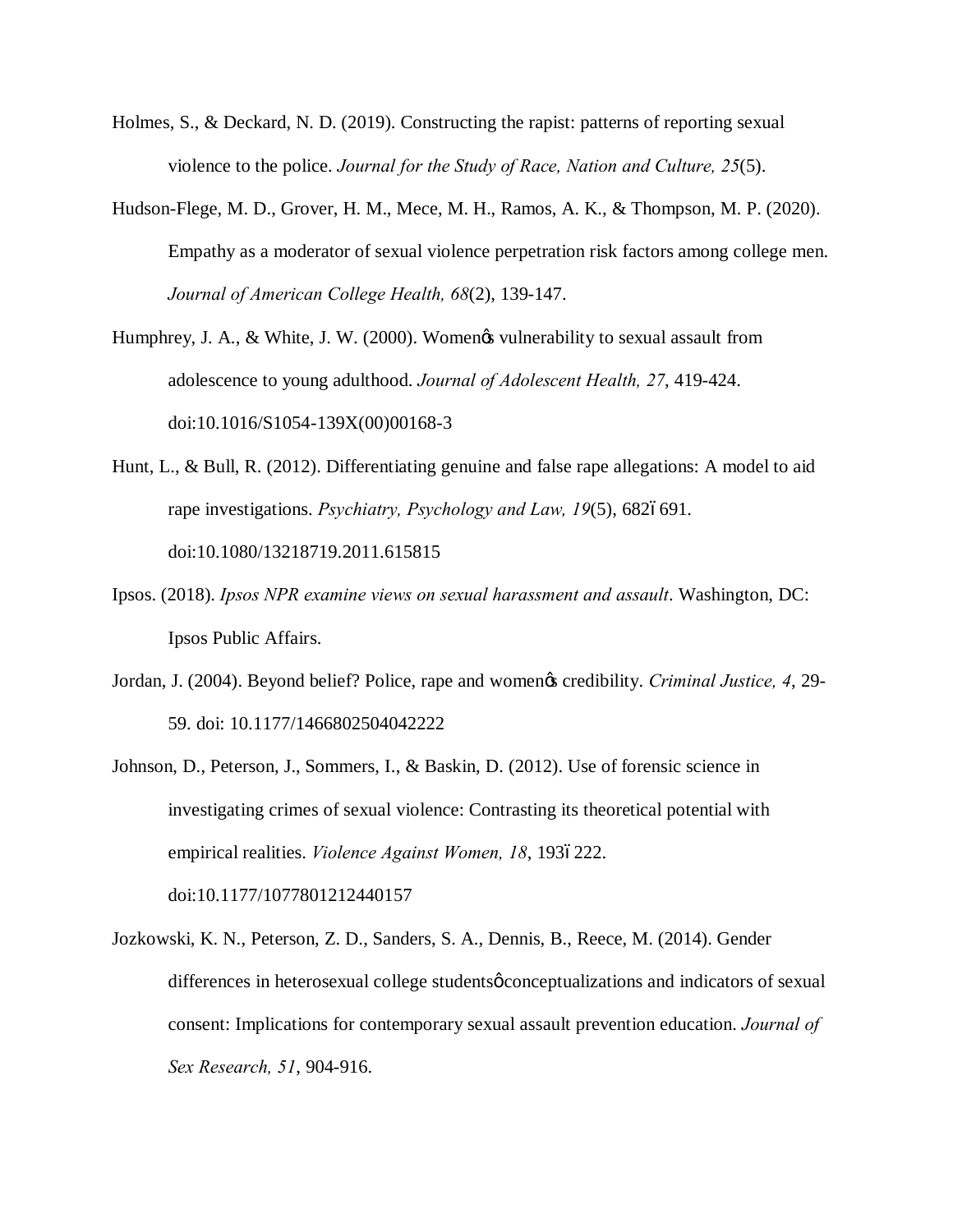- Kahlor, L., & Morrison, D. (2007). Television viewing and rape myth acceptance among college women. *Sex Roles*, 56, 7296739.
- Kanin, E. J. (1994). False rape allegations. *Archives of Sexual Behavior, 23*(1), 81-92. doi:10.1007/BF01541619

Kelly, L. (1988). *Surviving Sexual Violence.* Cambridge: Polity.

- Kelly, L. (2010). The (in) credible words of women: False allegations in European rape research. *Violence Against Women, 16*, 1345-1355. doi:10.1177/1077801210387748
- Kelly, L., Lovett, J., & Regan, L. (2005). A gap or chasm? Attrition in reported rape cases (*Home Office Research Study 293*). London: Home Office Research, Development and Statistics Directorate.
- Kilpatrick, D. G., Edmunds, C., & Seymour, A. (l992). *Rape in America: A report to the Nation.* Charleston, SC: National Victim Center & the Crime Victim's Research and Treatment Center, Medical University of South Carolina.
- Koppelaar, L., Lange, A., & Van De Velde, J.-W. (1997). The influence of positive and negative victim credibility on the assessment of rape victims: An experimental study of expectancyô confirmation bias. *International Review of Victimology*, *5*(1), 616 85. doi:10.1177/026975809700500104
- Koss, M. P. (1985). The hidden rape victim: Personality, attitudinal, and situational characteristics. *Psychology of Women Quarterly, 9*, 193-212. doi:10.1111/j.1471- 6402.1985.tb00872.x
- Koss, M. P. (1988). Hidden rape: Sexual aggression and victimization in a national sample of students in higher education. In A. W. Burgess (Ed.), *Rape and Sexual Assault II* (pp. 3- 25). New York: Garland Publishing.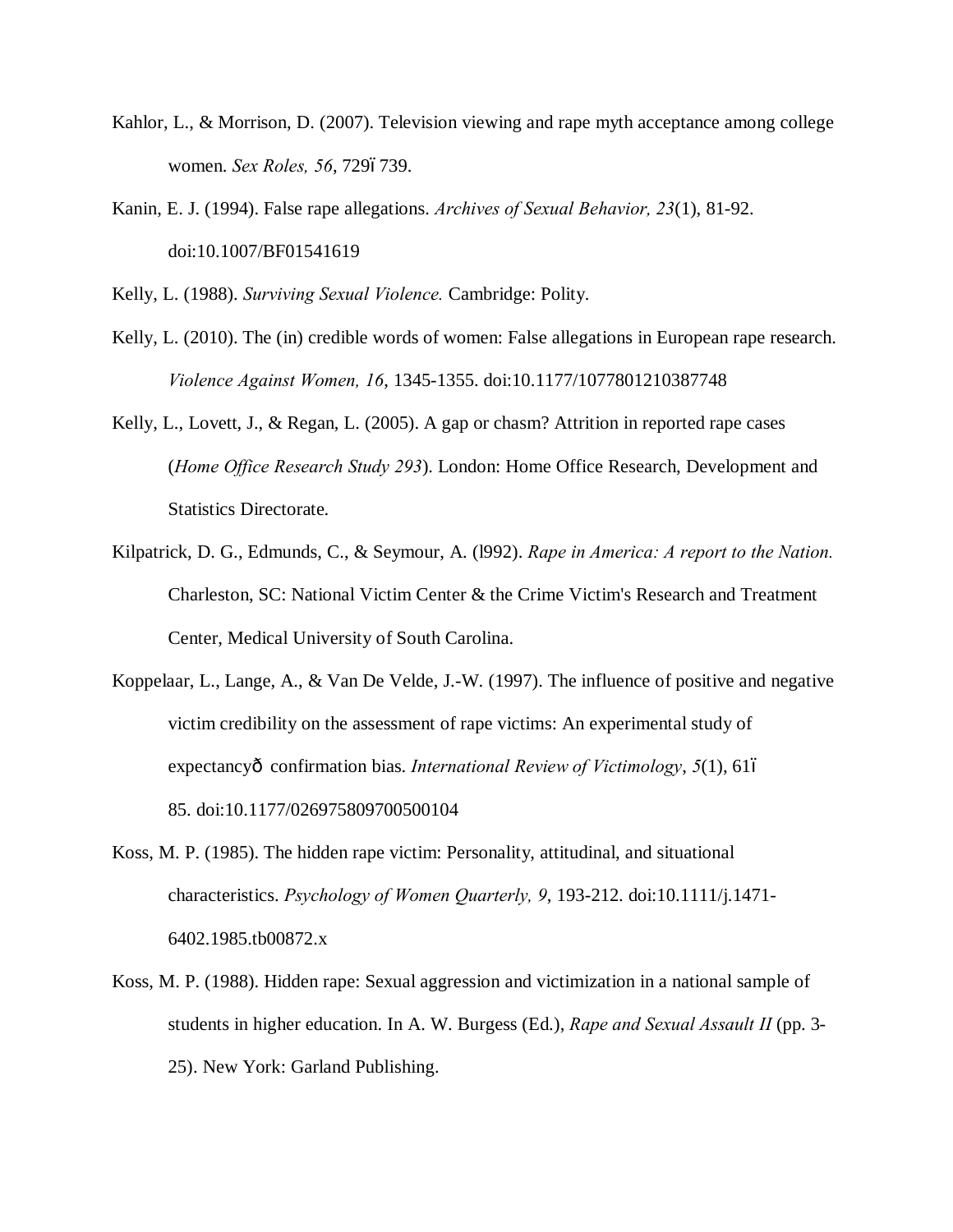- Koss, M. P., Dinero, T. E., Seibel, C. A., & Cox, S. L. (1988). Stranger and acquaintance rape: Are there differences in the victim's experience? *Psychology of Women Quarterly, 12*(1), 1-24. doi:10.1111/j.1471-6402.1988.tb00924.x
- Koss, M. P., Gidycz, C. A., & Wisniewski, N. (1987). The scope of rape: incidence and prevalence of sexual aggression and victimization in a national sample of higher education students. *Journal of Consulting and Clinical Psychology, 55*(2), 162. doi:10.1037/0022-006X.55.2.162
- Kotze, J. L., & Turner, L. A. (2019). Parental warmth and interpersonal empathy as predictors of sexual assault bystander intervention efficacy. *Journal of Interpersonal Violence,* 1-19.
- Krahe, B., Temkin, J., Bieneck, S. & Berger, A. (2008). Prospective lawyers' rape stereotypes and schematic decision making about rape cases. *Psychology, Crime and Law, 14*, 461- 479. doi:10.1080/10683160801932380
- Krebs, C. P., Lindquist, C. H., Berzofsky, M., Shook-Sa, B., Peterson, K., Planty, M., Langton, L., & Stroop, J. (2016). *Campus climate survey validation study: Final technical report*. Washington, DC: U.S. Department of Justice, Bureau of Justice Statistics.
- Latts, M. G., & Geiselman, R. E. (1991). Interviewing survivors of rape. *Journal of Police and Criminal Psychology, 7*(1), 8-17. doi:10.1007%2FBF02806601
- Layman, M. J., Gidycz, C. A., & Lynn, S. J. (1996). Unacknowledged versus acknowledged rape victims: Situational factors and posttraumatic stress. *Journal of Abnormal Psychology,105*, 124-131. doi:10.1037//0021-843x.105.1.124

Lerner (1980). *The Belief in a Just World: A Fundamental Delusion.* New York: Plenum.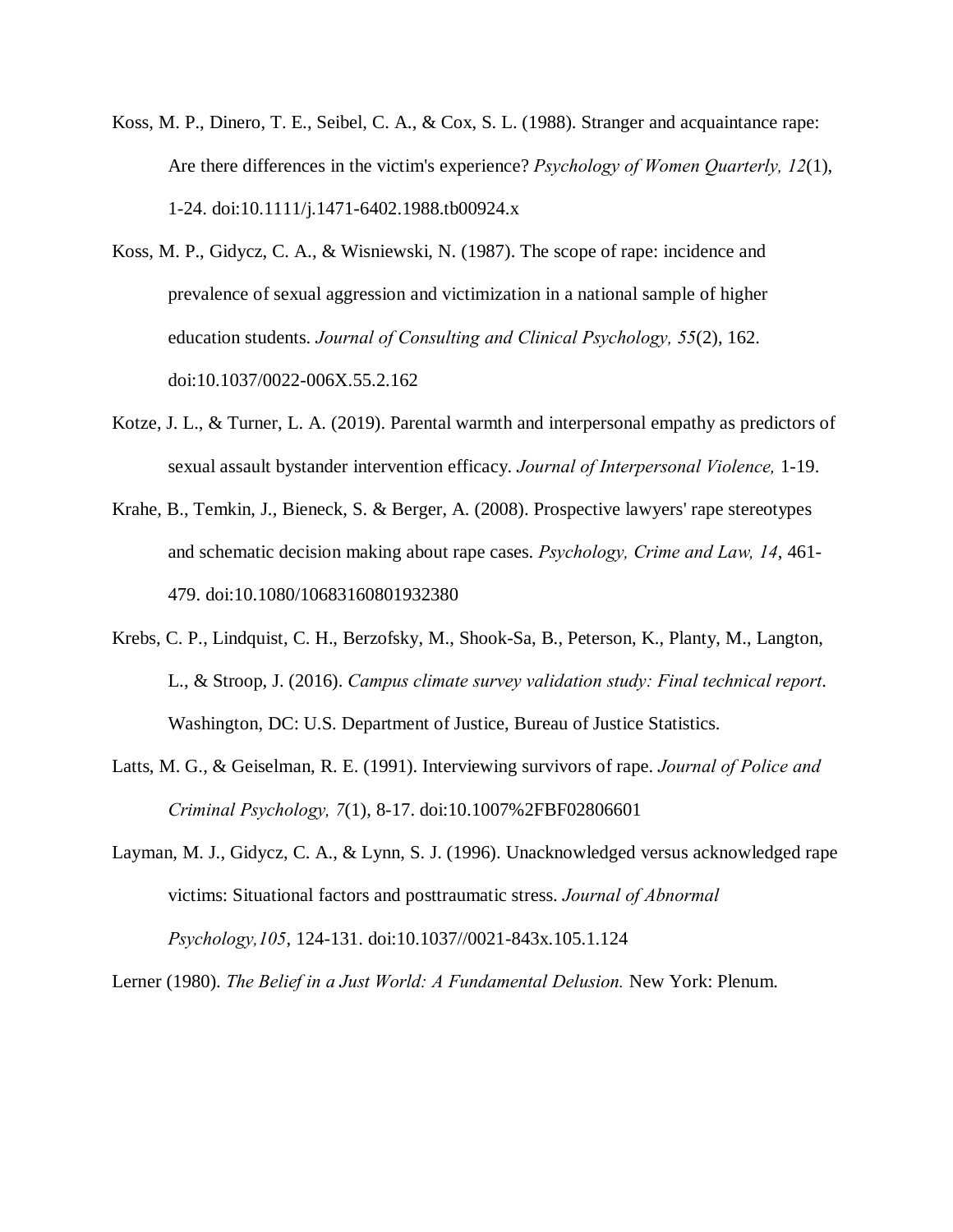- Lerner, M., & Simmons, C. H. (1966). Observer's reaction to the 'innocent victim': Compassion or rejection? *Journal of Personality and Social Psychology. 4, 2036210.* doi:10.1037/h0023562. PMID 5969146.
- Lisak, D. (2004). Predators: Uncomfortable truths about campus rapists. *Journal of the New England Board of Higher Education, 19, 19620.*
- Lisak, D. (2007). False allegations of rape: A critique of Kanin. *Sexual Assault Report, 11*(1), 1- 2.
- Lisak, D., Gardinier, L., Nicksa, S. C., & Cote, A. M. (2010). False allegations of sexual assault: An analysis of ten years of reported cases. *Violence Against Women, 16*(12), 1318-1334. doi:10.1177/1077801210387747
- Lonsway, K. A. (1996). Preventing acquaintance rape through education: what do we know? *Psychology of Women Quarterly, 20,* 229-265.
- Lonsway, K. A. (2010). Trying to move the elephant in the living room: Responding to the challenge of false rape reports. *Violence Against Women, 16*(12), 1356-1371. doi:10.1177/1077801210387750
- Lonsway, K. A., & Archambault, J. (2008). Understanding the criminal justice response to sexual assault: Analysis of data from the Making a Difference project. Unpublished manuscript.
- Lonsway, K. A., & Archambault, J. (2012). The õjustice gapö for sexual assault cases: Future directions for research and reform. *Violence Against Women, 18*, 145-168. doi:10.1177/1077801212440017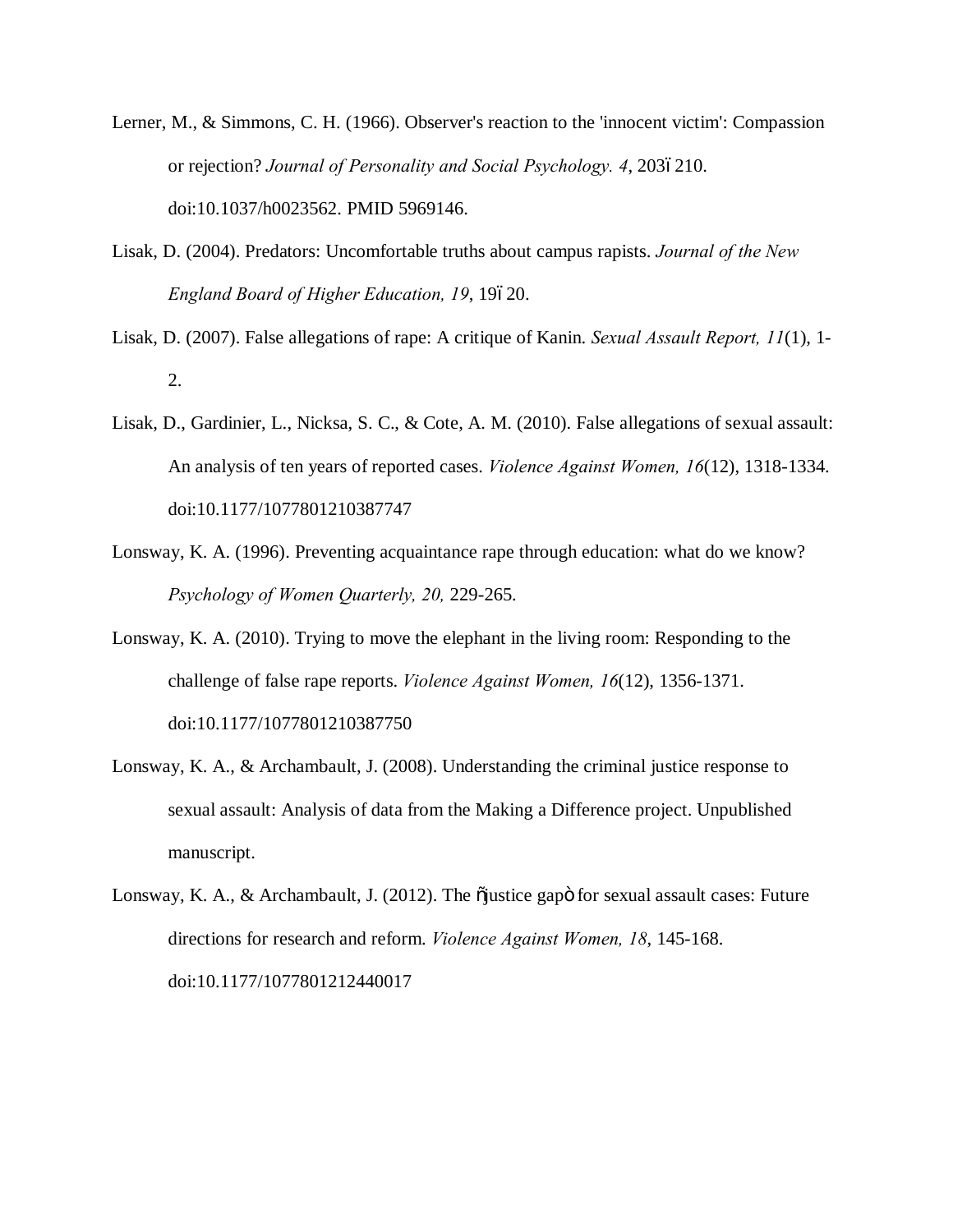- Lonsway, K. A. & Archambault, J. (2015). *Training bulletin – Alternative reporting methods: Use of release waivers.* End Violence Against Women International. Retrieved from https://www.nccpsafety.org
- Lonsway, K. A., Archambault, J., & Berkowitz, A. (2018). *False reports: Moving beyond the issue to successful investigate and prosecute non-stranger sexual assault.* Updated September 2018. End Violence Against Women International OnLine Training Institute (OLTI).
- Lonsway, K. A., Archambault, J., & Lisak, D. (2009). False reports: Moving beyond the issue to successfully investigate and prosecute non-stranger sexual assault. *Prosecutor, Journal of the National District Attorneys Association, 43*, 10-22.
- Lonsway, K. A. & Schnell, P. (2012). *Unfounded cases and false reports: A complex problem. End Violence Against Women International, Training Slides.* Retrieved from https://atixa.org/wordpress/wp-content/uploads/2012/01/F.-Lonsway-Schnell-on-False-Reports.pdf February 13, 2019.
- Maclean, N. (1979). Rape and false accusations of rape. *Police Surgeon, 15*, 29-40.
- Malamuth, N. M., Huppin, M., & Linz, D. (2018). Sexual assault interventions may be doing more harm than good with high-risk males. *Aggression and Violent Behavior, 41,* 20-24.
- Manne, K. (2018). Brett Kavanaugh and America e *Shimpathyö reckoning. New York Times*, 26 September.
- Martinez, T., Wiersma-Mosley, J. D., Jozkowski, K. N., & Becnel, J. (2018).  $\delta$ Good guys dongt rapeö: Greek and non-Greek college student perpetrator rape myths. *Behavioral Sciences*, *8*(7), 60.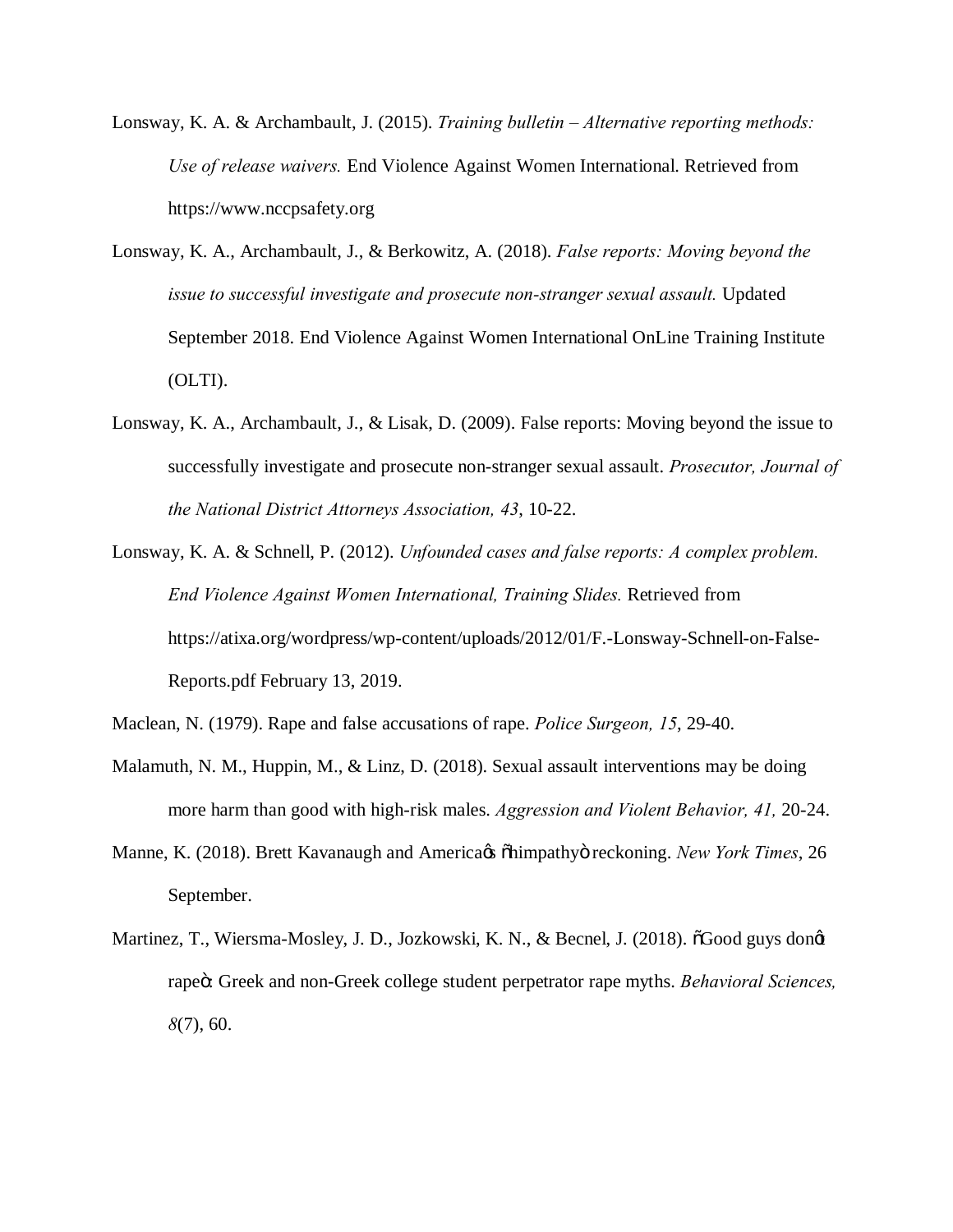- Marx, B. P., Forsyth, J. P., Gallup, G. G., Fusé, T., & Lexington, J. M. (2008). Tonic immobility as an evolved predator defense: Implications for sexual assault survivors. *Clinical Psychology: Science and Practice, 15*(1), 74-90. doi:10.1111/j.1468-2850.2008.00112.x
- McCahill, T. W., Meyer, L. C., & Fischman, A. M. (1979). *The aftermath of rape*. Lexington, MA: Lexington Books.
- McCannon, B. C., & Wilson, M. (2019). "A million dollars in free advertising": Politics and sex offense prosecution in the wake of Duke lacrosse. *Supreme Court Economic Review, 27,*  167-187.
- McKimmie, B., Masser, B., & Bongiorno, R. (2014). What counts as rape? The effect of offense prototypes, victim stereotypes, and participant gender on how the complaint and defendant are perceived. *Journal of Interpersonal Violence, 29*, 2273-2303. doi: 10.1177/0886260513518843
- McMahon, S., & Lawrence Farmer, G. L. (2009) The bystander approach: Strengths-based sexual assault prevention with at-risk groups. *Journal of Human Behavior in the Social Environment, 19*(8), 1042-1065.
- McMillan, L. (2018). Police officers *o* perceptions of false accusations of rape. *Journal of Gender Studies, 27*(1), 9-21.
- McNamara, J. J., McDonald, S., & Lawrence, J. M. (2012). Characteristics of false allegation adult crimes. *Journal of Forensic Sciences, 57*(3), 643-646. doi:10.1111/j.1556- 4029.2011.02019.x
- Mengeling, M. A., Booth, B. M., Torner, J. C., & Sadler, A. G. (2014). Reporting sexual assault in the military: who reports and why most servicewomen dongt. American journal of preventive medicine, 47(1), 17-25.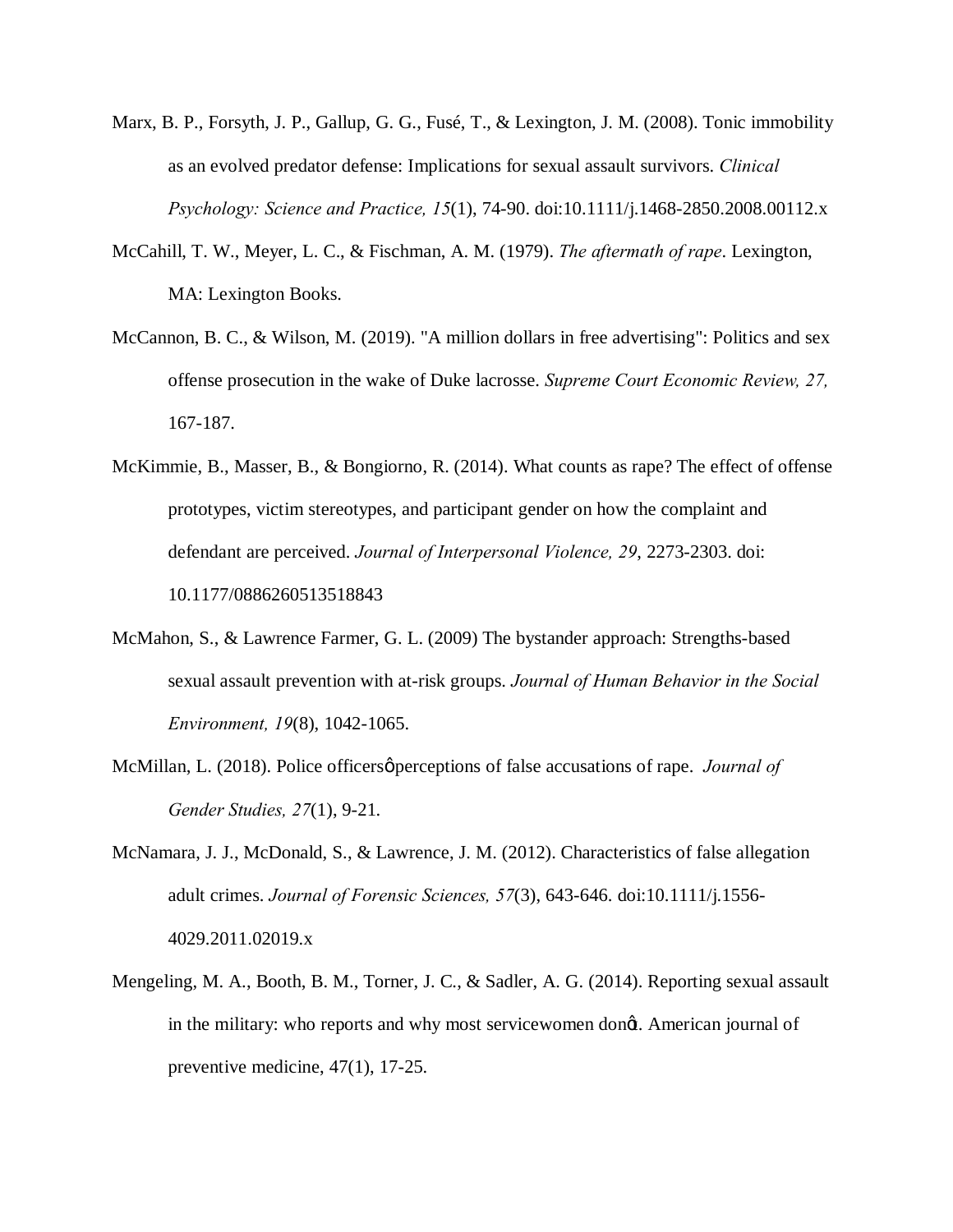- Mischel, W., Ebbesen, E. B., & Zeiss, A. M. (1976). Determinants of selective memory about the self. *Journal of Consulting and Clinical Psychology, 44*, 92-103. doi:10.1037/0022- 006X.44.1.92
- Morabito, M. S., Williams, L. M., & Pattavina, A. (2019). *Decision making in sexual assault cases: Replication research on sexual violence case attrition in the U.S.* Final Report published by the United States Department of Justice. Retrieved from: https://www.ncjrs.gov/pdffiles1/nij/grants/252689.pdf
- Modrek, S., & Chakalov, B. (2019). The #MeToo Movement in the United States: Text Analysis of Early Twitter Conversations. *Journal of Medical Internet Research*, *21*(9), e13837. https://doi.org/10.2196/13837
- Muehlenhard, C. L., & Cook, S. W. (1988). Mengs reports of unwanted sexual activity. *Sex Research, 24,* 58-72.
- Muehlenhard, C. L., & Linton, M. A. (1987). Date rape and sexual aggression in dating situations: Incidence and risk factors. *Journal of Counseling Psychology, 34*(2), 186-196. doi:10.1037/0022-0167.34.2.186
- Murnen, S. K., & Kohlman, M. H. (2007). Athletic participation, fraternity membership, and sexual aggression among college men: a meta-analytic review. *Sex Roles, 57,* 145-157.
- Newlands, R., & OgDonohue, W. (2016). A critical review of sexual violence prevention on college campuses. *Acta Psychopathologica, 2*, 1-14. doi:10.4172/2469-6676.100040.
- Nickerson, R. S. (1998). Confirmation bias: A ubiquitous phenomenon in many guises. *Review of General Psychology, 2*(2), 175-220. doi:10.1037/1089-2680.2.2.175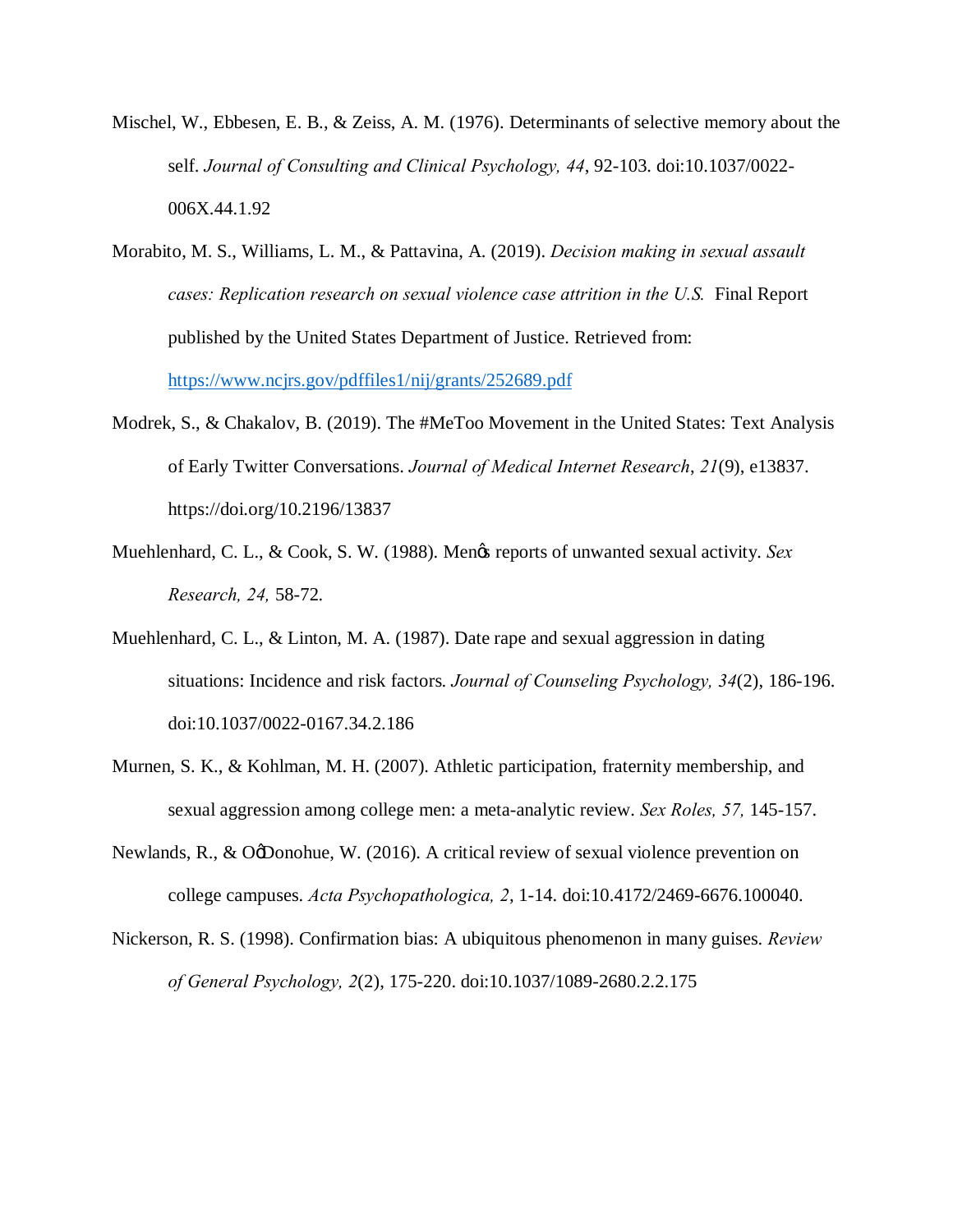- Nitschke, F. T., McKimmie, B. M., & Vanman, E. J. (2019). A meta-analysis of the emotional victim effect for female adult rape complainants: Does complainant distress influence credibility? *Psychological Bulletin, 145*(10), 9536979.
- OgNeal, E. N., & Hayes, B. E. (2020).  $\delta$ Most [false reports] involve teens $\ddot{o}$ : officer attitudes toward teenage sexual assault complainants 6 a qualitative analysis. *Violence Against Women, 26*(1), 24-45.
- OgNeal, E. N., Spohn, C., Tellis, K., & White, C. (2014). The truth behind the lies: The complex motivations for false allegations of sexual assault. *Women & Criminal Justice, 24*, 324- 340. Doi: 10.1080/08974454.2014.890161
- Oesterle, D., Orchowski, L.M., Borsari, B., Berkowitz, A., Barnett, N. (2017, July/August). Motivational Interviewing: Engaging college men in sexual assault prevention. *The Sexual Assault Report*. Kingston, NJ: Civic Research Institute.
- Orchowski, L. M., Barnett, N. P., Berkowitz, A., Borsari, B., Oesterle, D., & Zlotnick, C. (2018). Sexual assault prevention for heavy drinking college men: development and feasibility of an integrated approach. *Violence Against Women, 24*(11), 1369-1396.
- Orchowski, L. M. & Gidycz, C. A. (2012). To whom do college women confide following sexual assault? A prospective study of predictors of sexual assault disclosure and social reactions. *Violence Against Women, 18*, 264-288. doi:10.1177/1077801212442917
- Orchowski, L. M., & Gidycz, C. A. (2015). Psychological consequences associated with positive and negative responses to disclosure of sexual assault among college women: A prospective study. *Violence Against Women, 21*(7)*,* 803-823. doi: 10.1177/1077801215584068.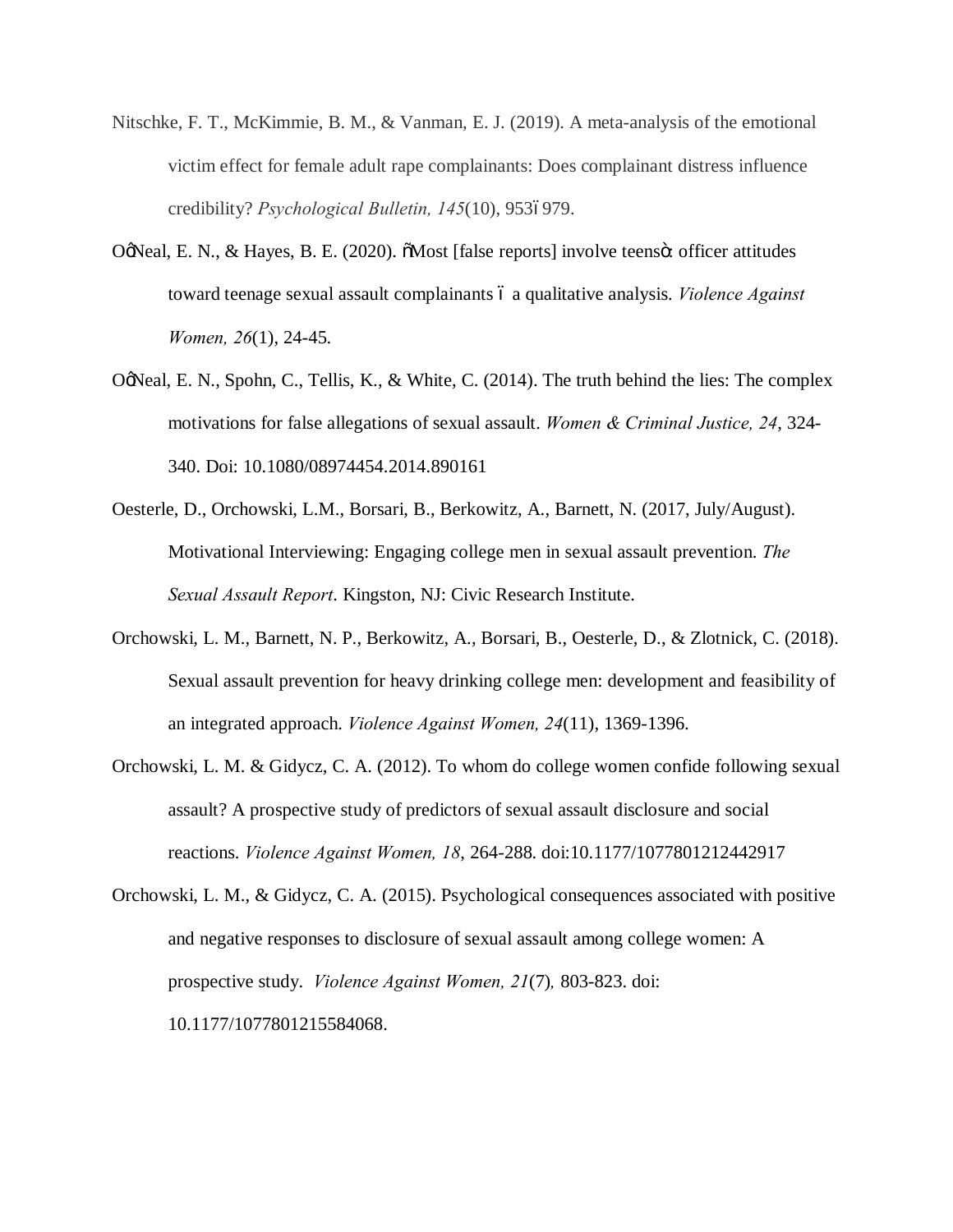- Orchowski, L. M., Meyer, D. H, & Gidycz, C. A. (2009). College women tikelihood to report unwanted sexual victimization to campus agencies: Trends and correlates. *Journal of Aggression, Maltreatment & Trauma, 18*, 839-858. doi: 10.1080/10926770903291779
- Orchowski, L. M., Untied, A. S., & Gidycz, C. A. (2013). Factors associated with college women's labeling of sexual victimization*. Violence and Victims, 28*(6), 940-958. doi:10.1891/0886-6708.VV-D-12-00049
- Orchowski, L.M., Zimak, E., Robison, T., Reeder, J., Rhoades, R., Gidycz, C.A., & Berkowitz, A. (2011). Campus-based sexual assault prevention: Perspectives and recommendations from program facilitators. In P. Pasque and S.E. Nicholson (Eds). *Empowering Women in Higher Education and Student Affairs: Theory, Research Narratives and Practice from Feminist Perspectives* (pp. 287-305). Virginia: Stylus Publishing.
- Orenstein, A. (1998). No bad men: a feminist analysis of character evidence in rape trials. *Hastings Law Journal, 49,* 677-78.
- Paul, L., Zinzow, H., McCauley, J., Kilpatrick, D., & Resnick, H. (2014). Does encouragement by others increase rape reporting? Findings from a national sample of women. *Psychology of Women Quarterly, 38, 2226232.*
- Peterson, Z. D., & Muehlenhard, C. L. (2007). Conceptualizing the wantedness of women's consensual and nonconsensual sexual experiences. *Journal of Sex Research, 44*(1), 72-88.
- Peterson, Z. D., & Muehlenhard, C. L. (2011). A match-and-motivation model of how women label their nonconsensual sexual experiences. *Psychology of Women Quarterly, 35*, 558- 570.
- Pew Research Centre. (2018). *Sexual harassment at work in the era of #Metoo*. Washington, DC: Pew Research Centre.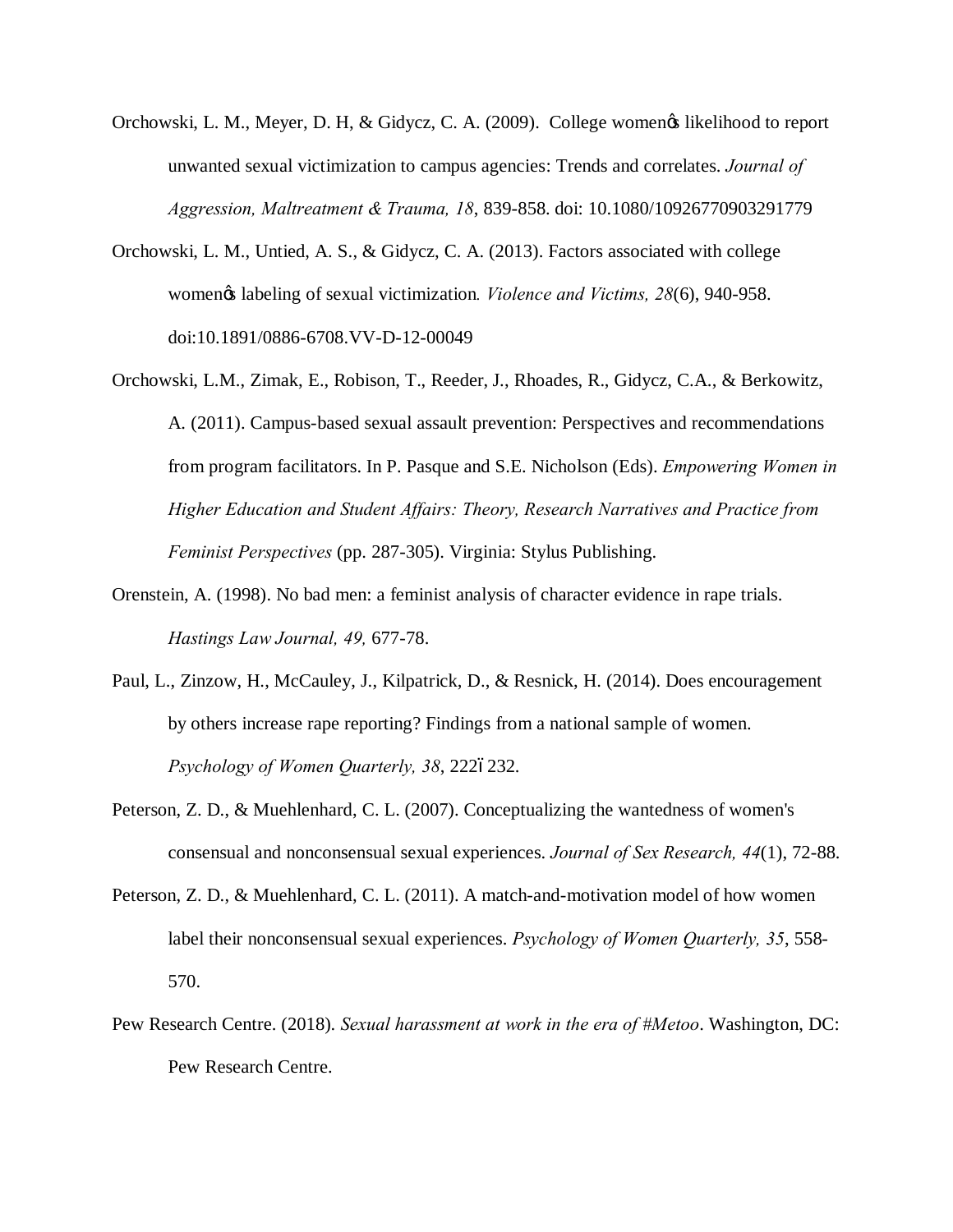- Piccigallo, J. R., Lilley, T. G., & Miller, S. L. (2015). Sitos cool to care about sexual violence is: Mengs experiences with sexual assault prevention. *Men and Masculinities, 15*(5), 507-525.
- Righi, M. K., Bogen, K. W., Kuo, C., & Orchowski, L. M. (2019). A qualitative analysis of beliefs about sexual consent among high school students. *Journal of Interpersonal Violence,* 1-27.
- Rumney, P. N. (2006). False allegations of rape. *The Cambridge Law Journal, 65*, 128-158. doi:10.1017/S0008197306007069
- Sable, M. R., Danis, F., Mauzy, D. L., & Gallagher, S. K. (2006). Barriers to reporting sexual assault for women and men: Perspectives of college students. *Journal of American College Health, 55*, 157-162. doi:10.3200/JACH.55.3.157-162
- Sela-Shayovitz, R. (2015). They are all good boys it the role of the Israeli media in the social construction of gang rape. *Feminist Media Studies, 15*(3): 4116428.
- Senn, C. Y., Eliasziw, M., Barata, P. C., Thurston, W. E., Newby Clark, I. R., Radtke, H. L., & Hobden, K. L. (2015). Efficacy of a sexual assault resistance program for university women. *New England Journal of Medicine*, 372(24), 2326ó2335.
- Schwartz, M. (2010). *National Institute of Justice Fellowship: Police investigation of rape roadblocks and solutions* (NCJ 232667). Washington, DC: U.S. Department of Justice, Office of Justice Programs, National Institute of Justice
- Sheridan, L. P., & Blaauw, E. (2004). Characteristics of false stalking reports. *Criminal Justice and Behavior, 31*(1), 55-72. doi:10.1177/0093854803259235
- Shotland, R. L., & Goodstein, L. (1992). Sexual precedence reduces the perceived legitimacy of sexual refusal: An examination of attributions concerning date rape and consensual sex.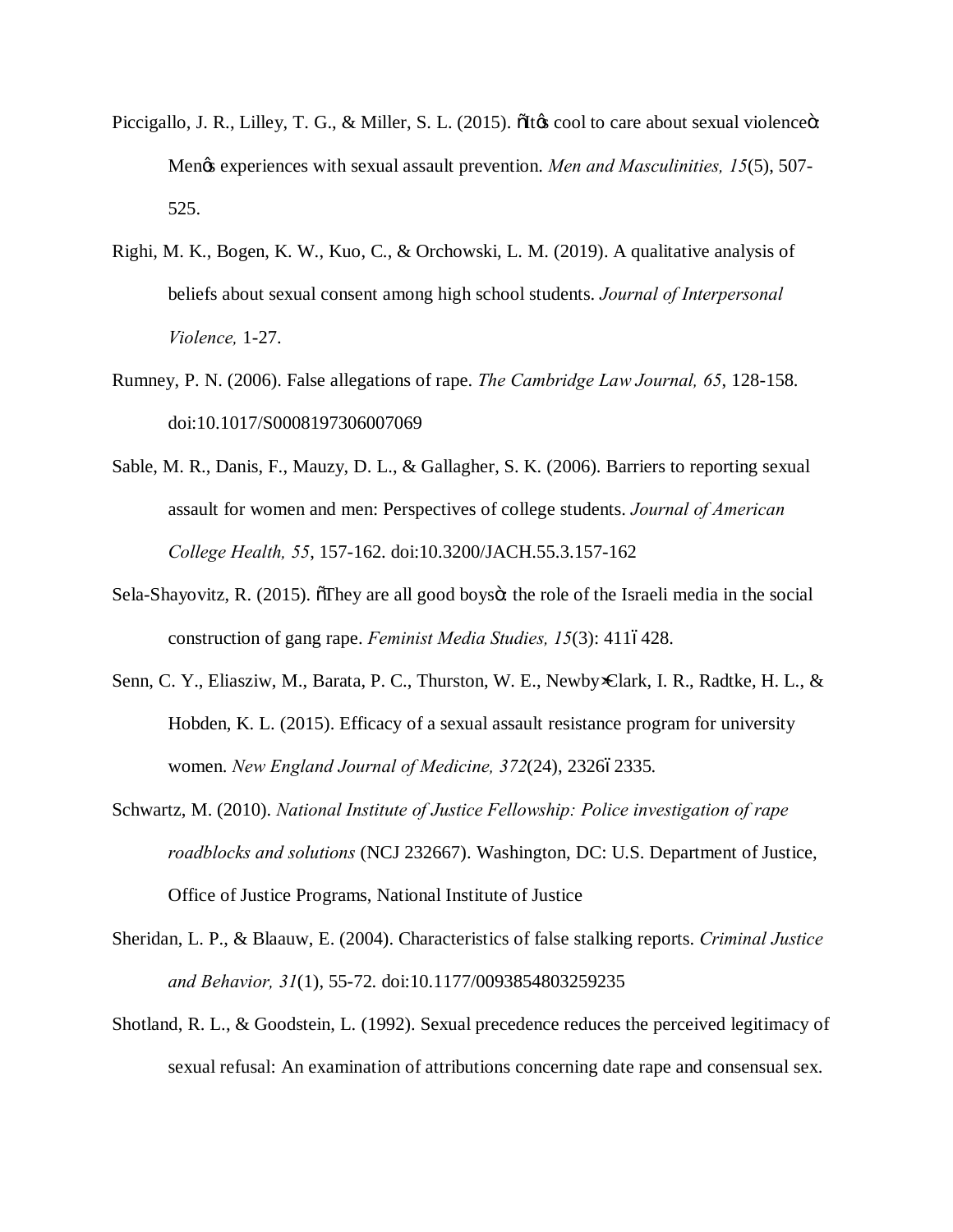*Personality and Social Psychology Bulletin, 18*(6), 756-764. doi:10.1177/0146167292186012

- Sinozich, S., & Langton, L. (2014). *Rape and sexual assault victimization among college-age females, 1995–2013*. Washington, DC: Bureau of Justice Statistics.
- Sloan, J. J., Fisher, B. S., & Cullen, F. T. (1997). Assessing the student right-to-know and Campus Security Act of 1990: An analysis of the victim reporting practices of college and university students. *Crime and Delinquency*, *43*, 148-168. doi:10.1177/0011128797043002002
- Smith, S. G., Zhang, X., Basile, K. C., Merrick, M. T., Wang, J., Kresnow, M., & Chen, J. (2018). *The National Intimate Partner and Sexual Violence Survey (NISVS): 2015 Data Brief – Updated Release*. Atlanta, GA: National Center for Injury Prevention and Control, Centers for Disease Control and Prevention.
- Soklaridis, S., Zahn, C., Kuper, A., Gillis, D., Taylor, V. H., & Whitehead, C. (2018). Mengs fear of mentoring in the #MeToo era 6 what ts at stake for academic medicine? *New England Journal of Medicine, 379*, 2270-2274.
- Sommers, M. S., Zink, T., Baker, R. B., Fargo, J. D., Porter, J., Weybright, D. & Schafer, J. C. (2006). The effects of age and ethnicity on physical injury from rape. *Journal of Obstetrics, Gynecologic & Neonatal Nursing, 35,* 199-207. doi:10.1111/j.1552- 6909.2006.00026.x
- Spikes, C., & Sternadori, M. (2018). Boomerang effects of sexual-violence prevention messages on college men's attitudes. *Building Healthy Academic Communities Journal, 2*(2).
- Spohn, C., White, C., & Tellis, K. (2014). Decision to unfound and identifying false reports*. Law & Society Review, 48*, 161-192. doi:10.1111/lasr.12060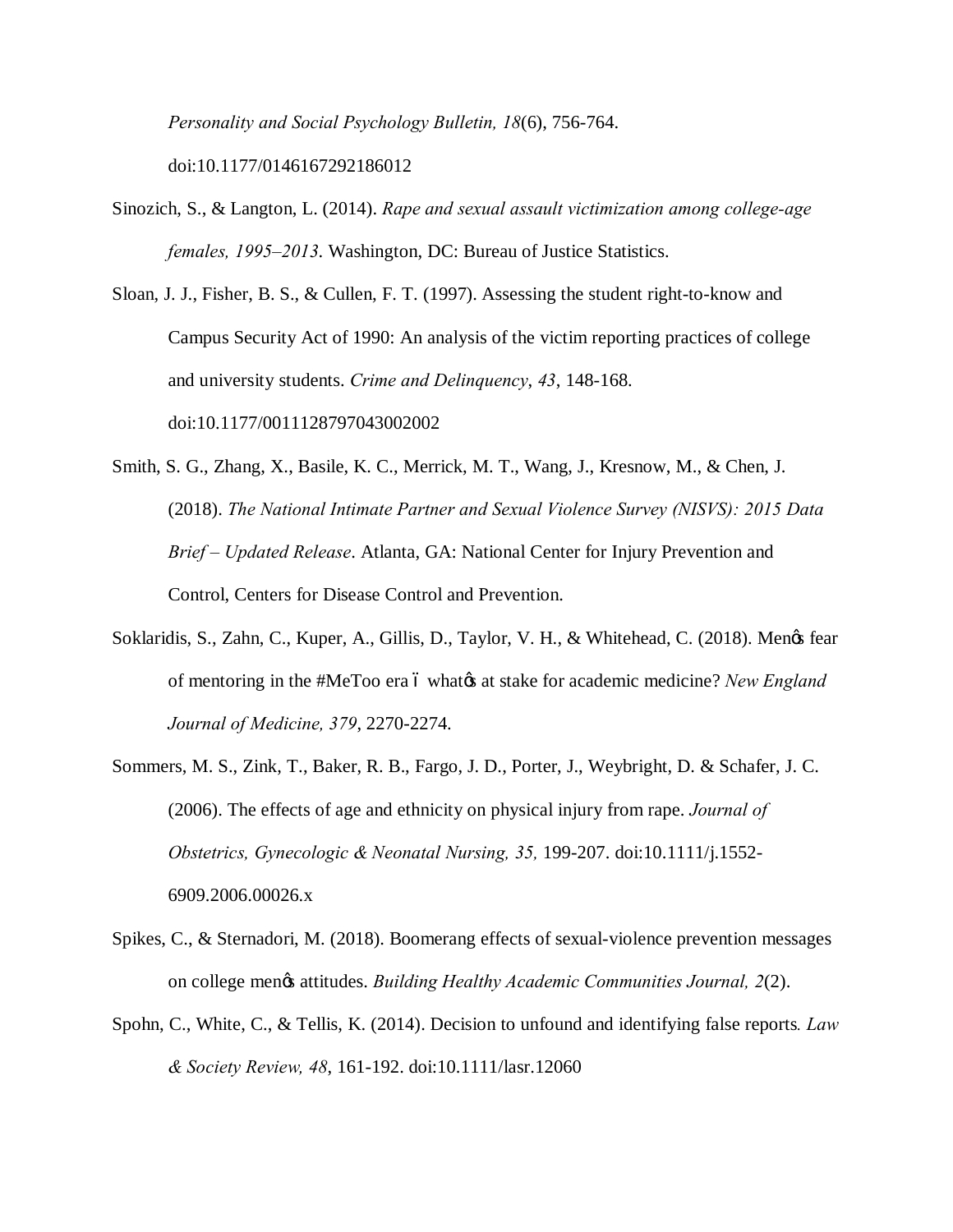- Spohn, C., & Tellis, K. (2012). *Policing and prosecuting sexual assault in Los Angeles city and county: A collaborative study in partnership with the Los Angeles Police Department, the Los Angeles County Sheriff's Department, and the Los Angeles County District Attorney's Office*. Washington, DC: U. S. Department of Justice.
- Sugar, N. F., Fine, D. N., & Eckert, L. O. (2004). Physical injury after sexual assault: findings of a large case series. *American Journal of Obstetrics & Gynecology, 190*, 71-76. doi:10.1016/S0002-9378(03)00912-8
- Stewart, C.H. (1981). A Retrospective Survey of Alleged Sexual Assault Cases. *Police Surgeon 28*, 32.
- Stewart, M. W., Dobbin, S. A., & Gatowski, S. I. (1996).  $\delta$ Real rapes and  $\delta$ real victims $\delta$ : The shared reliance on common cultural definitions of rape. Feminist Legal Studies, 4(2), 159-177. doi:10.1007%2FBF02167608
- Stromwall, L. A., Alfredsson, H., & Landstrom, S. (2013). Blame attributions and rape: Effects of belief in a just world and relationship level. *Legal and Criminological Psychology, 18*, 254-261.
- Stromwall, L. A., Landstrom, S., & Alfredsson, H. (2014). Perpetrator characteristics and blame attributions in a stranger rape situation. *The European Journal of Psychology Applied to Legal Context, 6*, 63-67.
- Sudderth, L. (1998).  $\delta I$ tdl come right back at me $\ddot{\text{o}}$ : The interactional context of discussing rape with others. *Violence Against Women, 4*, 572-594. doi:10.1177/1077801298004005004
- Tark, J., & Kleck, G. (2014). Resisting rape: The effects of victim self-protection on rape completion and injury. *Violence Against Women, 20*(3), 270-292. doi:10.1177/1077801214526050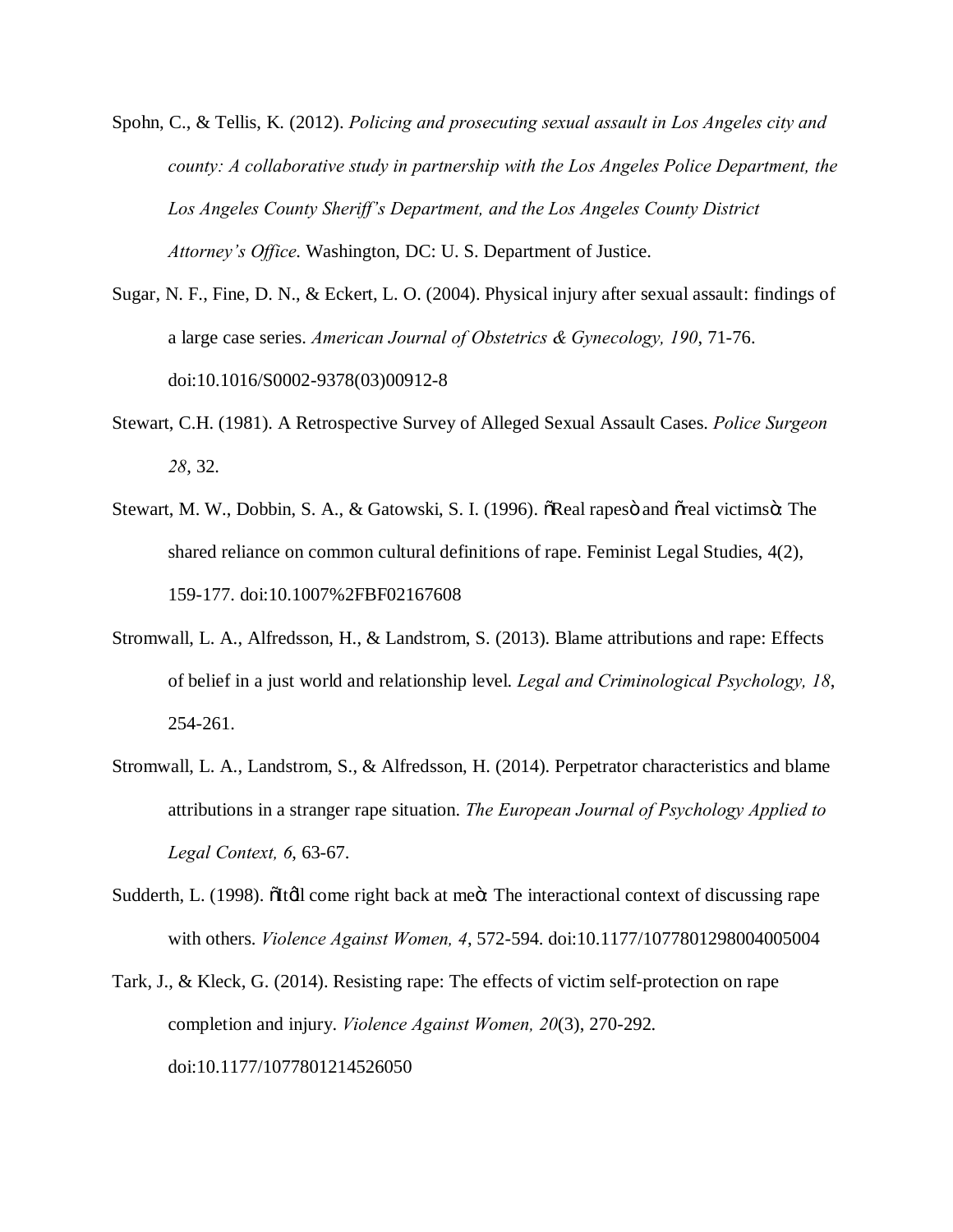- Taylor Jr, S., & Johnson, K. C. (2007). *Until Proven Innocent: Political Correctness and the Shameful Injustices of the Duke Lacrosse Rape Case*. London, UK: Macmillan.
- Tjaden, P., & Thoennes, N. (2000). Prevalence and consequences of male-to-female and femaleto-male intimate partner violence as measured by the National Violence Against Women Survey. *Violence Against Women, 6*, 142-161. doi:10.1177/10778010022181769
- Ullman, S. E. (2010). *Talking About Sexual Assault: Society's Response to Survivors.*  Washington, DC, US: American Psychological Association.
- Ullman, S. E., & Filipas, H. H. (2001). Predictors of PTSD symptom severity and social reactions in sexual assault victims. *Journal of Traumatic Stress, 14,* 369-389. doi:10.1023/A:1011125220522
- Ullman, S. E., Karabatsos, G., & Koss, M. P. (1999). Alcohol and sexual assault in a national sample of college women. *Journal of Interpersonal Violence, 14*(6), 603-625. doi:10.1177/088626099014006003
- Ullman, S. E., & Peter-Hagene, L. (2014). Social reactions to sexual assault disclosure, coping, perceived control, and PTSD symptoms in sexual assault victims. *Journal of Community Psychology, 42*(4), 4956508. doi:10.1002/jcop.21624
- Venema, R. (2014). Police officer schema of sexual assault reports: Real rape, ambiguous cases, and false reports. *Journal of Interpersonal Violence, 31,* 1-28. doi:10.1177/0886260514556765
- Whatley, M. A., & Riggio, R. E. (1993). Gender differences in attributions of blame for male rape victims. *Journal of Interpersonal Violence, 8*, 502-511.
- Webster, K., Diemer, K., Honey, N., Mannix, S., Mickle, J., Morgan, J., í Ward, A. (2018). *Australians' attitudes to violence against women and gender equality: Findings from the*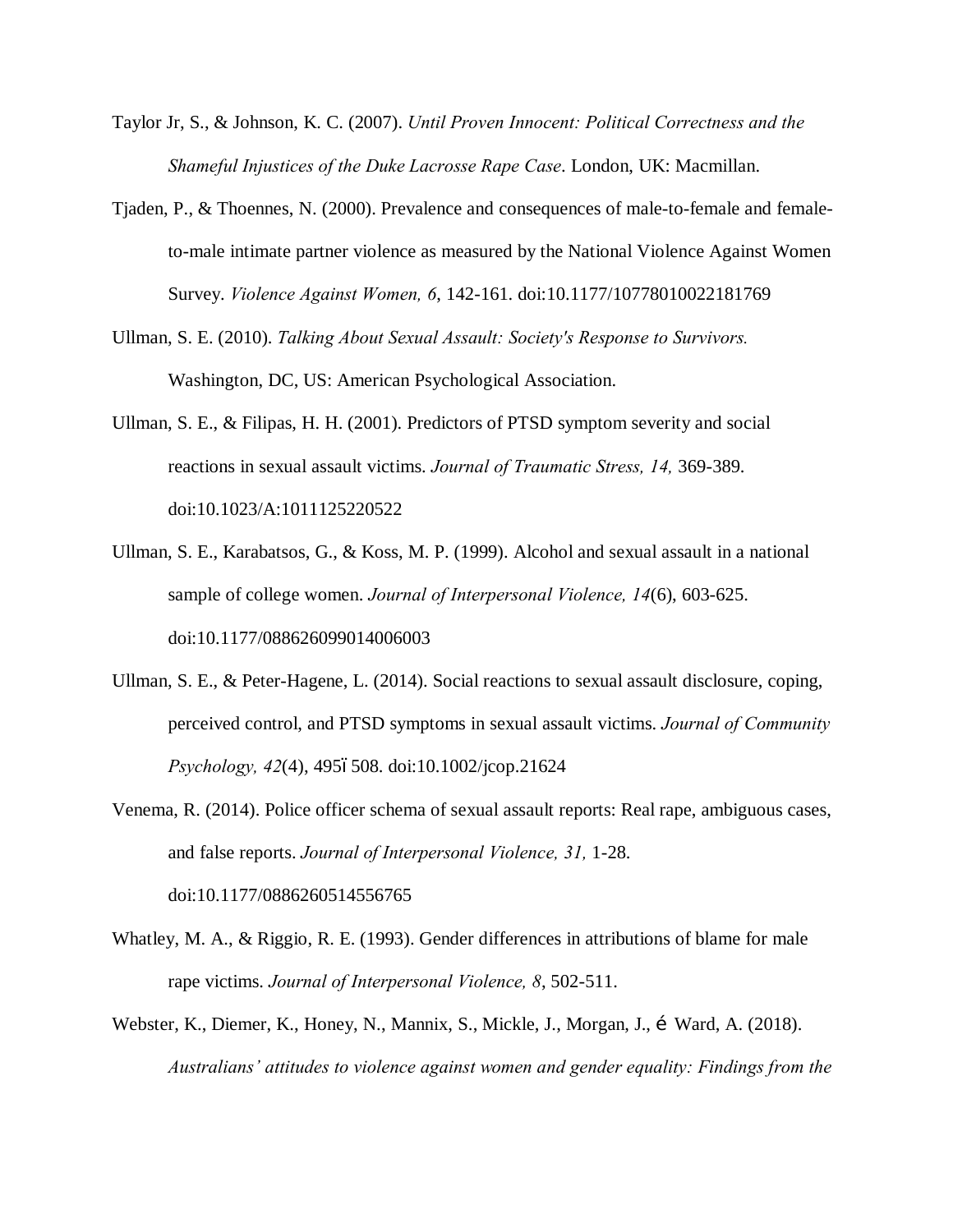*2017 National Community Attitudes towardsViolence against Women Survey (NCAS)*. Sydney, NSW: ANROWS.

- Wells, C. E., & Motley, E. (2001). Reinforcing the myth of the crazed rapist: feminist critique of recent rape legislation. *Boston University Law Review, 81*(1), 127-198.
- Wheeler, J. G., George, W. H., & Dahl, B. J. (2002). Sexually aggressive college males: empathy as a moderator in the  $\tilde{\alpha}$  confluence model of sexual aggression. *Personality and Individual Differences, 33*(5), 759-775.
- Wolitzky-Taylor, K. B., Resnick, H. S., Amstadter, A. B., McCauley, J. L., Ruggiero, K. J., & Kilpatrick, D. G. (2011). Reporting rape in a national sample of college women. *Journal of American College Health, 59*, 582–587. doi:10. 1080/07448481.2010.515634
- Wright, L. A., Zounlome, N. O. O., & Whiston, S. C. (2018). The effectiveness of male-targeted sexual assault prevention programs: a meta-analysis. *Trauma, Violence, & Abuse,* 1524838018801330